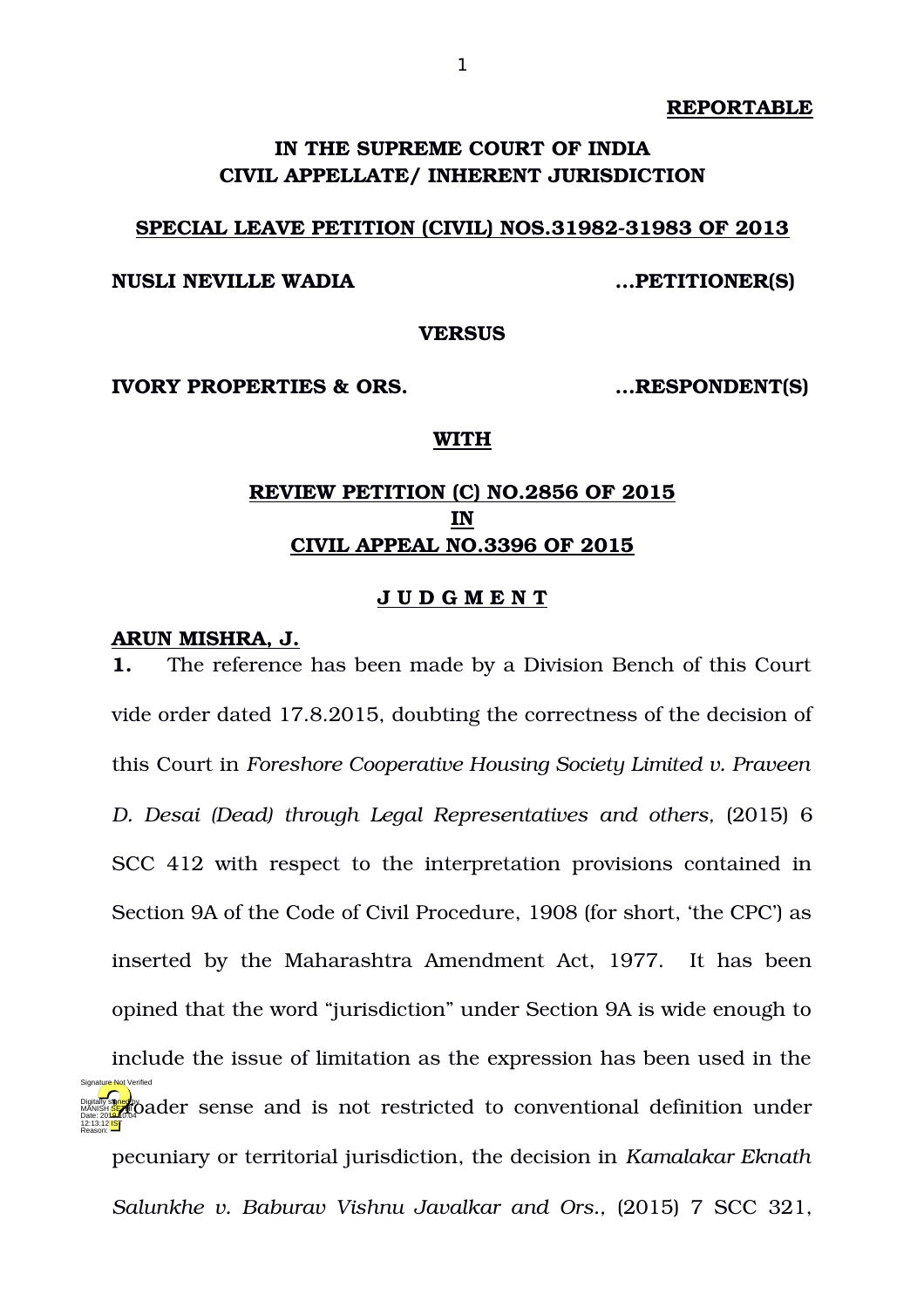taking contrary view, is *per incuriam* in view of the larger Bench decision in *Pandurang Dhondi Chougule and Ors. v. Maruti Hari Jadhav and Ors,* AIR 1966 SC 153 as well as other larger Bench decisions.

**2.** In *Kamalakar Eknath Salunkhe* (supra) this Court has opined that issue of limitation cannot be decided as a preliminary issue of jurisdiction under Sec 9, Reference has been made because of divergence in views.

**3.** The question arises for consideration as to the interpretation of expression 'jurisdiction of the Court to entertain such suit' used in Section 9A of CPC. Section 9A had been introduced initially by the Code of Civil Procedure (Maharashtra Amendment) Act, 1970 and after that reintroduced with slightly modified terms by the Code of Civil Procedure (Maharashtra Amendment) Act, 1977. After its repeal it had been reenacted with effect from 19.12.1977. It was felt necessary to reintroduce it after the extensive amendment made by the Parliament in CPC by way of Amendment Act, 1976 with effect from 1.2.1977.

**4.** Before we dilate further on the issue, we consider it appropriate to refer to the Statement of Objects and Reasons under the original enactment at the time of introduction of Section 9A in the year 1970. Following is the Statement of Objects and Reasons as mentioned in the Gazette dated 15.12.1969:

 $\overline{2}$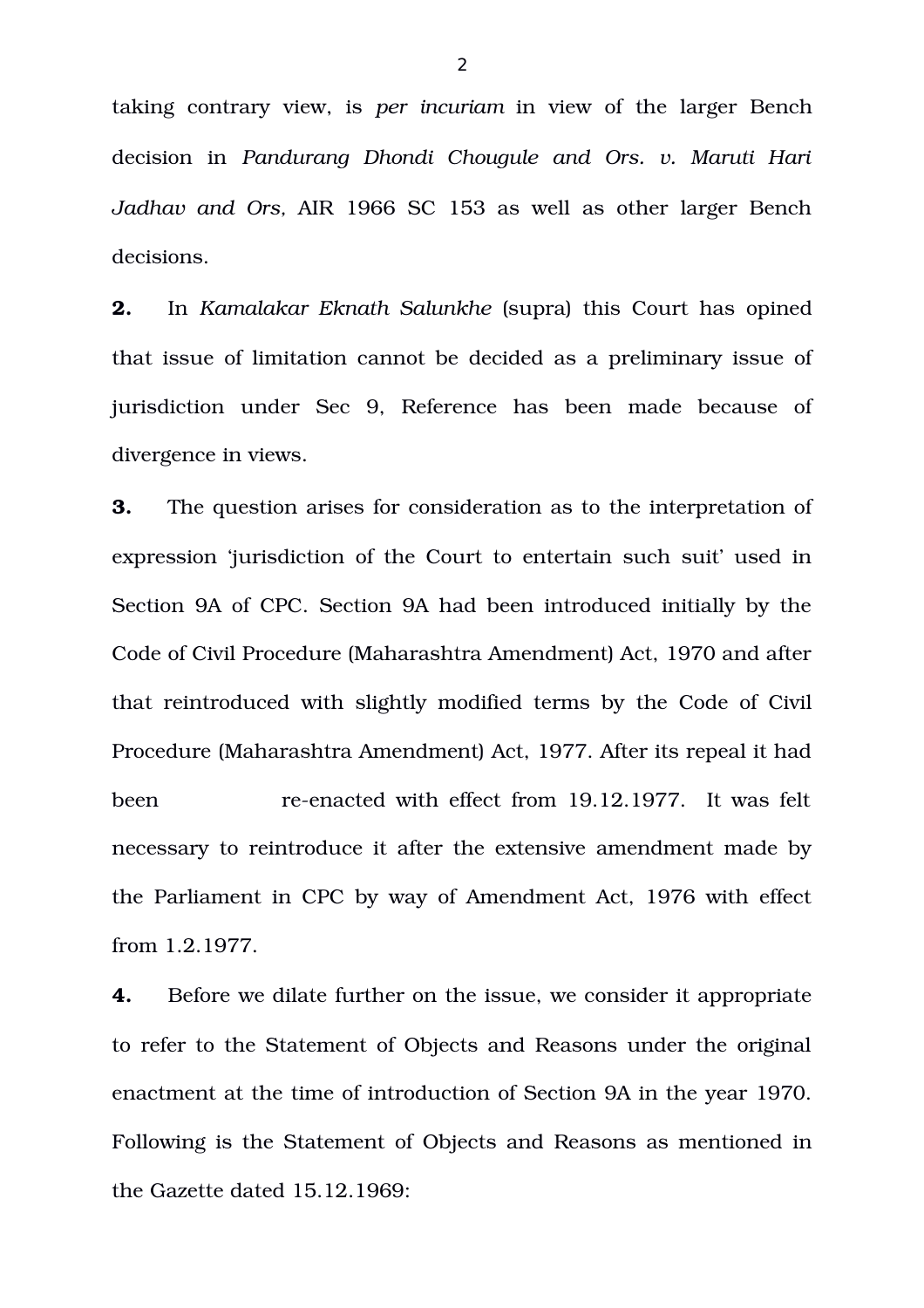#### "STATEMENT OF OBJECTS AND REASONS

The effect of the judgment of the High Court in Institute Indo-Portuguese vs. Borges, (1958) 60 Bom. L.R. 660 is that the Bombay City Civil Court to grant interim relief cannot or need not go into the question of jurisdiction. Sometimes declaratory suits are filed in the City Court without a valid notice under section 80 of the Code of Civil Procedure, 1908. Relying upon another judgment of the High Court recorded on the  $7<sup>th</sup>$  September 1961 in Appeal No.191 of 1960, it has been the practice of the City Court to adjourn a notice of motion for an injunction in a suit filed without such valid notice, which gives time to the plaintiff to give the notice. After expiry of the period of notice, the plaintiff is allowed to withdraw the suit with liberty to file a fresh one. In the intervening period, the Court grants an *ad interim* injunction and continues the same. This practice of granting injunctions, without going into the question of jurisdiction even though raised, has led to grave abuse. It is therefore proposed to provide that if a question of jurisdiction is raised at the hearing of any application for granting or setting aside an order granting interim relief, the Court shall determine that question first.

| Nagpur, dated the $6th$ December 1969 |             | S.K. WANKHEDE<br>Minister for Law.        |
|---------------------------------------|-------------|-------------------------------------------|
| Nagpur dated the $15th$ December 1969 | Maharashtra | S.H. BELAVADI<br>Secretary<br>Legislative |
| Assembly."                            |             |                                           |

 $\sim$  F. W. Wankhede

The reason for the introduction of the provisions of Section 9A in Maharashtra was that the suits used to be filed without notice under Section 80 of CPC. It related to bar on the institution of the suit without notice. After expiry of the period of notice, the plaintiff used to be allowed to withdraw the suit with liberty to file fresh one in the intervening period.The Court used to grant *ad interim* injunction and continue the same. The practice of granting an injunction without going into the question of jurisdiction has led to grave abuse of the provisions of law. Thus, it was proposed that in case question of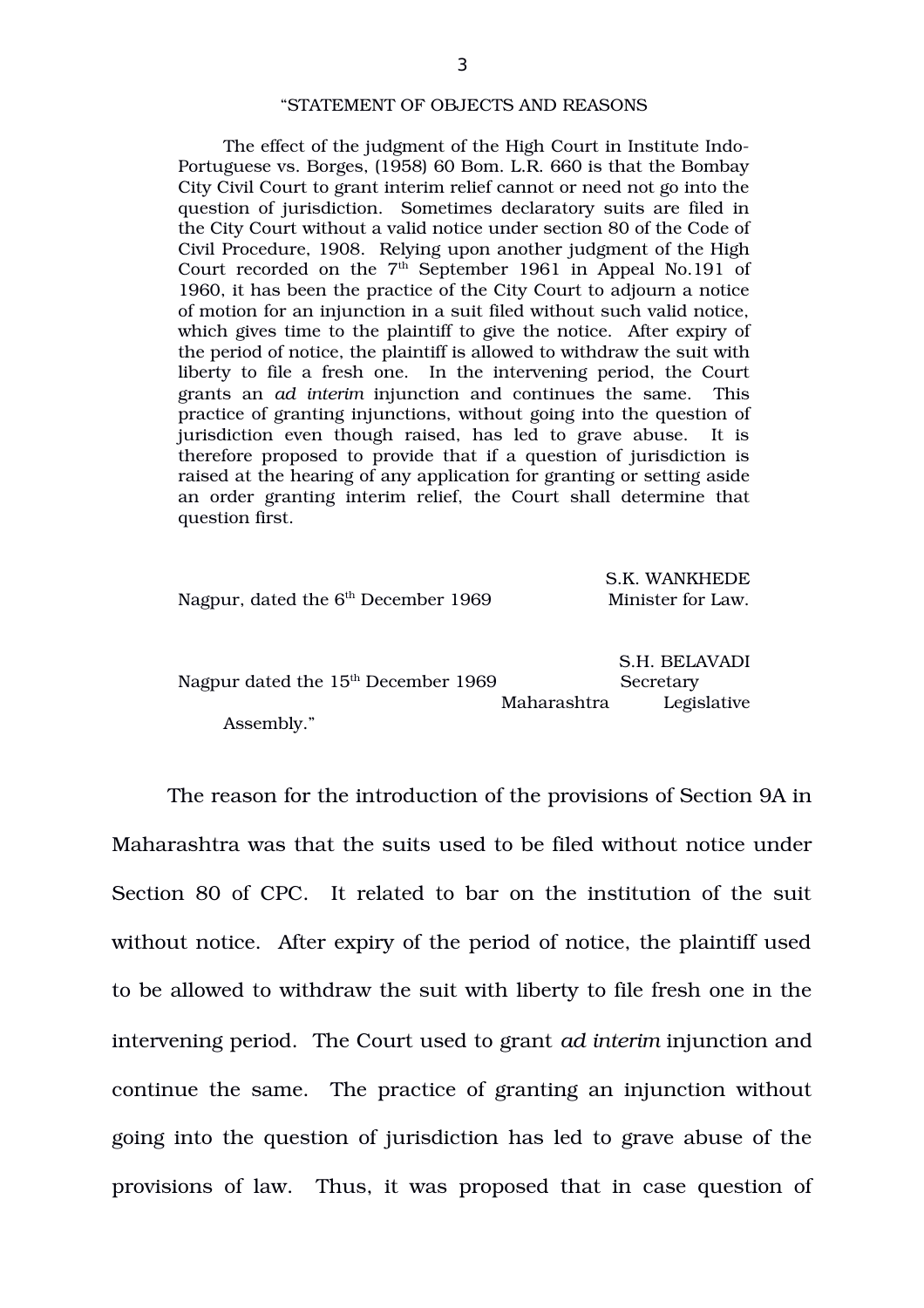jurisdiction is raised at the hearing of any applications for granting or setting aside an order granting interim relief, the Court shall determine that question first. The provisions of Section 9A, as initially

introduced in 1970, are extracted hereunder:

"9A.*(1)* If, at the hearing of any application for granting or setting aside an order granting any interim relief, whether by way of injunction, appointment of a receiver or otherwise, made in any suit, an objection to the jurisdiction of the Court to entertain such suit is taken by any of the parties to the suit, the Court shall proceed to determine at the hearing of such application the issue as to the jurisdiction as a preliminary issue before granting or setting aside the order granting the interim relief. Any such application shall be heard and disposed of by the Court as expeditiously as possible and shall not, in any case, be adjourned to the hearing of the suit.

*(2)* Notwithstanding anything contained in subsection *(1),* at the hearing of any such application, the Court may grant such interim relief as it may consider necessary pending determination by it of the preliminary issue as to the jurisdiction."

**5.** The Statement of Objects and Reasons for re-introduction of

Section 9A in the year 1977 is the same. It has been re-enacted in a

slightly revised form. The Statement of Objects and Reasons of the re-

enacted provisions in the year 1977 is extracted hereunder:

# "STATEMENT OF OBJECTS AND REASONS

The Code of Civil Procedure, 1908 (V of 1908) has been amended, in its application to the State of Maharashtra, by the Code of Civil Procedure (Hyderabad Amendment) Act, 1953 (Hyd. XI of 1953), read with the Code of Civil Procedure (Extension of Hyderabad Amendment) Act, 1964 (Mah. VI of 1965) and by the Code of Civil Procedure (Maharashtra Amendment) Act, 1970 (Mah. XXV of 1970). By the first State Act of 1953, the proviso to section 60(1) is amended to exempt the amounts payable under the policies issued in pursuance of the Rules for the Hyderabad State Life Insurance and Provident Fund from attachment in execution of a decree. By the second State Act of 1970, a new section 9A has been inserted for providing that whereby an application, in which interim relief is sought or is sought to be set aside in any suit and objection to jurisdiction is taken, such issue should be decided by the Court as a preliminary issue at the hearing of the application. The Code also stands amended in its application to the Bombay area of this State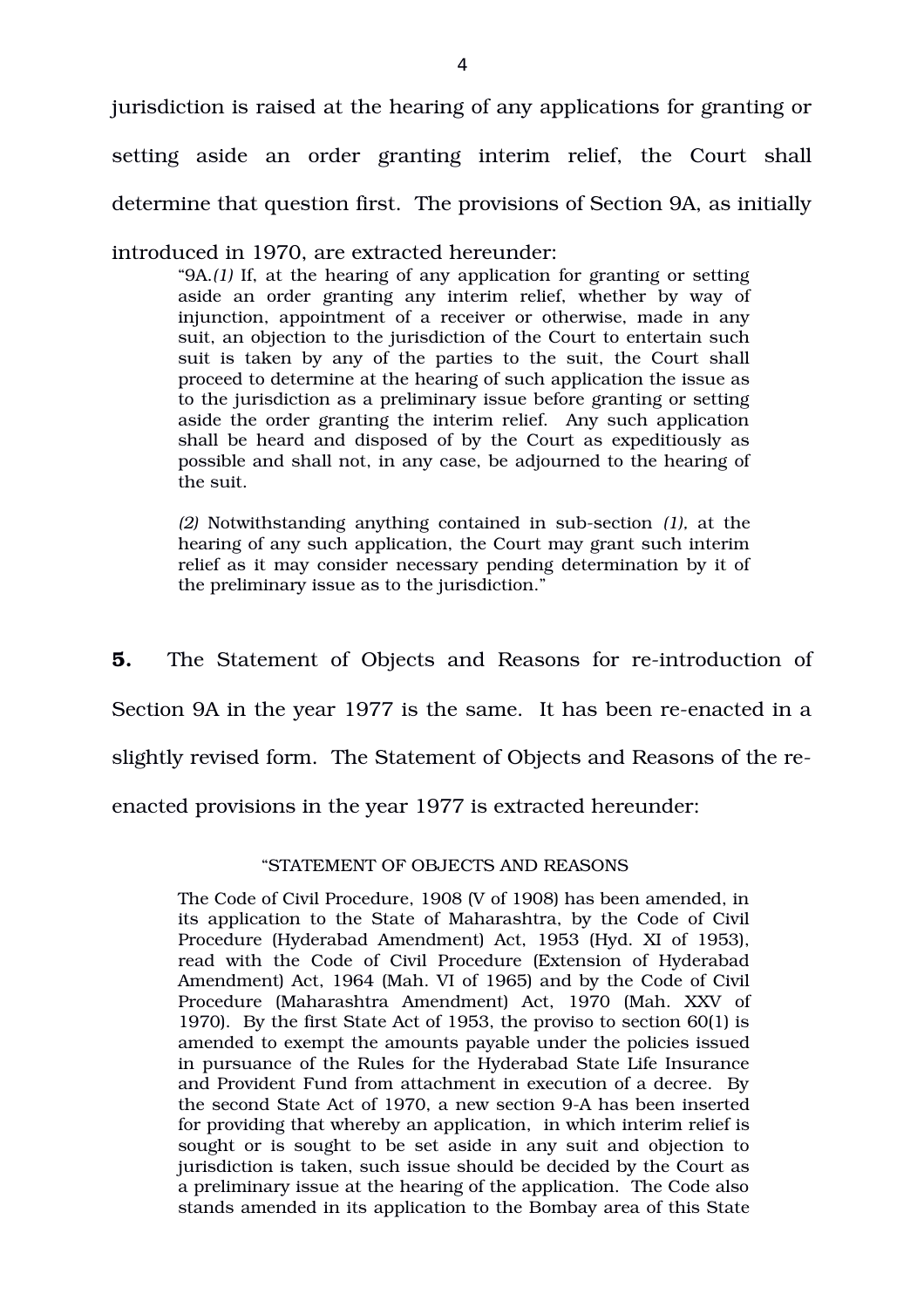by the Code of Civil Procedure (Bombay Amendment) Act, 1948 (Bom. LX of 1948) and in its application to the Hyderabad area of this State by the Code of Civil Procedure (Hyderabad Second Amendment) Act, 1953 (Hyd. XVIII of 1953). The first State Act of 1948 amends the proviso to section  $60(1)$  to exempt from attachment, stipends, and gratuities allowed to pensioners of a local authority. The second State Act of 1953 also amends the proviso to section 60(1) to exempt from attachment, the pension granted or continued by the Central Government, the Government of the former State of Hyderabad or any other State Government on account of past services or present infirmities or as a compassionate allowance.

2. The Code has been extensively amended by the Code of Civil Procedure (Amendment) Act, 1976 (CIV of 1976) enacted by Parliament. Section 97 of this Amendment Act provides *interalia* that any amendments made in the Code by a State Legislature before the commencement of that Act shall except in so far as they are consistent with the Code as amended by the Amendment Act, stand repealed. Unless there is an authoritative judicial pronouncement, it is difficult to say which of the State Amendments are inconsistent with the Code as amended by the Central Amendment Act of 1976 and which consequently stand repealed. All the amendments made in the Code by the State Acts, except the amendment made in the proviso to section 60(1) by the State Act of 1948, are useful and are required to be continued. The amendment made by the State Act of 1948 is no more required because it is now covered by the amendment made in clause (g) of the said proviso by the Central Amendment Act of 1976. But to leave no room for any doubt whether the remaining State amendments continue to be in force or stand repealed, it is proposed that the old amendments should be repealed formally and in their places similar amendments may be re-enacted, with the assent of the President under article 254(2) of the Constitution, so that they may continue to prevail and be available in this State as before. The Bill is intended to achieve these objects.

3. The following notes on clauses explain the purposes of these clauses:

*Preamble.* It gives the background and main reasons for the proposed legislation.

*Clauses 2 and 3.* Clause 2 formally repeals the State Act of 1970 and the new section 9A inserted by it, to make way for re-enacting by clause 3 the same section in a slightly revised form.

*Clause 4.* As the amendment made by the State Act of 1948 is included in the proviso to section 60(1) by the Central Amendment Act of 1976, it is proposed to repeal this Act and the amendment made by it.

*Clauses 5 and 6.* Clause 5 formally repeals the two-State Acts of 1953 by which the proviso to section 60(1) was amended to give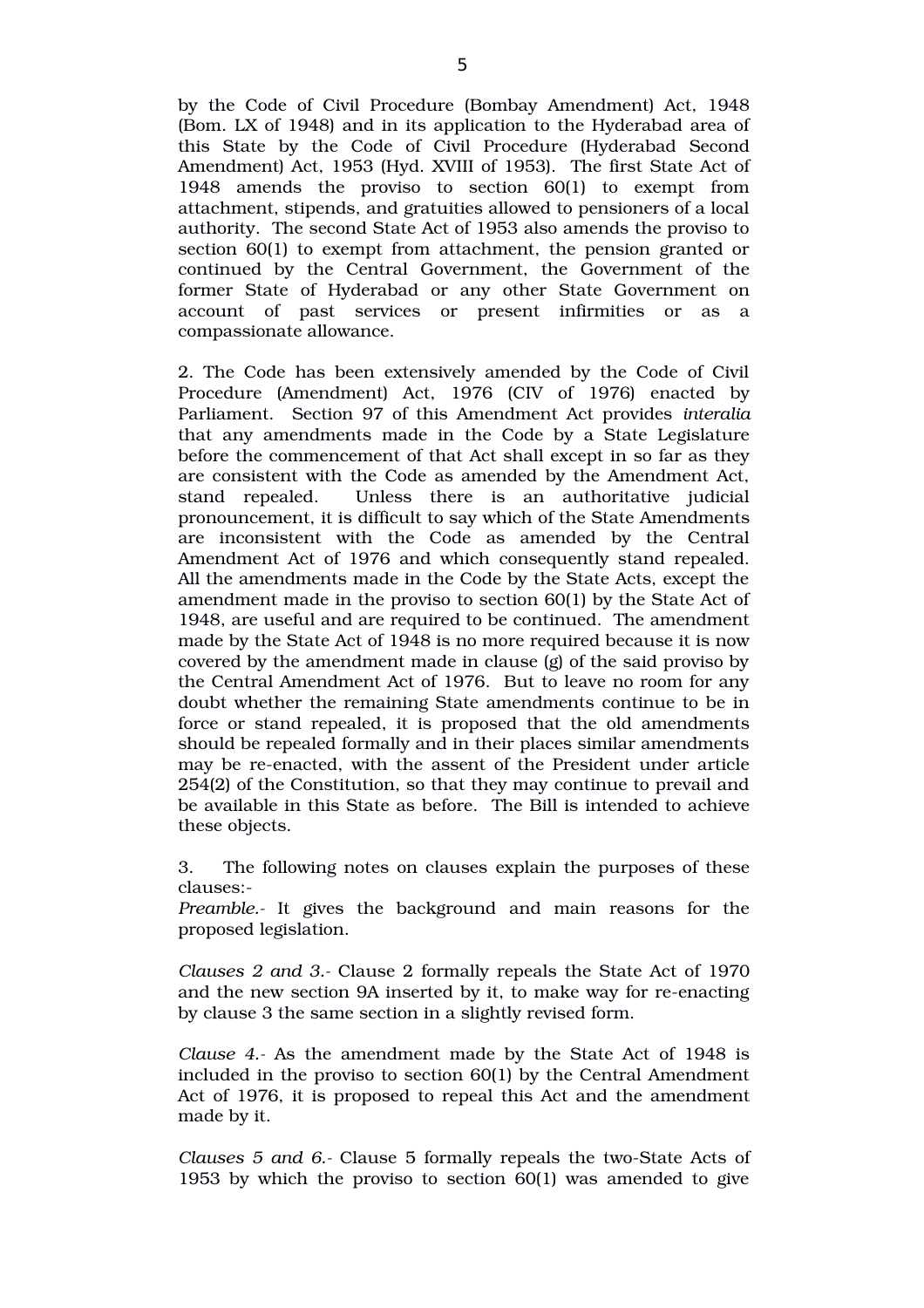some additional exemptions from attachment. Clause 6 brings back these amendments with the necessary drafting changes.

|                                  | HUSSAIN M. DALWAI,   |
|----------------------------------|----------------------|
| Dated the $5th$ of October 1977. | Minister for Law and |
| Judiciary."                      |                      |

The provisions of Section 9A as re-enacted in the year 1977

contained a non-obstante clause concerning provisions of CPC or any

other law for the time being in force. Section 9A as re-introduced in

the year 1977 is extracted hereunder:

"**9A. Whereof the hearing of application relating to interim relief in a suit, objection to jurisdiction is taken, such issue to** be decided by the Court as a preliminary issue.-(1) Notwithstanding anything contained in this Code or any other law for the time being in force, if, at the hearing of any application for granting or setting aside an order granting any interim relief, whether by way of stay, injunction, appointment of a receiver or otherwise, made in any suit, an objection to the Jurisdiction of the Court to entertain such a suit is taken by any of the parties to the suit, the Court shall proceed to determine at the hearing of such application the issue as to the jurisdiction as a preliminary issue before granting or setting aside the order granting the interim relief. Any such application shall be heard and disposed of by the Court as expeditiously as possible and shall not in any case be adjourned to the hearing of the suit.

(2) Notwithstanding anything contained in sub-section (1), at the hearing of any such application, the Court may grant such interim relief as it may consider necessary, pending determination by it of the preliminary issue as to the jurisdiction."

The provisions of Section 9A enable Court, dealing with the applications for granting or setting aside interim injunction or for appointment of a receiver or otherwise, to deal with the objection as to "jurisdiction of the Court to entertain such suit", as preliminary issue and it shall not adjourn the matter to the hearing of the suit. Pending determination of the preliminary issue as to jurisdiction, the Court is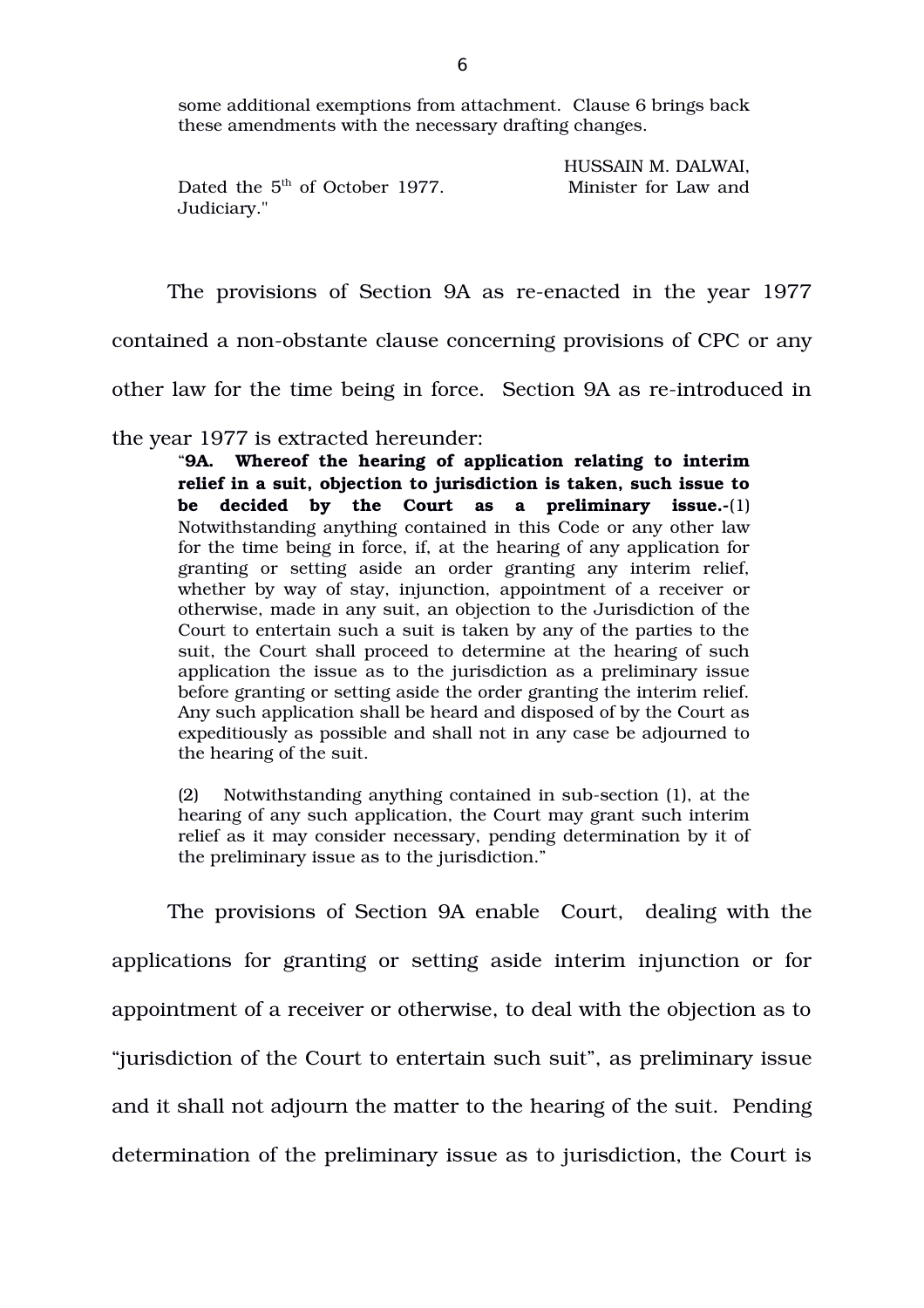competent as per section 9A(2) to grant interim relief as it may consider necessary.

**6.** The State of Maharashtra on 27.06.2018 by the promulgation of "Code of Civil Procedure (Maharashtra Amendment) Ordinance, 2018" has deleted Section 9-A of the Code (in its application to the State of Maharashtra). Section 3 of the Ordinance provided as under:

"3. Notwithstanding the deletion of section 9A of the principal Act, "(1) Where consideration of a preliminary issue framed under section 9A is pending on the date of commencement of the Code of Civil Procedure (Maharashtra Amendment) Ordinance, 2018 (hereinafter, in this section, referred to as "the Amendment" Ordinance"), the said issue shall be deemed to be an issue framed under Order XIV of the principal Act and shall be decided by the Court, as it deems fit, along with all other issues, at the time of final disposal of the suit itself…"

It was provided that preliminary issue framed under section 9A shall be treated as an issue under Order XIV of CPC and be decided by the Court with other issues as it may deem fit. The above Ordinance was replaced by the Code of Civil Procedure (Maharashtra Amendment) Act,  $2018$  (Maharashtra Act No.LXI of  $2018$ ) (the  $1<sup>st</sup>$ Amendment Act) on 29.10.2018.

**7.** On 15.12.2018, the State of Maharashtra enacted the "Code of Civil Procedure (Maharashtra Amendment) (Amendment) Act, 2018" (the 2nd Amendment Act). Section 2 of Act reads as follows:

"2. In section 3 of the Code of Civil Procedure (Maharashtra Amendment) Act, 2018, for clause (1), the following clause shall be substituted and shall be deemed to have been substituted with effect from the  $27<sup>th</sup>$  June, 2018, being the date of commencement of the said Act, namely :

"(1) where consideration of a preliminary issue framed under section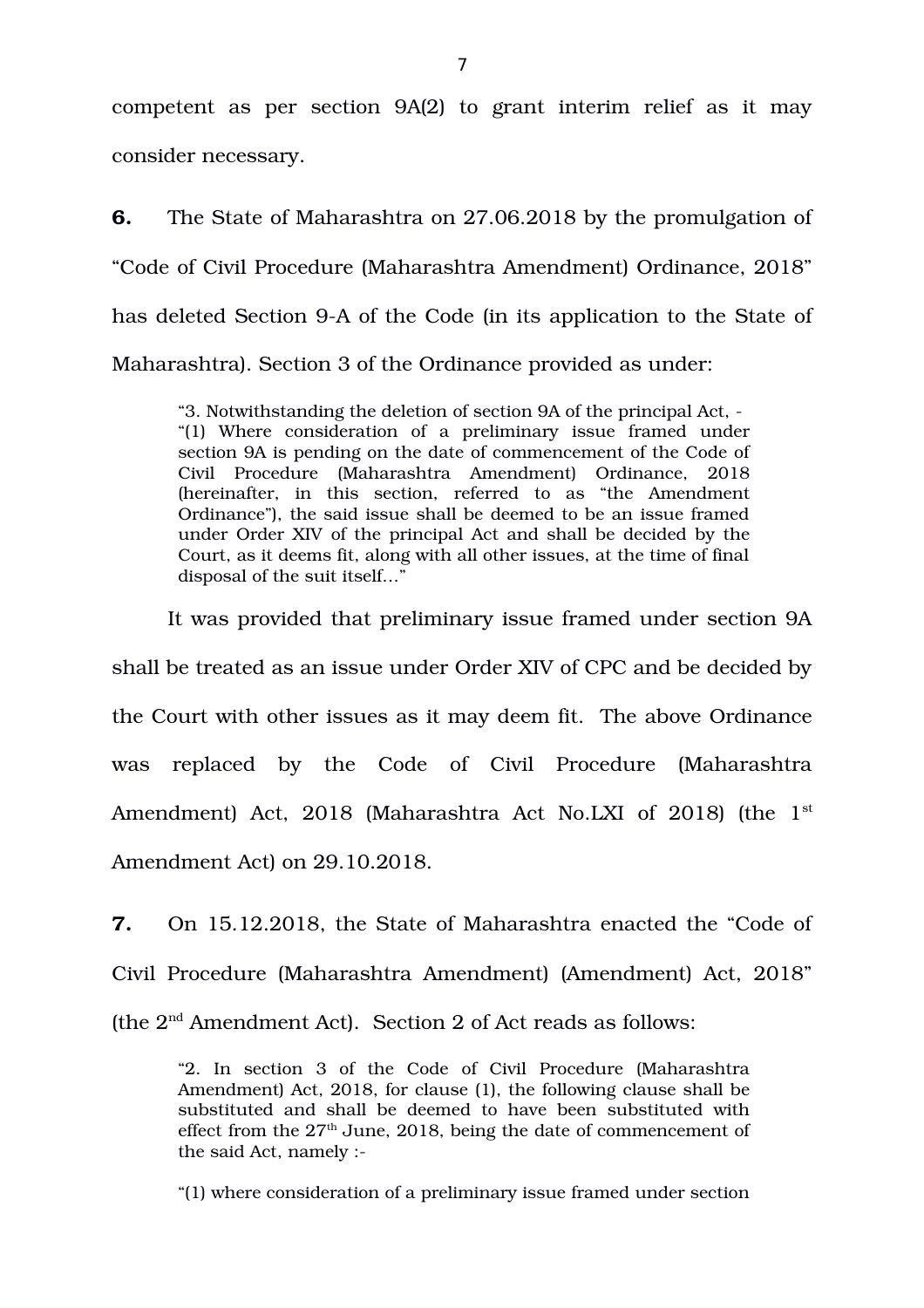9A is pending on the date of commencement of the Code of Civil Procedure (Maharashtra Amendment) Act, 2018 (hereinafter, in this section, referred to as "the Amendment Act"), the said issue shall be decided and disposed of by the Court under Section 9A, as if the said section 9A has not been deleted."

It is provided that if the court has ordered to decide an issue as a preliminary issue before the date of deletion of section 9A, it shall be decided by the court as a preliminary issue. Thus, it has become necessary to decide the issue. **8.** The provisions contained in Order XIV Rule 2 of CPC also deals with the framing of issues and the questions which can be tried as a

preliminary issue before the amendment made in the year 1977 in

CPC provisions. Rule 2 of Order XIV reads thus:

"**2.** Where issues both of law and of fact arise in the same suit, and the Court is of opinion that the case or any part thereof may be disposed of on the issues of law only, it shall try those issues first, and for that purpose may, if it thinks fit, postpone the settlement of the issues of fact until after the issues of law have been determined."

(emphasis supplied)

It is apparent from the pre-amended provisions of Order XIV Rule 2 that only a question of law could have been tried as a preliminary issue, not the question of facts or a mixed question of law and facts, that too, when the case or part may be disposed of by a decision on the issue of law.

**9.** The amendment in 1976 in CPC came into force on 1.2.1977. The amended Rule 2 of Order XIV is extracted hereunder:

**"2. Court to pronounce judgment on all issues.** (1) Notwithstanding that a case may be disposed of on a preliminary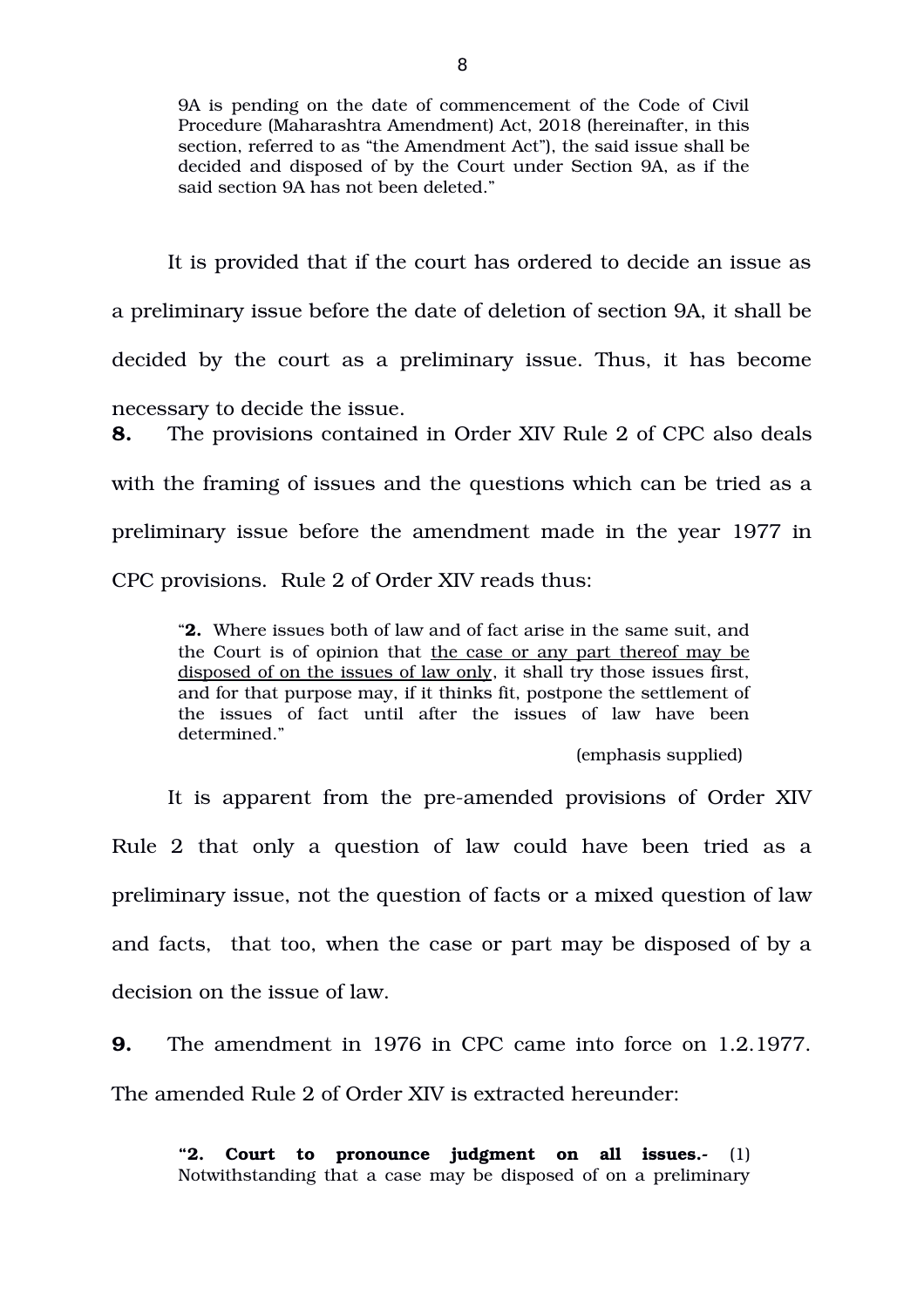issue, the Court shall, subject to the provisions of sub-rule (2), pronounce judgment on all issues.

(2) Where issues both of law and of fact arise in the same suit, and the Court is of opinion that the case or any part thereof may be disposed of on an issue of law only, it may try that issue first if that issue relates to

(a) the jurisdiction of the Court, or

(b) a bar to the suit created by any law for the time being in force, and for that purpose may, if it thinks fit, postpone the settlement of the other issues until after that issue has been determined, and may deal with the suit in accordance with the decision on that issue."

A significant departure has been made in the amended provisions contained in Order XIV Rule 2. Now it mandates the Court to pronounce judgment on all issues notwithstanding that a case may be disposed of on a preliminary issue. The intendment is to avoid remand in the appealable case for deciding the other issues. In case the necessity arises, Order XIV Rule 2(2) enables the Court to decide the issue of law as a preliminary issue in case the same relates to (1) the jurisdiction of the Court or (2) a bar to the suit created by any law for the time being in force. After the amendment made in CPC in the year 1977, it contains two-fold provision, the question of jurisdiction to entertain the suit has been separated under Rule 2(2)(a) from the expression in Rule 2(2)(b) "a bar to the suit created by any law for the time being in force."

**10.** In *Kamalakar Eknath Salunkhe* (supra), as to the interpretation of Section 9A, it has been opined that word jurisdiction in Section 9A is used in a narrow sense as to maintainability, only on the question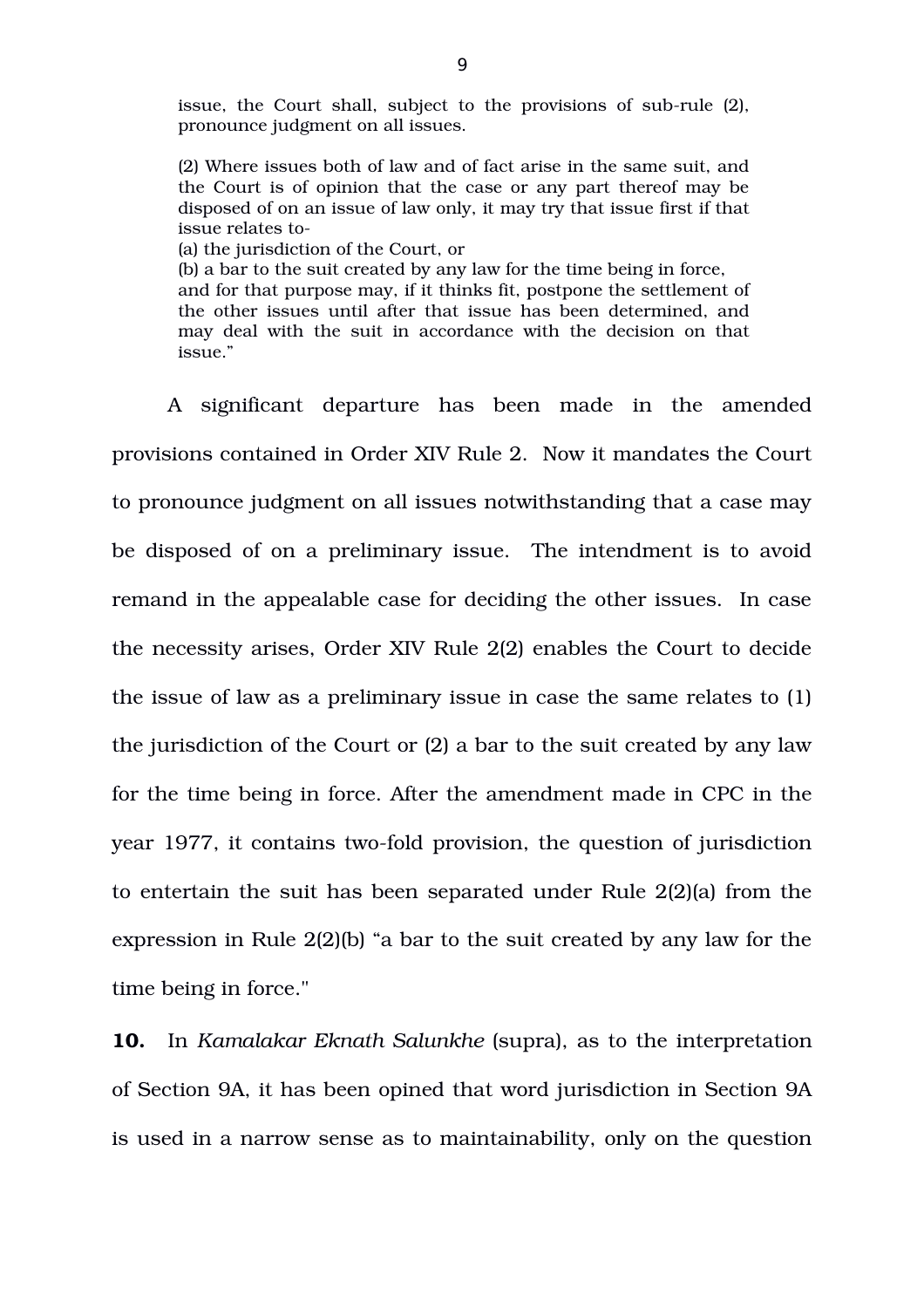of inherent jurisdiction and does not contemplate issues of limitation.

The Court has observed:

"16. The expression "jurisdiction" in Section 9A is used in a narrow sense, that is, the court's authority to entertain the suit at the threshold. The limits of this authority are imposed by a statute, charter, or commission. If no restriction is imposed, the jurisdiction is said to be unlimited. The question of jurisdiction, sensu stricto, has to be considered regarding the value, place, and nature of the subject matter. The classification into territorial jurisdiction, pecuniary jurisdiction, and jurisdiction over the subject-matter is fundamental. Undoubtedly, the jurisdiction of a court may get restricted by a variety of circumstances expressly mentioned in a statute, charter, or commission. The inherent jurisdiction of a court depends upon the pecuniary and territorial limits laid down by law and subject-matter of the suit. While the suit might be barred due to non-compliance with specific provisions of law, it does not follow that the non-compliance with the said provisions is a defect which takes away the inherent jurisdiction of the court to try a suit or pass a decree. The law of limitation operates on the bar on a party to agitate a case before a court in a suit, or other proceedings in which the court has inherent jurisdiction to entertain but by operation of the law of limitation, it would not warrant adjudication.

20. A perusal of the Statement of Objects and Reasons of the Amendment Act would clarify that Section 9-A talks of maintainability only on the question of inherent jurisdiction and does not contemplate issues of limitation. Section 9-A has been inserted in the Code to prevent the abuse of court process where a plaintiff drags a defendant to the trial of the suit on merits when the jurisdiction of the court itself is doubtful.

21. In the instant case, the preliminary issue framed by the trial court is about the question of limitation. Such issue would not be an issue on the jurisdiction of the court and, therefore, in our considered opinion, the trial court was not justified in framing the issue of limitation as a preliminary issue by invoking its power under Section 9A of the Code. The High Court has erred in not considering the statutory ambit of Section 9A while approving the preliminary issue framed by the trial court and thus, rejecting the writ petition filed by the appellant."

**11.** Where in the recent decision of *Foreshore Cooperative Housing Society Limited* (supra), it has been held that decision in *Kamalakar Eknath Salunkhe* (supra) is contrary to the law. The word jurisdiction in Section 9A is used in a broader sense. It has also been held that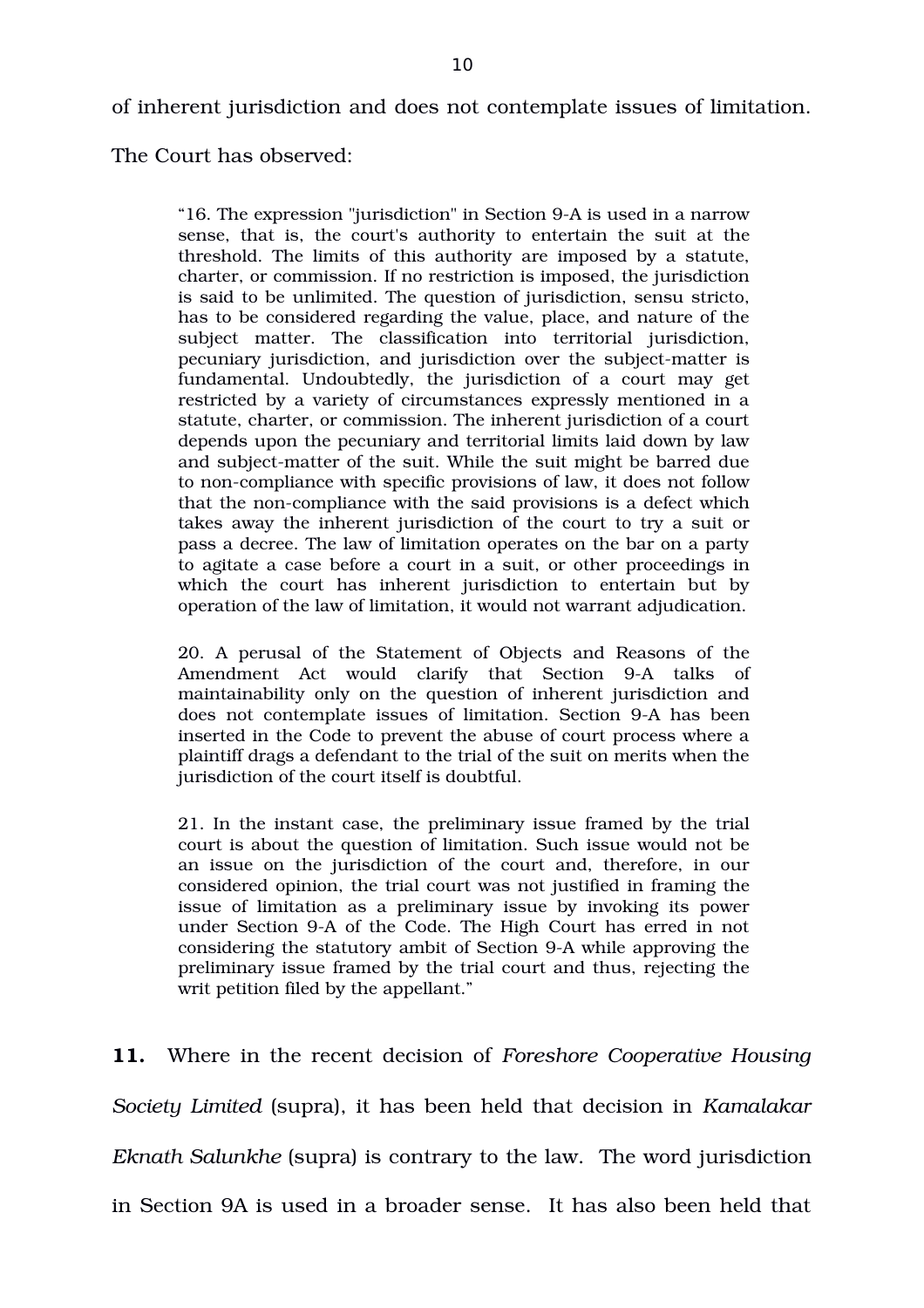Section 9A is mandatory and a complete departure from the provisions of Order XIV Rule 2. The question of limitation is synonym with jurisdiction, and if raised, the Court has to try it as a preliminary issue under Section 9A as applicable to the State of Maharashtra. This Court in *Foreshore Cooperative Housing Society Limited* (supra) has observed:

"56. With great respect, we are of the view that the decision rendered by the Division Bench in *Kamalakar Eknath Salunkhe* v. *Baburav Vishnu Javalkar*, (2015) 7 SCC 321 is contrary to the law settled by the Constitution Bench and three-Judge Benches of this Court, in *Pandurang Dhondi Chougule* v. *Maruti Hari Jadhav* (fivejudge Bench), AIR 1966 SC 153 followed by other Division Benches in *Manick Chandra Nandy* v. *Debdas Nandy*, (1986) 1 SCC 512, *NTPC Ltd.* v. *Siemens Aktiengesellschaft*, (2007) 4 SCC 451, *Official Trustee* v. *Sachindra Nath Chatterjee*, AIR 1969 SC 823, *ITW Signode India Ltd.* v. *CCE,* (2004) 3 SCC 48 and *Kamlesh Babu* v. Lajpat Rai Sharma, (2008) 12 SCC 577. The Constitution Bench decision and other decisions given by the larger Bench are binding on us. It appears that those decisions have not been brought to the notice of the Division Bench taking a contrary view.

61. Mr Nariman, learned Senior Counsel appearing for the appellant put heavy reliance on the decision in *Ramesh B. Desai* v. *Bipin Vadilal Mehta*, (2006) 5 SCC 638, for the proposition that a plea of limitation cannot be decided as an abstract principle of law divorced from facts as in every case the starting point of limitation has to be ascertained which is entirely a question of fact. A plea of limitation is a mixed question of law and fact. In our considered opinion, in the decision as mentioned earlier, this Court was considering the provision of Order 14 Rule 2 CPC. While interpreting the provision of Order 14 Rule 2 this Court was of the view that the issue on limitation, being a mixed question of law and fact is to be decided along with other issues as contemplated under Order 14 Rule 2 CPC. As discussed above, Section 9A of the Maharashtra Amendment Act makes a complete departure from the procedure provided under Order 14 Rule 2 CPC. Section 9A mandates the court to decide the jurisdiction of the court before proceeding with the suit and granting interim relief by way of injunction.

62. At the cost of repetition, we observe that Section 9-A provides a self-contained scheme with a nonobstante clause which mandates the court to follow the provision. It is a complete departure from the provisions contained in Order 14 Rule 2 CPC. In other words, the nonobstante clause inserted by the Maharashtra Amendment Act of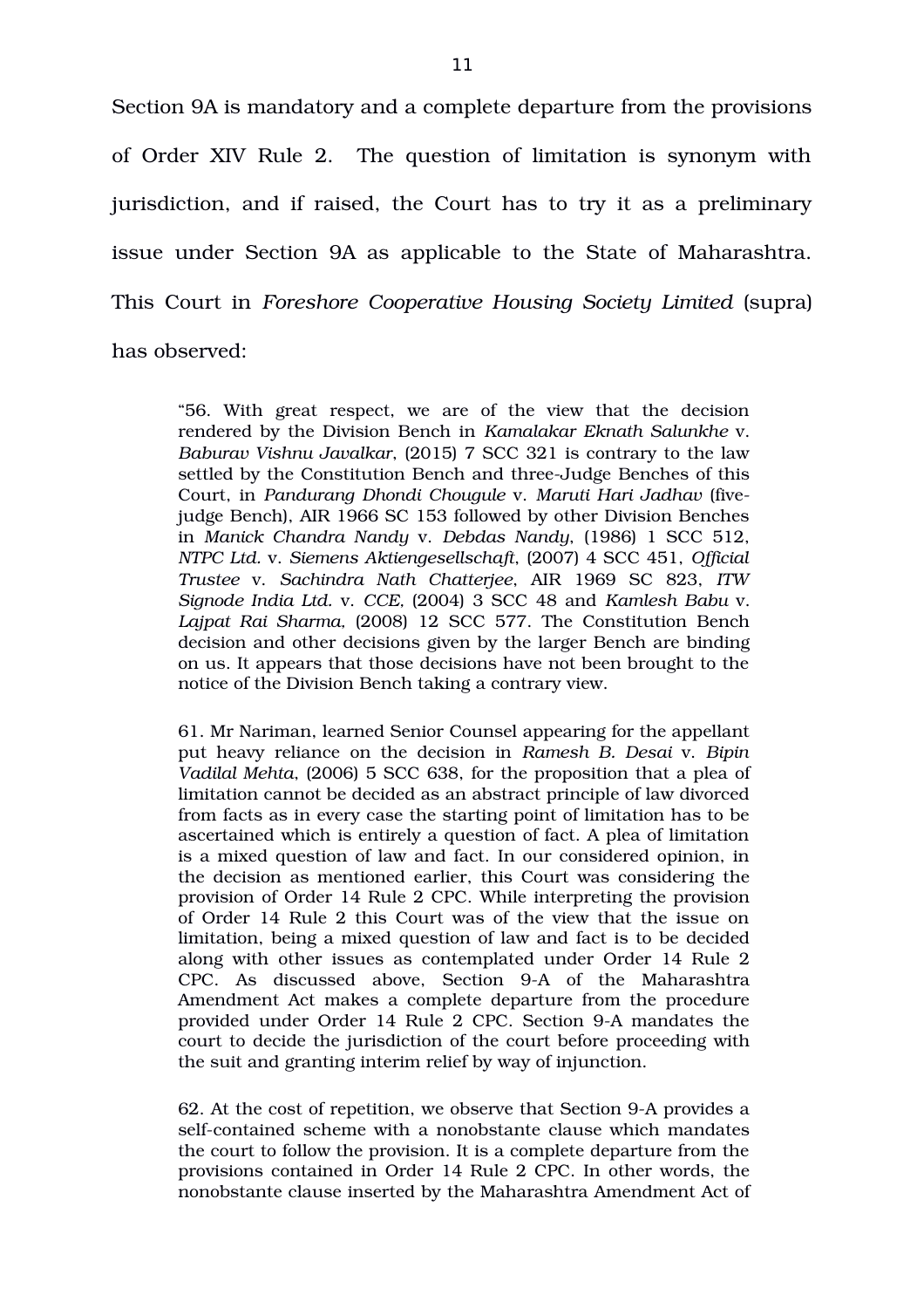1977 in Section 9A and the express mandate of the section, the law intends to decide the issue relating to the jurisdiction of the court as a preliminary issue notwithstanding the provision contained in Order 14 Rule 2 CPC. However, it is made clear that in other cases where the suits are governed by the provisions of Order 14 Rule 2 CPC, it is the discretion of the court to decide the issue based on the law as a preliminary issue."

It has also been observed that where the suits are governed by the provisions of Order XIV Rule 2, it is the discretion of the Court to decide the issue based on the law as a preliminary issue. **SUBMISSIONS**

**12.** It has been submitted by Shri F.S. Nariman, learned senior counsel appearing on behalf of the petitioner that decision in *Foreshore Cooperative Housing Society Limited* (supra) cannot be said to be laying down the law correctly. The CPC confers no jurisdiction upon the Court to try a suit on a mixed question of law and facts as a preliminary issue. It is further submitted that the word jurisdiction has been used in a narrow sense and Section 9-A does not cover the question of a suit being barred by any other provision of law. The decision in *Meher Singh v. Deepak Sawhney,* 1998 (3) MLJ 940 and *Smithkline Beecham Consumer Consumer Healthcare v. Hindustan Liver Limited*, 2002 SCC OnLine Bom 1337 of the Bombay High Court are directly in contravention to the law settled by this Court. The plea of limitation is a mixed question of law and facts and cannot be decided as an abstract principle divorced from the facts. The starting point of limitation has to be ascertained, which is entirely a question of facts in each case. In *Pandurang Dhondi Chougule* (supra), this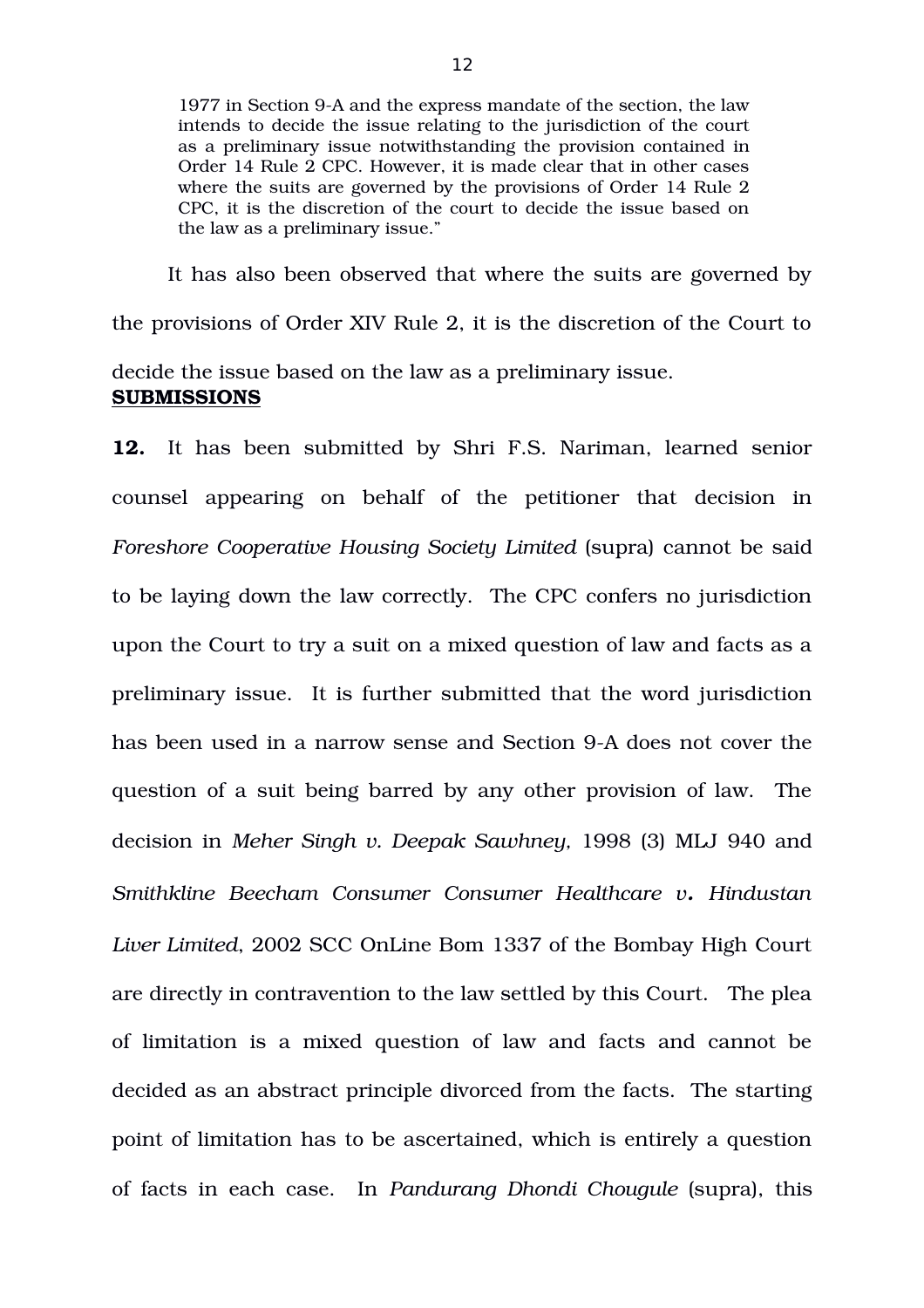Court was concerned with the interpretation of the scope of Section 115 of the Code. Because of the provisions of Section 115 when interference can be made in a revision, it has been observed that limitation concerns jurisdiction. The decision in *Kamalakar Eknath Salunkhe* (*supra*) cannot be said to be *per incuriam,* thus, it was not open to the Division Bench to take a different view in the *Foreshore Cooperative Housing Society Limited* (*supra*) when the Maharashtra legislature consciously chose to re-enact Section 9A, it has used the expression jurisdiction and provision as to the suit was barred by any other law for the time being in force has not been added which included the law of limitation also. Given the amended Order XIV Rule 2, the preliminary issue can only be a pure question of law.

**13.** Shri Rakesh Dwivedi, Shri Mukul Rohatgi, Dr. Abhishek Manu Singhvi, and Shri Gopal Jain, learned senior counsel appearing on behalf of respondents submitted that Order XIV Rule 2, CPC has no relevance for construing the expression an objection to the jurisdiction of the Court to entertain such suit. The provision enacted in 1970 and re-enacted in the year 1977 is the same. The object of the reintroduction was to maintain and continue what was enacted before the CPC Amendment Act of 1976. The question of limitation and *res judicata* is the one which can be decided as a preliminary issue under Section 9A of CPC. It is submitted that under Order XIII Rule 1, parties are required to produce the documents in original on or before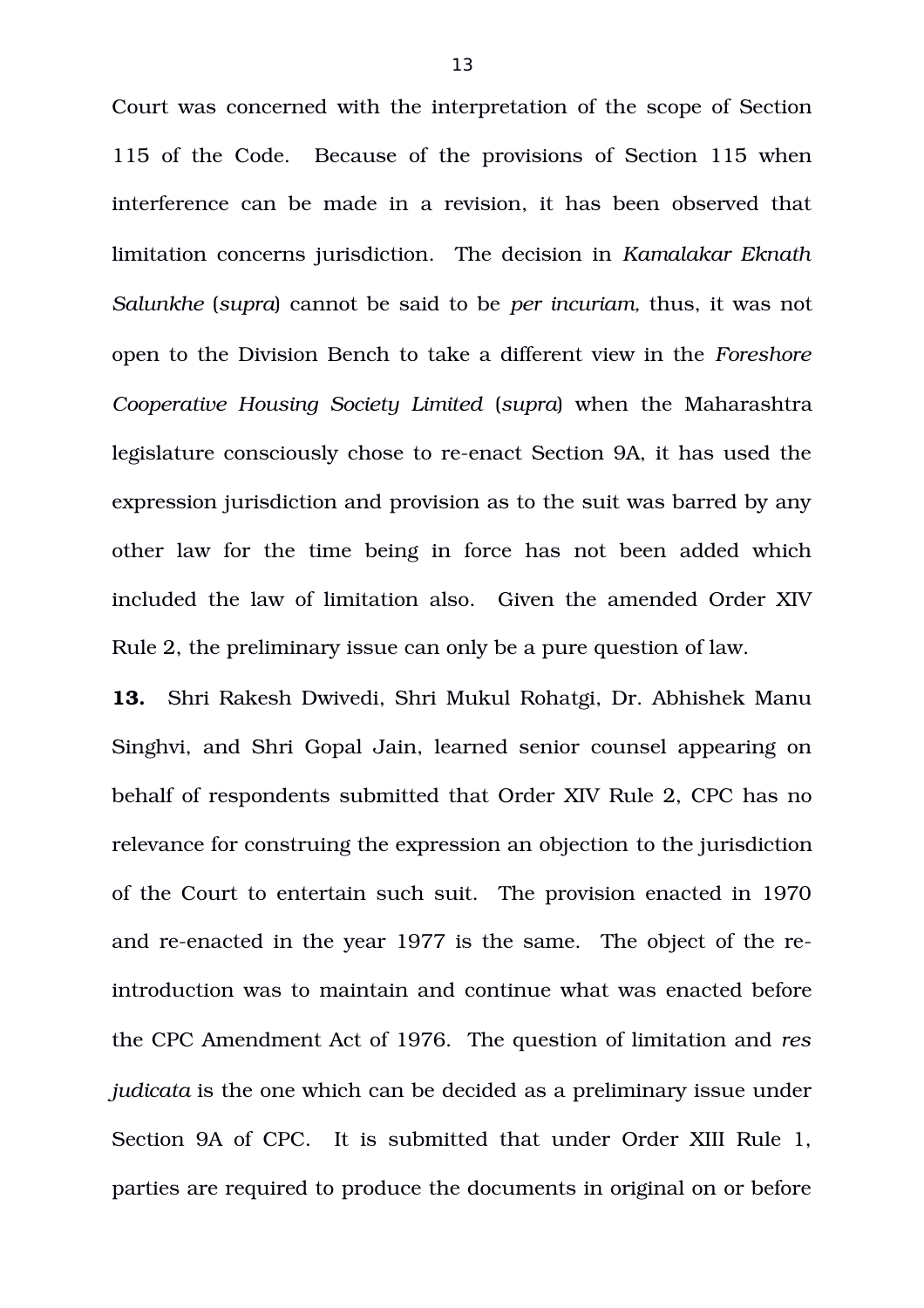the settlement of the issues. Under Order XII, parties can give notice for admitting the documents. Under Order XII Rule 6, even a judgment can be given on admitted facts. These are the stages before framing the issue under Order XIV.

**14.** Consequently, under Order XIV Rule 2(2), the Court while trying issues would be entitled to look into the admitted facts in any case. Under Order XIV Rule 4, the Court can examine a witness and documents before framing issues. Therefore, there is no good reason to prevent the Court from deciding issues of limitation based on documents produced, especially if they are admitted documents.

**15.** It is further submitted on behalf of respondents that the expression jurisdiction used in Section 9A need not be qualified by the word inherent, that would amount to re-writing the Statute and would be against the contextual meaning to be given to Section 9A. The object for introducing the provision was not limited to objections about inherent jurisdiction, but to cover bar created by the statute and Section 80 is an illustration. Thus, the expression 'barred under any law for the time being in force' used in Order XIV Rule 2(2)(b) is covered by Section 9A. Concerning expression used in Order XIV Rule 2(2), the Court may decide the issue of law as a preliminary issue that has not been used in Section 9A. Thus, the provision deploys a broader spectrum. It is further submitted that the speedy conclusion of the trial is vital if a case can be decided on the point of jurisdiction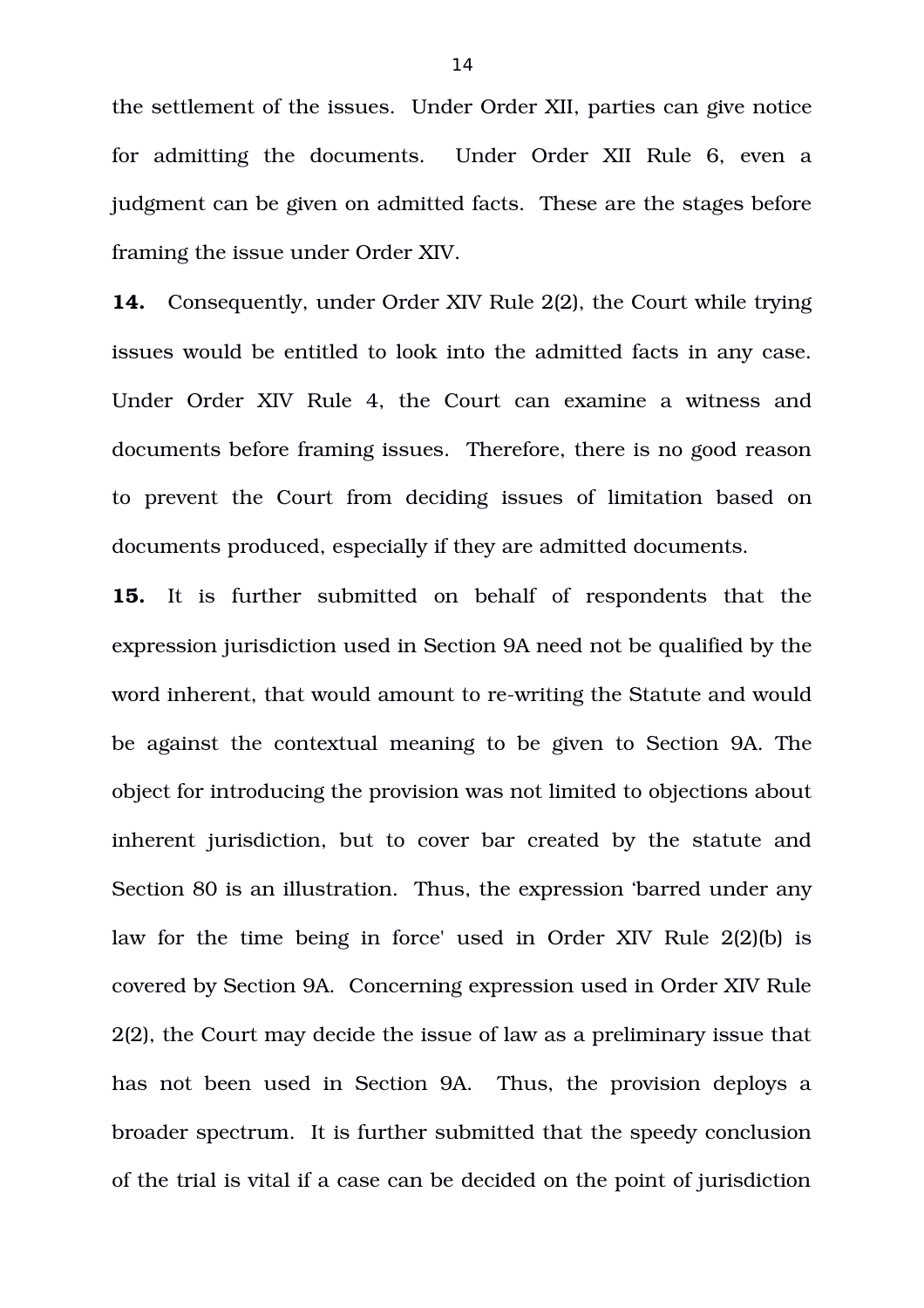as also of limitation, then there is no rationale for keeping the case pending. Thus, Section 9A buttress the idea of speedy justice. As President assent has been received for the introduction of Section 9A, the same will have an overriding effect on Order XIV Rule 2. The provision cannot be said to be irrational or unreasonable in any manner. In case plaint indicates that it is barred by limitation, whether the fact can be seen and what can be tried as a preliminary issue would depend on the nature of the provision of the statute and the public policy behind it. Judgment in *Foreshore Cooperative Housing Society Limited* (supra) has laid down the law correctly.

## **IN RE: MEANING OF WORD JURISDICTION**

**16.** Jurisdiction is the power to decide and not merely the power to decide correctly. Jurisdiction is the authority of law to act officially. It is an authority of law to act officially in a particular matter in hand. It is the power to take cognizance and decide the cases. It is the power to decide rightly or wrongly. It is the power to hear and determine. Same is the foundation of judicial proceedings. It does not depend upon the correctness of the decision made. It is the power to decide justiciable controversy and includes questions of law as well as facts on merits. Jurisdiction is the right to hear and determine. It does not depend upon whether a decision is right or wrong. Jurisdiction means power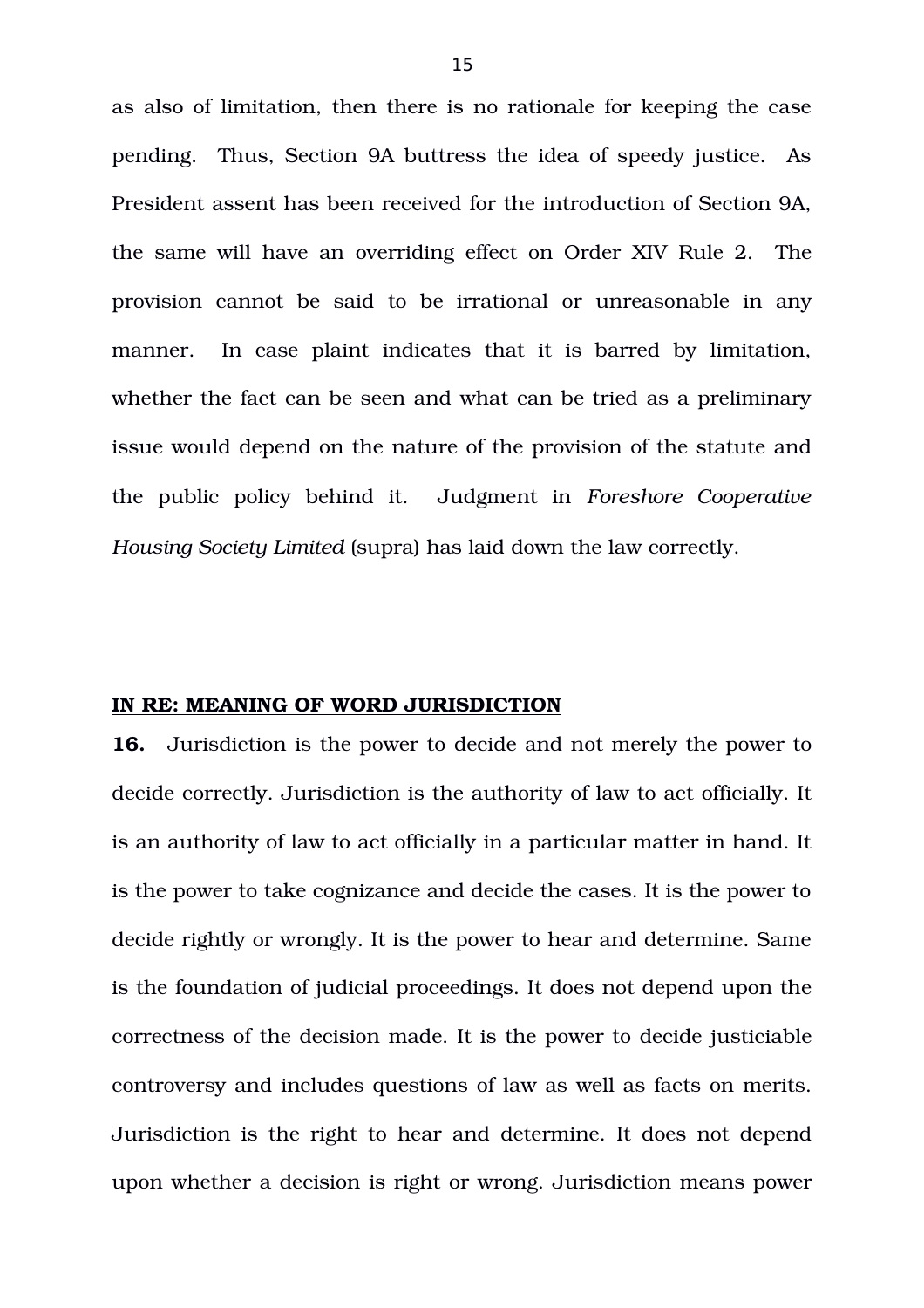to entertain a suit, consider merits, and render binding decisions, and "merits" means the various elements which enter into or qualify plaintiff's right to the relief sought. If the law confers a power to render a judgment or decree, then the court has jurisdiction. The court must have control over the subject matter, which comes within classification limits of law under which Court is established and functions.

**17.** The word jurisdiction is derived from Latin words "Juris" and "dico," meaning "I speak by the law" and does not relate to rights of parties as between each other but to the power of the court. Jurisdiction relates to a class of cases to which a particular case belongs. Jurisdiction is the authority by which a judicial officer takes cognizance and decides the cases. It only presupposes the existence of a duly constituted court having control over subject-matter which comes within classification limits of the law under which court has been established. It should have control over the parties litigant, control over the parties' territory, it may also relate to pecuniary as well as the nature of the class of cases. Jurisdiction is generally understood as the authority to decide, render a judgment, inquire into the facts, to apply the law, and to pronounce a judgment. When there is the want of general power to act, the court has no jurisdiction. When the court has the power to inquire into the facts, apply the law, render binding judgment, and enforce it, the court has jurisdiction. Judgment within a jurisdiction has to be immune from collateral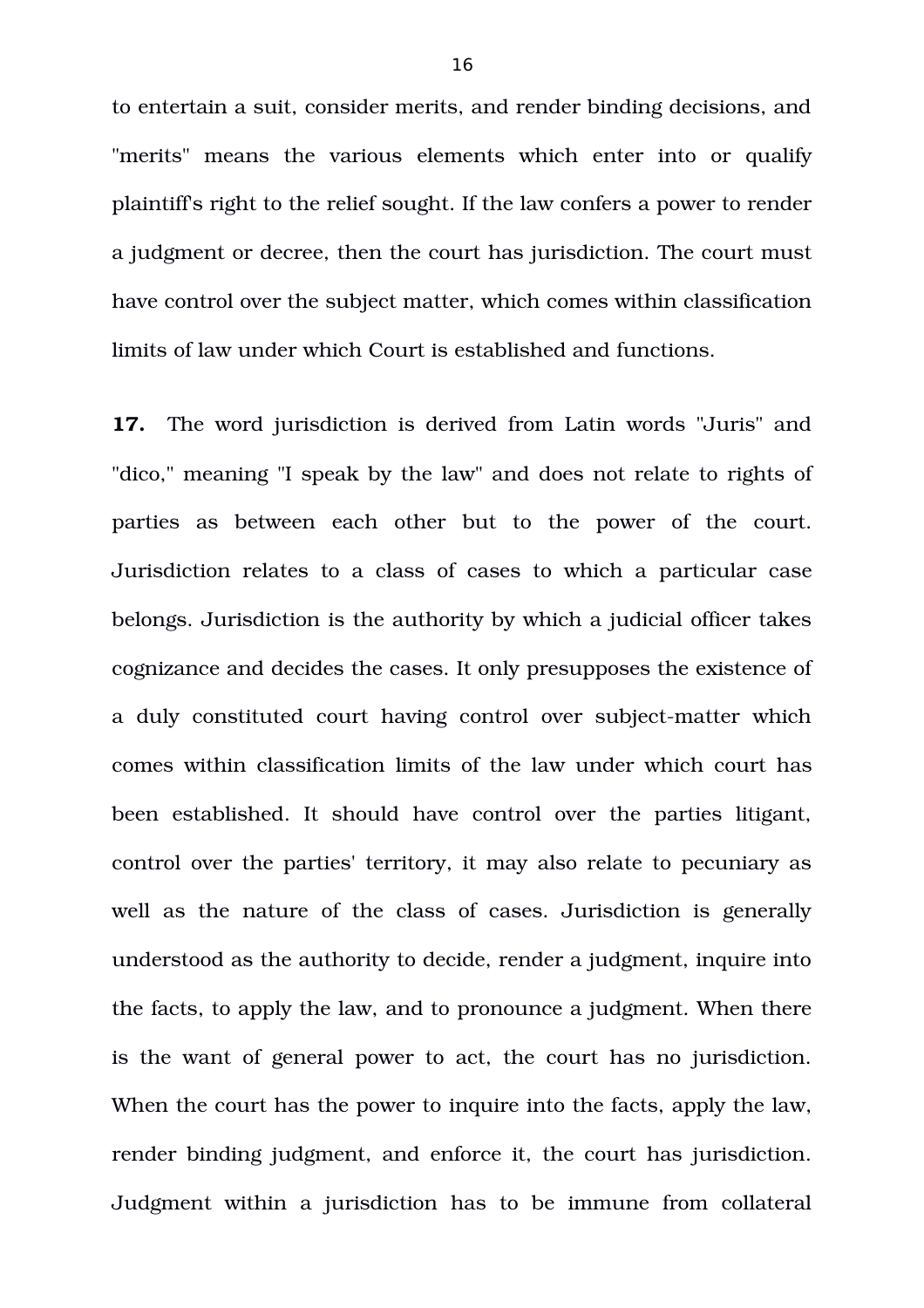attack on the ground of nullity. It has co-relation with the constitutional and statutory power of tribunal or court to hear and determine. It means the power or capacity fundamentally to entertain, hear, and determine.

**18.** Jurisdiction to entertain is distinguished from merits, error in the exercise of jurisdiction or excess of jurisdiction.

**19.** Section 9 of the Code of Civil Procedure deals with jurisdiction and empowers the courts to try all civil suits unless barred. Section 9 is extracted hereunder:

#### "**9. Courts to try all civil suits unless barred.**

The Courts shall (subject to the provisions herein contained) have jurisdiction to try all suits of a civil nature excepting suits of which their cognizance is either expressly or impliedly barred.

*Explanation I*. A suit in which the right to property or to an office is contested is a suit of a civil nature, notwithstanding that such right may depend entirely on the decision of questions as to religious rites or ceremonies.

*Explanation II.* For the purposes of this section, it is immaterial whether or not any fees are attached to the office referred to in *Explanation I* or whether or not such office is attached to a particular place."

**20.** The words used in section 9 of the Code of Civil Procedure of 1882 "barred by any enactment for the time being in force" are substituted in the Code of Civil Procedure of 1908 by "either expressly or impliedly barred." Thus, the word "jurisdiction" under section 9 correlates with the cognisance, i.e., is not barred either expressly or impliedly.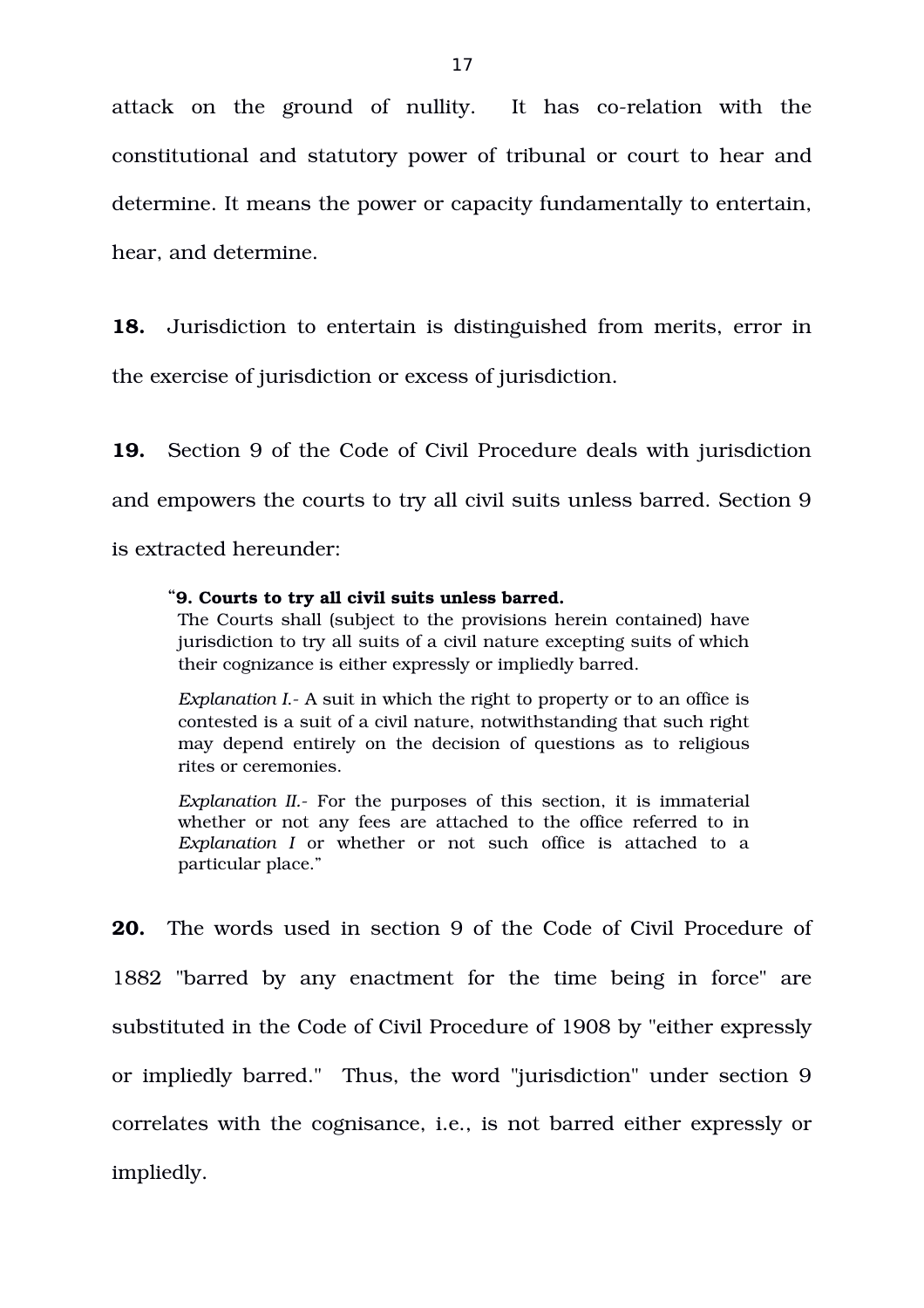**21.** In *Raja Soap Factory v. S.P. Shantharaj*, AIR 1965 SC 1449 at 1450, it is observed that the jurisdiction of a court means the extent of the authority of a court to administer justice prescribed concerning the subject-matter, pecuniary value, and local limits.

**22.** In *A.R. Antulay v. R.S. Nayak and Anr.*, (1988) 2 SCC 602, it has been observed that expression jurisdiction or the bar to determine is verbal cast of many colours. Jurisdiction is a legal shelter – a power to bind despite a possible error in the decision. The Court observed:

"142. The expression "jurisdiction" or the power to determine is, it is said, a verbal cast of many colours. In the case of Tribunal, the error of law might become not merely an error in the jurisdiction but might partake character in error of jurisdiction. However, otherwise, jurisdiction is a 'legal shelter'  $-$  a power to bind despite a possible error in the decision. The existence of jurisdiction does not depend on the correctness of its exercise. The authority to decide embodies a privilege to bind despite the error, a privilege which is inherent in and indispensable to every judicial function. The characteristic attribute of a judicial act is that it binds whether it be right or it is wrong. In *Malkarjun Bin Shidramappa v. Narahari Bin Shivappa*, (1900) 27 IA 216 the executing court had, quite wrongly, held that a particular person represented the estate of the deceased judgment-debtor and put the property for sale in execution. The Judicial Committee said:

In so doing the court was exercising its jurisdiction. It made a sad mistake, it is true, but a court has jurisdiction to decide wrong as well as right. If it decides wrong, the wronged party can only take the course prescribed by law for setting matters right; and if that course is not taken the decision, however wrong, cannot be disturbed."

**23.** In *Delhi Special Police Establishment, New Delhi v. Lt. Col. S.K Loraiya*, (1972) 2 SCC 692, the word jurisdiction has been interpreted in the context of Section 125 of the Army Act to signify the original jurisdiction to take cognizance of a case. Following is the observation: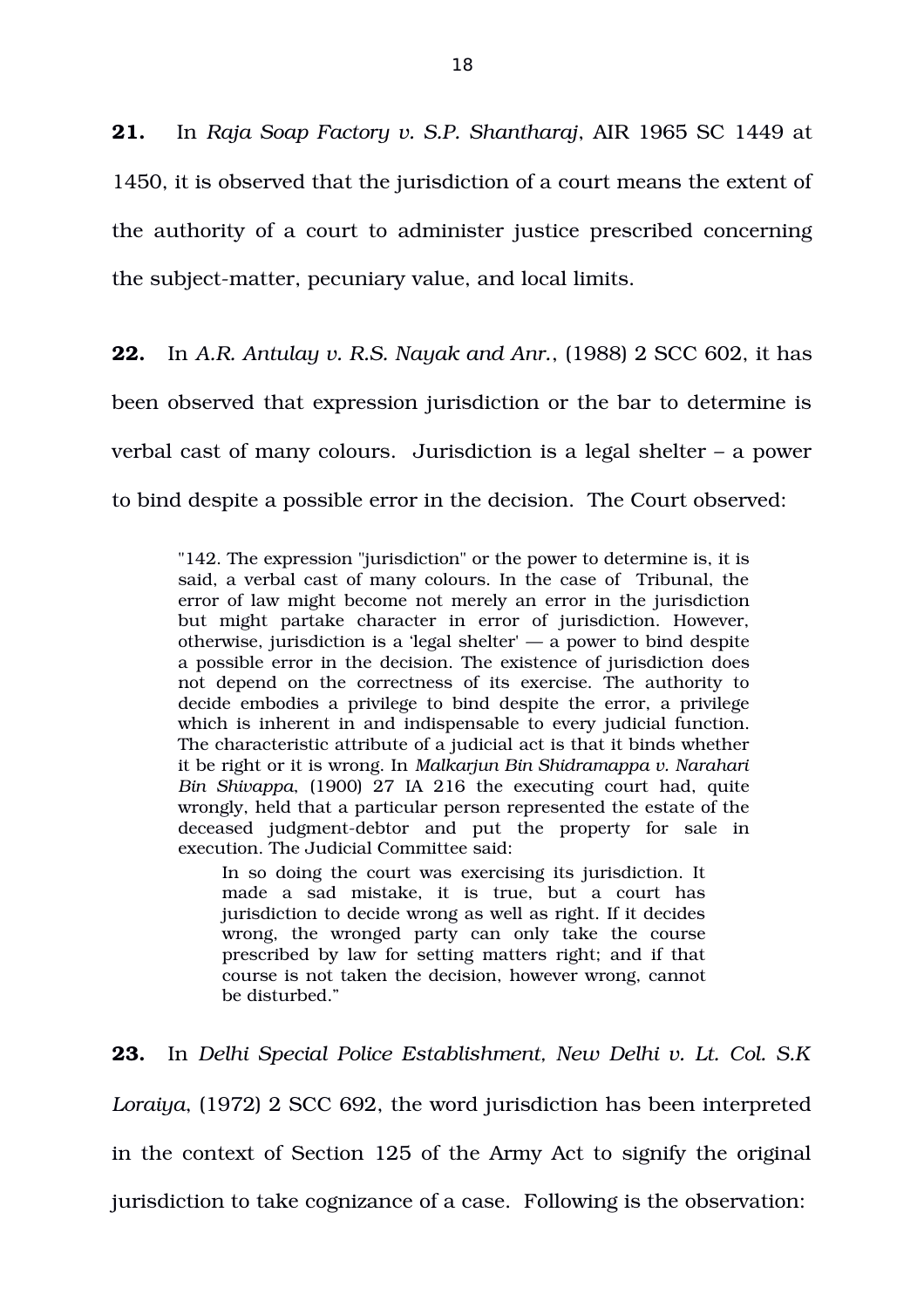"11. Section 125 of the Army Act provides that when a criminal court and a Court-Martial have each jurisdiction in respect of an offence, it shall be in the discretion of the officer commanding the army, any corps, division or independent brigade in which the accused person is serving to decide before which court the proceedings shall be instituted, and if that officer decides that they should be instituted before a Court-Martial, he will direct that the accused person shall be detained in military custody. Section 122(1) and 125 both find place in Chapter X of the Army Act. Section 125 supports our view that the Court-Martial alone has jurisdiction to decide the issue of limitation under Section  $122(1)$ . The word "jurisdiction" in Section 125 really signifies the initial jurisdiction to take cognizance of a case. To put it in other words, it refers to the stage at which proceedings are instituted in a court and not to the jurisdiction of the ordinary criminal court and the Court-Martial to decide the case on merits. It appears to us that Section 549(1) should be construed in the light of Section 125 of the Army Act. Both the provisions have in mind the object of avoiding a collision between the ordinary criminal court and the Court-Martial. So both of them should receive a similar construction."

**24.** In *Smt. Ujjam Bai v. State of Uttar Pradesh*, AIR 1962 SC 1621,

the word jurisdiction employed in Section 9, CPC came up for

consideration. The Court held that jurisdiction means the authority to

decide and observed:

"(15) Now, I come to a controversial area. What is the position with regard to an order made by a quasi-judicial authority in the undoubted exercise of its jurisdiction in pursuance of a provision of law which is admittedly intra vires? It is necessary first to clarify the concept of jurisdiction. Jurisdiction means authority to decide. Whenever a judicial or quasi-judicial tribunal is empowered or required to enquire into a question of law or fact for the purpose of giving a decision on it, its findings thereon cannot be impeached collaterally or on an application for certiorari but are binding until reversed on appeal. Where a quasi-judicial authority has jurisdiction to decide a matter, it does not lose its jurisdiction by coming to a wrong conclusion whether it is wrong in law or in fact. The question, whether a tribunal has jurisdiction depends not on the truth or falsehood of the facts into which it has to enquire, or upon the correctness of its findings on these facts, but upon their nature, and it is determinable "at the commencement, not at the conclusion, of the inquiry'. (Rex v. Bolten [1841] I Q.B. 66. Thus, a tribunal empowered to determine claims for compensation for loss of office has jurisdiction to determine all questions of law and fact relating to the measure of compensation and the tenure of the office, and it does not exceed its jurisdiction by determining any of those questions incorrectly, but it has no jurisdiction to entertain a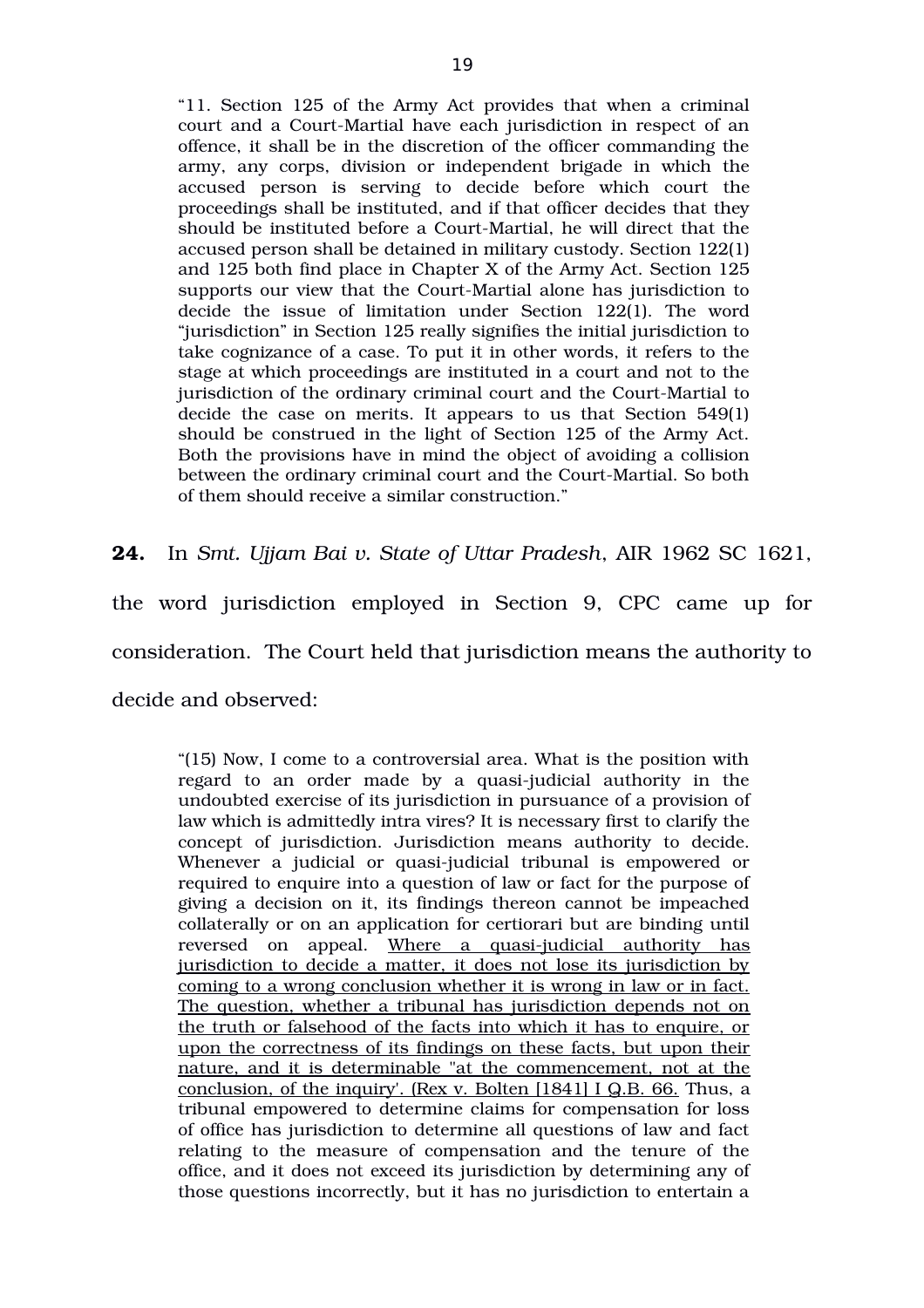claim for reinstatement or damages for wrongful dismissal, and it will exceed its jurisdiction if it makes an order in such terms, for it has no legal power to give any decision whatsoever on those matters……

(Halsbury's Laws of England, 3rd Edn. Vol. 11 page 59). The characteristic attribute of judicial act or decision is that it binds, whether it be right or wrong. An error of law or fact committed by a judicial or quasi-judicial body cannot, in general, be impeached otherwise than on appeal unless the erroneous determination relates to a matter on which the jurisdiction of that body depends. These principles govern not only the findings of inferior courts stricto sensu but also the findings of administrative bodies which are held to be acting in a judicial capacity. Such bodies are deemed to have been invested with power to err within the limits of their jurisdiction; and provided that they keep within those limits, their decisions must be accepted as valid unless set aside on appeal. Even the doctrine of res judicata has been applied to such decisions. (See Livingstone v. Westminister Corporation [1904] 2 K.B. 109; Re Birkenhead Corporation (1952) Ch. 359 Re 56 Denton Road Twickenham [1953] Ch. 51 Society of Medical Officers of Health v. Hope [1959] 2 W.L.R. 377. …."

(emphasis supplied)

**25.** In *Anowar Hussain v. Ajay Kumar Mukherjee*, AIR 1965 SC 1651, it was held that expression jurisdiction does not mean the power to do or order the act impugned, but generally the authority of the Judicial Officer to act in the matter.

**26.** In *M.L. Sethi v. R.P. Kapur,* (1972) 2 SCC 427, the Court recognized that the word jurisdiction is a verbal coat of many colours. In *Hari Prasad Mulshankar Trivedi v. V.B. Raju and Ors.,* (1974) 3 SCC 415, it was observed that expanse of jurisdiction would take colour from its context.

**27.** The jurisdiction in Section 9A must be considered in the context it has been used. The word jurisdiction has to be interpreted in the context which has been used in the various provisions. The word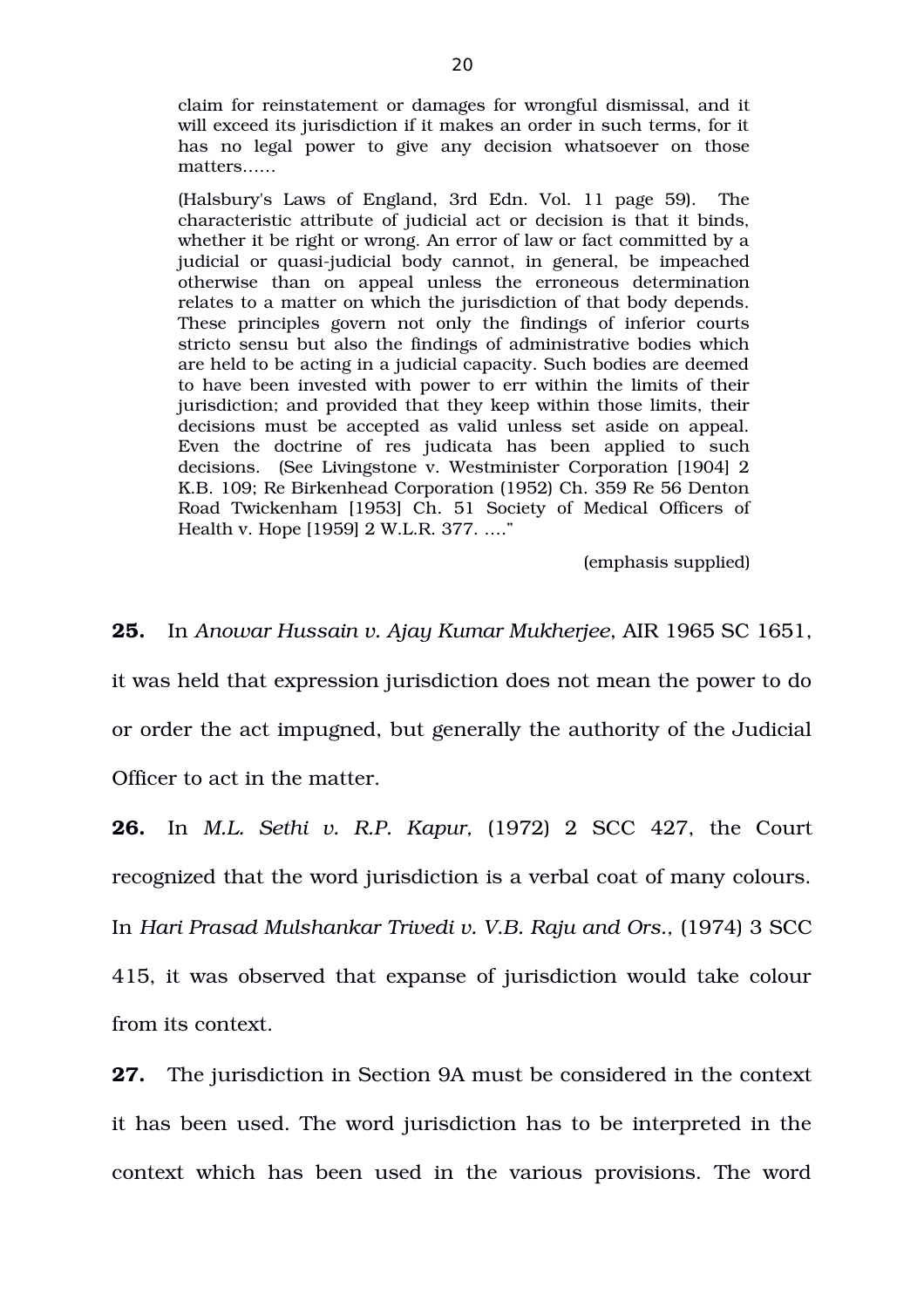"jurisdiction" has been used in CPC in several provisions. Section 9 deals with the jurisdiction to try all suits by a civil court except those which are barred. Section 10 prohibits a Court from proceeding with the trial. Section 11 and *Explanation VIII* are based upon the principle of *res judicata*. Section 21 defines objections to a jurisdiction such as the place of suing and competence of Court regarding the pecuniary limits of its jurisdiction. Section 86 prohibits a suit against a foreign State in any Court otherwise competent to try the suit except with the consent of Central Government. Section 135 refers to the matter pending for determination having jurisdiction therein. Order II Rule 3(2) contains a provision concerning the jurisdiction of the Court as regards the suit. Order VII Rule 11(d) deals with the rejection of the plaint on the ground being barred by law. Order VIII Rule 3-A(4) provides a defendant to put forth the objection as to the jurisdiction. Order XIV Rule 2 distinguishes between preliminary issues relating to the jurisdiction of the Court or a bar to the suit created by any law for the time being in force. Order XXIII Rule 3-A provides that no suit shall lie to set aside a compromise decree. There are various other provisions in which the expression has been used.

#### **IN RE: "ENTERTAIN THE SUIT"**

**28.** When we consider provisions in Section 9A, the word jurisdiction is qualified with "to entertain the suit," the expression used is 'jurisdiction to entertain the suit.' The Court has jurisdiction to

21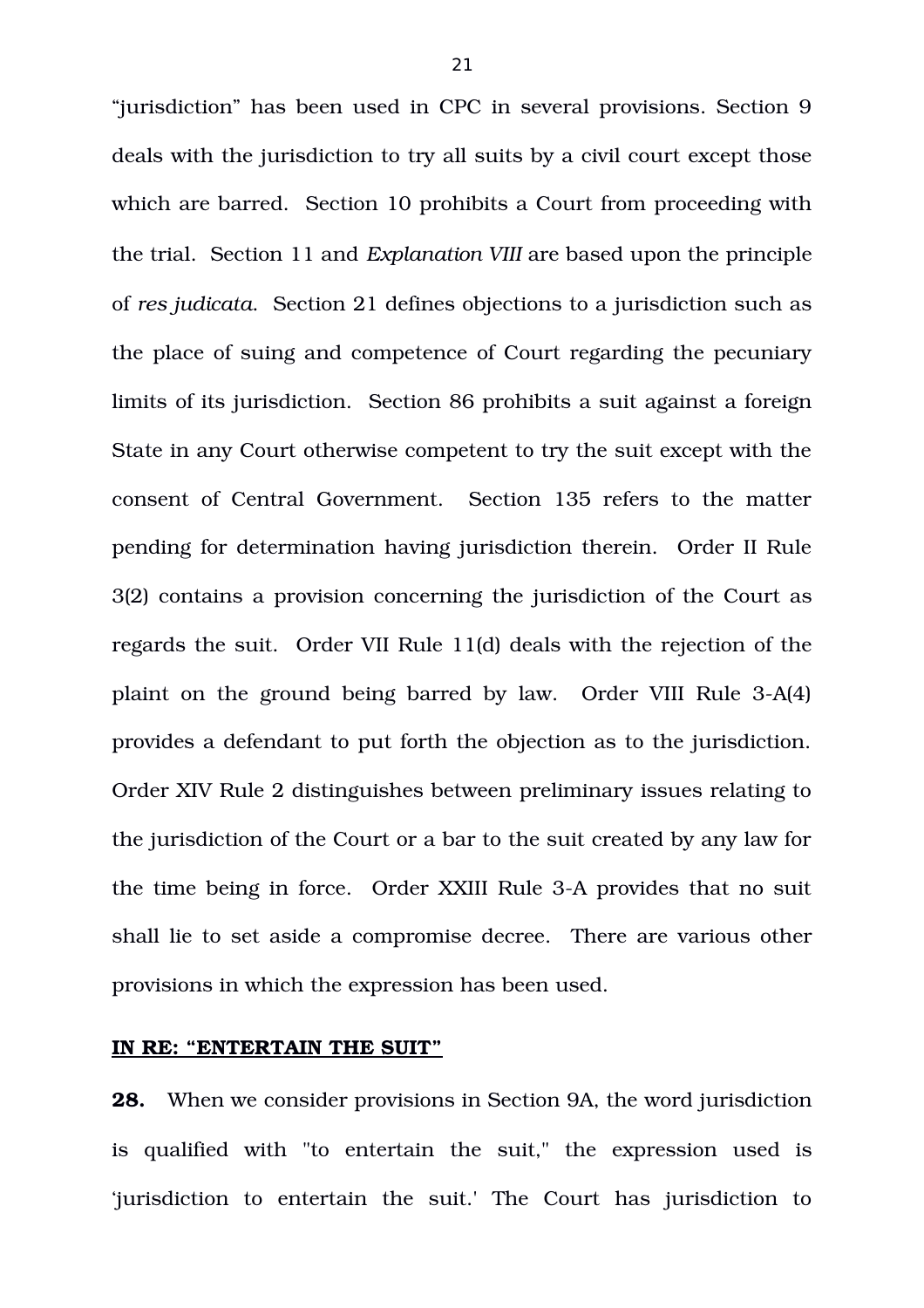entertain a suit when it has jurisdiction to receive it for consideration. If at the threshold, the Court cannot consider it, it can be said that the Court has no jurisdiction to entertain the case. It is like a suit is cognizable by Revenue Court, but it is filed in Civil Court, the Court cannot consider it nor can receive it for trial. It is like the jurisdiction to entertain the criminal appeal when the Court is not having inherent jurisdiction to consider the case; it can be said that the Court has no jurisdiction to entertain. When the separate statutory mechanism is provided for the consideration of a particular dispute and jurisdiction of Civil Court is barred, and if it is brought before the Civil Court whose jurisdiction is barred, it cannot entertain such a suit and receive it for consideration. It can be said that the Court has no jurisdiction to entertain such a suit. When the Court cannot think over to allow itself to consider, it can be said that it has no jurisdiction to entertain. It is like a case is cognizable in a consumer forum; a Civil Court cannot entertain it.

**29.** The expression "jurisdiction to entertain" is also used in Section 14 of the Limitation Act.The provisions of Section 14 provide that in case a suit is filed in the wrong court and the Court from the defects of jurisdiction is unable to entertain it, the period to institute a suit can be extended.

**30.** The meaning of the word 'entertain' came up for consideration in *Kashiram v. Santokhbai*, AIR 1958 MP 91. The word 'entertain' means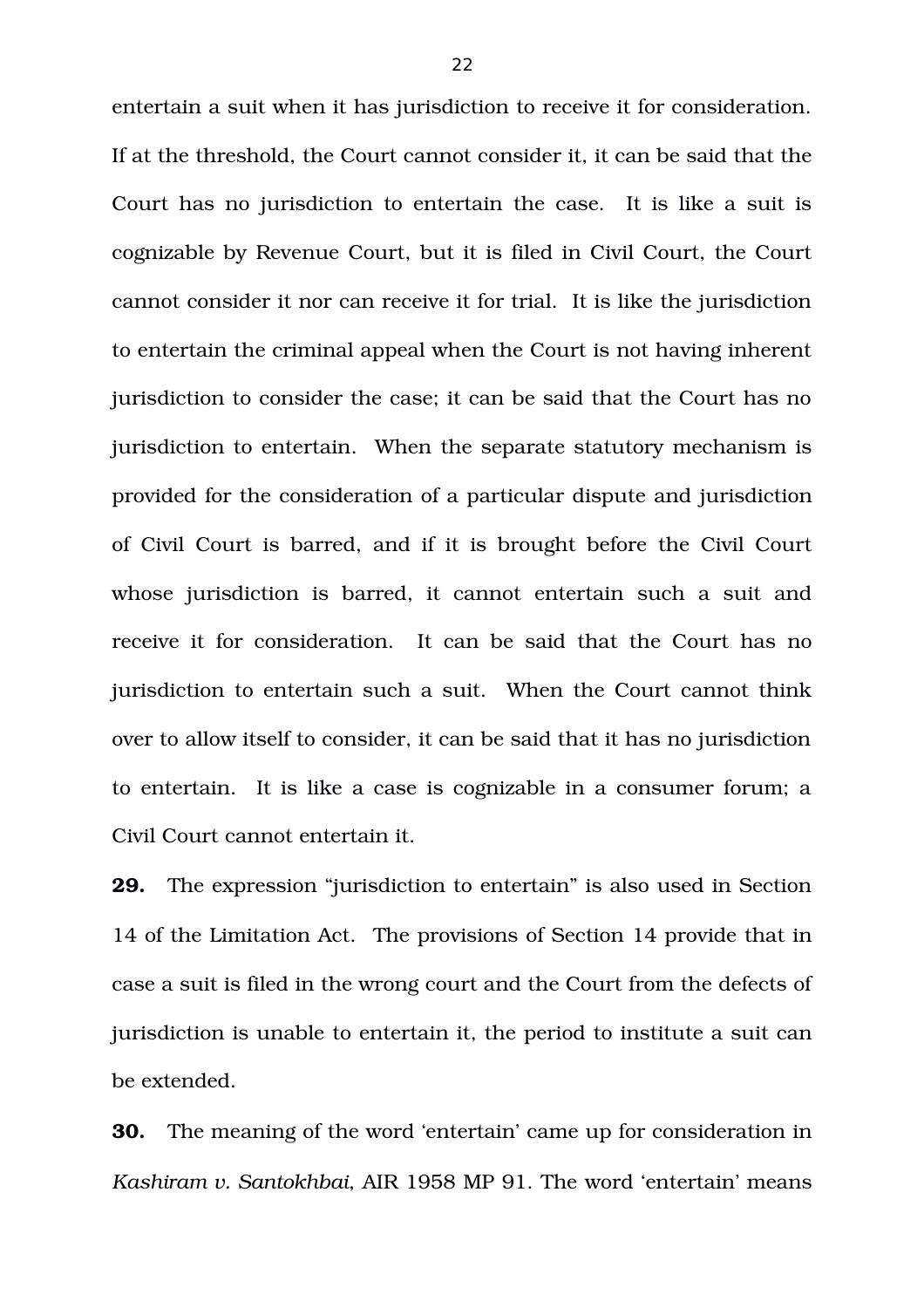to admit for consideration. It does not mean giving relief. When the court receives it for consideration and disposal, according to law, it must be regarded as entertaining the suit or proceedings. The High Court of Madhya Pradesh has observed as under:

"5. In our opinion, the contention advanced on behalf of the appellant must be given effect to. We have no doubt that S.14 of the Limitation Act has no application to the facts of this case, and the plaintiff is not entitled to the benefit of that section. Before that section can apply, the prior proceeding must have been founded upon the same cause of action as that on which the later suit is founded and the Court in which the prior proceeding was prosecuted must have been unable to entertain it for the reasons specified, namely, defect of jurisdiction or other cause of a like nature. Now the words 'which, from defect of jurisdiction, or other cause of a like nature, is unable to entertain it' which occur in S.14(1) of the Limitation Act are very significant.

As pointed out by Mukherjee, J. (as he then was), in AIR 1945 Cal 381 (B), the word 'entertain' means to admit for consideration. It does not mean giving relief, and that when a suit or proceeding is not thrown out in limine but the Court receives it for consideration and disposal according to law, it must be regarded as entertaining the suit or proceeding, no matter whatever the ultimate decision may be; and that a suit is to be regarded as not entertained by the Court only if it is thrown out at its inception and the Court does not decide it on its merits."

The learned Judge further observed that S.14 of the Limitation Act speaks of the inability of the Court to entertain a suit or proceeding on certain specific grounds, which are of a formal nature and that inability to entertain a suit means not inability to grant relief to the plaintiff but inability to give him a trial at all. In our opinion when a suit is dismissed not because the Court had no jurisdiction to entertain it, or for any other cause of a like nature, but because it was misconceived or because the proceeding or the suit was not one recognised by law as legal in its initiation, then clearly S.14 of the Act is not attracted to such a suit.

This view is amply supported by the cases cited by the learned counsel for the appellant and numerous other cases. Now, here, the plaintiff's prior suit was dismissed not because of any defect of jurisdiction or any other ground similar to it, but it was entertained and dismissed because it was wholly misconceived and the relief of rendition of accounts could not be granted against the son of a deceased agent. The suit was dismissed because the proceedings according to the trial Court were not recognised by law as legal in their initiation. If then, S.14 of the Limitation Act has no applicability to this case, and the plaintiff's suit is governed by Art.89, then it is clearly barred by time and must be dismissed."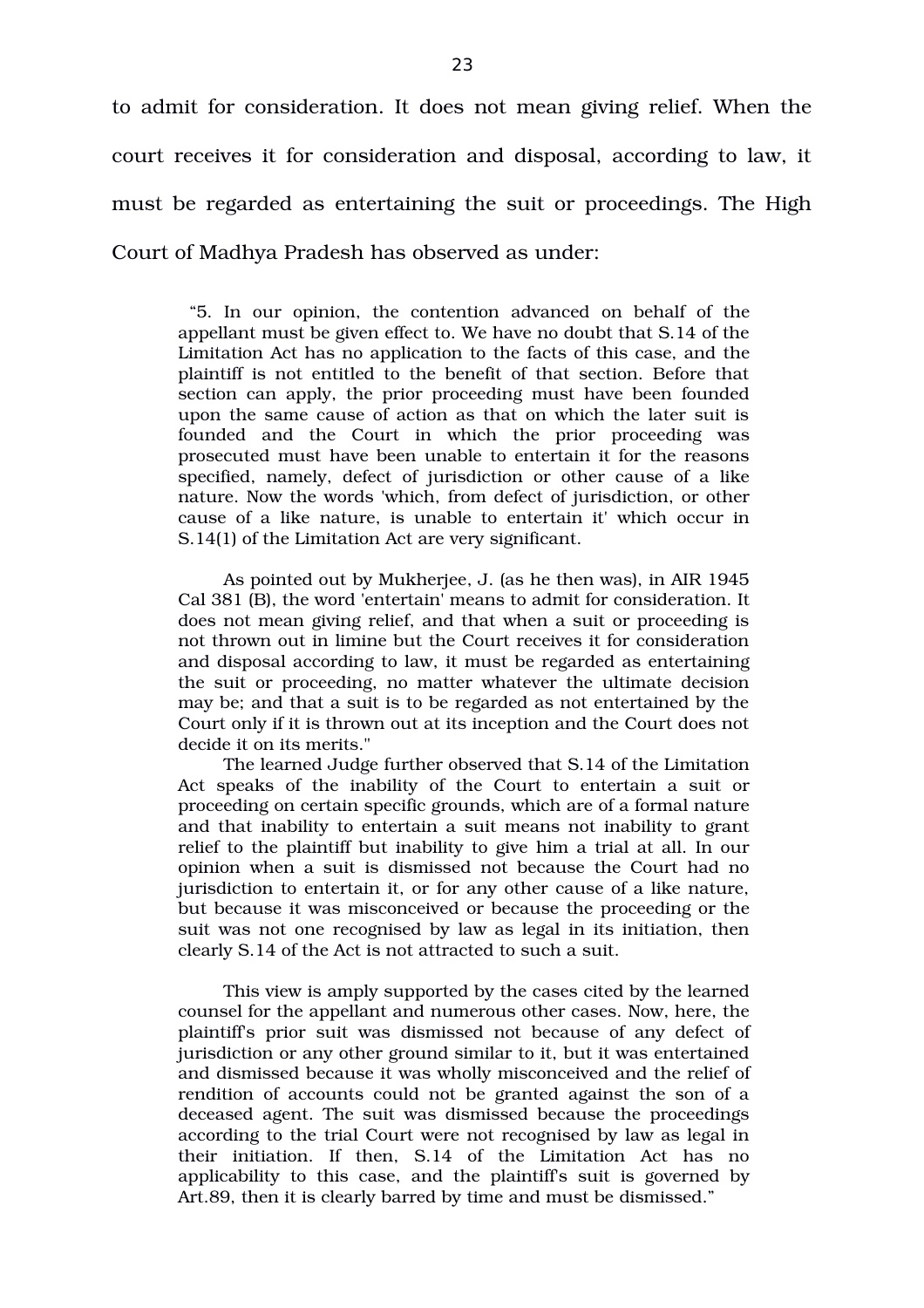The High Court of M.P. has relied upon the decision in *Nakul Chandra Ghose v. Shyamapada Ghose*, AIR 1945 Cal 381.

**31.** The expression 'entertain' means to admit a thing for consideration. When a suit or proceeding is not thrown out *in limine*, but the court receives it for consideration for disposal under the law, it must be regarded as entertaining the suit or proceeding. It is inconsequential what is the final decision. The word 'entertain' has been held to mean to admit for consideration, as observed by this Court in *Lakshmiratan Engineering Works Ltd. v. Assistant Commissioner, Sales Tax, Kanpur*, AIR 1968 SC 488. The expression 'entertain' means to adjudicate upon or to proceed to consider on merits as observed in *Hindusthan Commercial Bank Ltd. v. Punnu Sahu (Dead) through Legal Representatives*, 1971 (3) SCC 124.

**32.** The meaning of the word 'entertain' has been considered to mean 'adjudicate upon' or 'proceed to consider on merits.' It has been observed in *Hindusthan Commercial Bank Ltd. v. Punnu Sahu (Dead) through Legal Representatives*, 1971 (3) SCC 124 as under:

"4. Before the High Court it was contended on behalf of the appellant, and that contention was repeated in this Court, that Clause (b) of the proviso did not govern the present proceedings as the application in question had been filed several months before that clause was added to the proviso. It is the contention of the appellant that the expression "entertain" found in the proviso refers to the initiation of the proceedings and not to the stage when the Court takes up the application for consideration. This; contention was rejected by the High Court relying on the decision of that court in *Kundan Lal v. Jagan Nath Sharma*, AIR 1982 All 547. The same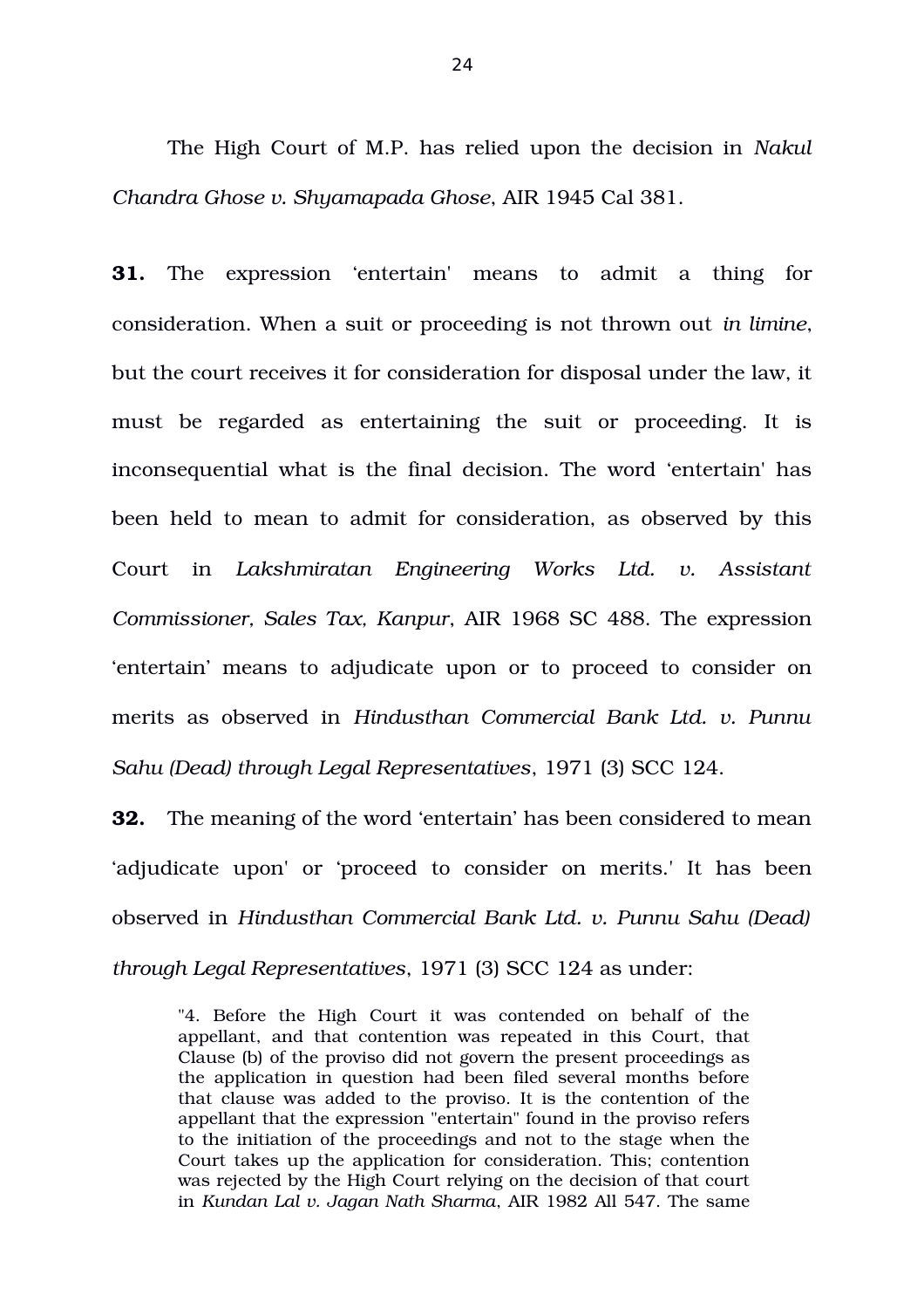view had been taken by the said High Court in *Dhoom Chand Jain v. Chamanlal Gupta*, AIR 1962 All 543 and *Haji Rahim Bux and Sons v. Firm Samiullah and Sons*, AIR 1963 All 320 and again in *Mahavir Singh v. Gauri Shankar*, AIR 1964 All 289. These decisions have interpreted the expression "entertain" as meaning 'adjudicate upon' or 'proceed to consider on merits.' This view of the High Court has been accepted as correct by this Court in *Lakshmiratan Engineering Works Ltd. v. Asst. Comm., Sales Tax, Kanpur*, AIR 1968 SC 488. We are bound by that decision, and as such, we are unable to accept the contention of the appellant that Clause (b) of the proviso did not apply to the present proceedings."

The word 'entertain' came up for consideration in *Hindusthan Commercial Bank Ltd.* (supra) in the context of Order XXI Rule 90 as amended by the Allahabad High Court. The expression entertain has been held to mean to adjudicate upon or proceed to consider on merits.

# **IN RE: DIFFERENCE BETWEEN EXISTENCE AND EXERCISE OF JURISDICTION**

**33.** There is a difference between the existence of jurisdiction and the exercise of jurisdiction. In case jurisdiction is exercised with material irregularity or with illegality, it would also constitute jurisdictional error. However, if a court has jurisdiction to entertain a suit but in exercise of jurisdiction, a mistake has been committed, though it would be a jurisdictional error but not lack of it. It may be a jurisdictional error open for interference in appellate or revisional jurisdiction.

**34.** In *Dabur India Limited v. K. R. Industries*, 2008 10 SCC 595, it has been observed that the jurisdiction under Order II Rules 2 and 3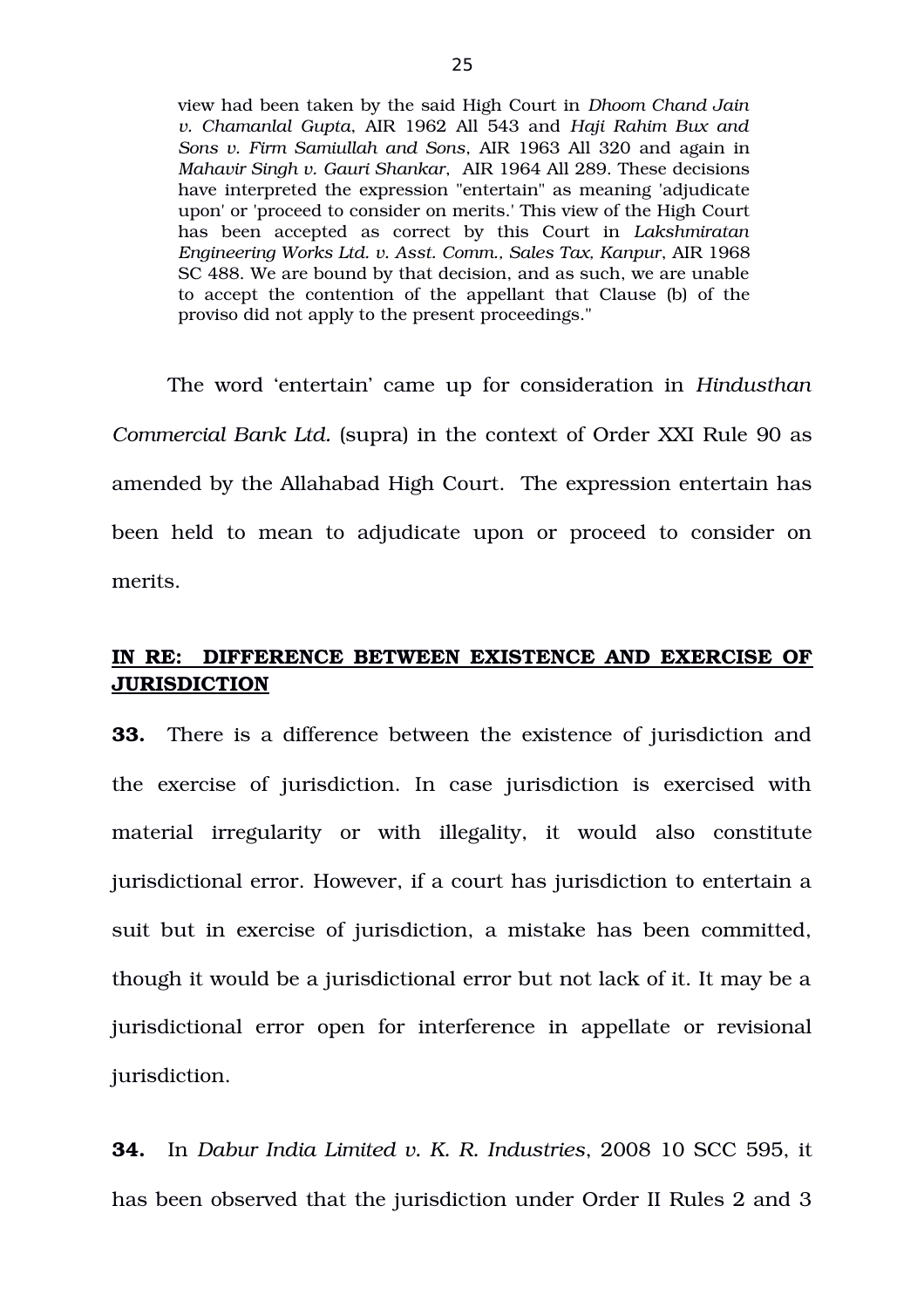of the Code of Civil Procedure can be exercised only when the court

has otherwise jurisdiction in respect of the cause of action wherefor

the action has been brought. The Court has observed:

 "19. The question which was posed by the learned Single Judge is as under:

 "The next question, however, which is more important is whether the plaintiff can combine the two causes of action, one under the Copyright Act and the second under the Act of 1958 in a situation where this Court has the jurisdiction insofar as cause of action under the Copyright Act is concerned but has no territorial jurisdiction to entertain the cause of action relating to Act of 1958."

Noticing the provisions of Order 2 Rules 2 and 3 of the Code of Civil Procedure enabling the plaintiff to combine more than one causes of action, it was opined that the said provisions relate to pecuniary jurisdiction. The said jurisdiction, however, can be exercised only in the event the court has otherwise jurisdiction in respect of the cause of action wherefor the action has been brought."

**35.** The question of maintainability was also examined with reference to jurisdiction in *The Premier Automobiles Ltd. v. Kamlakar Shantaram Wadke & Ors*., AIR 1975 SC 2238, it has been held that in a Civil Court, suit was not maintainable for a decree for permanent injunction as it had no jurisdiction to grant the relief or even a temporary relief. The Court held:

 "27.…… The better and more reasonable view, therefore, to take is that all workmen represented by the two plaintiffs sought an order of injunction in the civil court to prevent an injury which was proposed to be caused to them in relation to their right under the Act. Hence a suit for a decree for permanent injunction was not maintainable in the civil court as it had no jurisdiction to grant the relief or even a temporary relief."

(emphasis supplied)

**36.** In a case, jurisdictional facts, as well as adjudicatory facts, may arise. When jurisdictional facts to entertain are missing, the court/tribunal cannot act at all. In the case of adjudicatory facts, the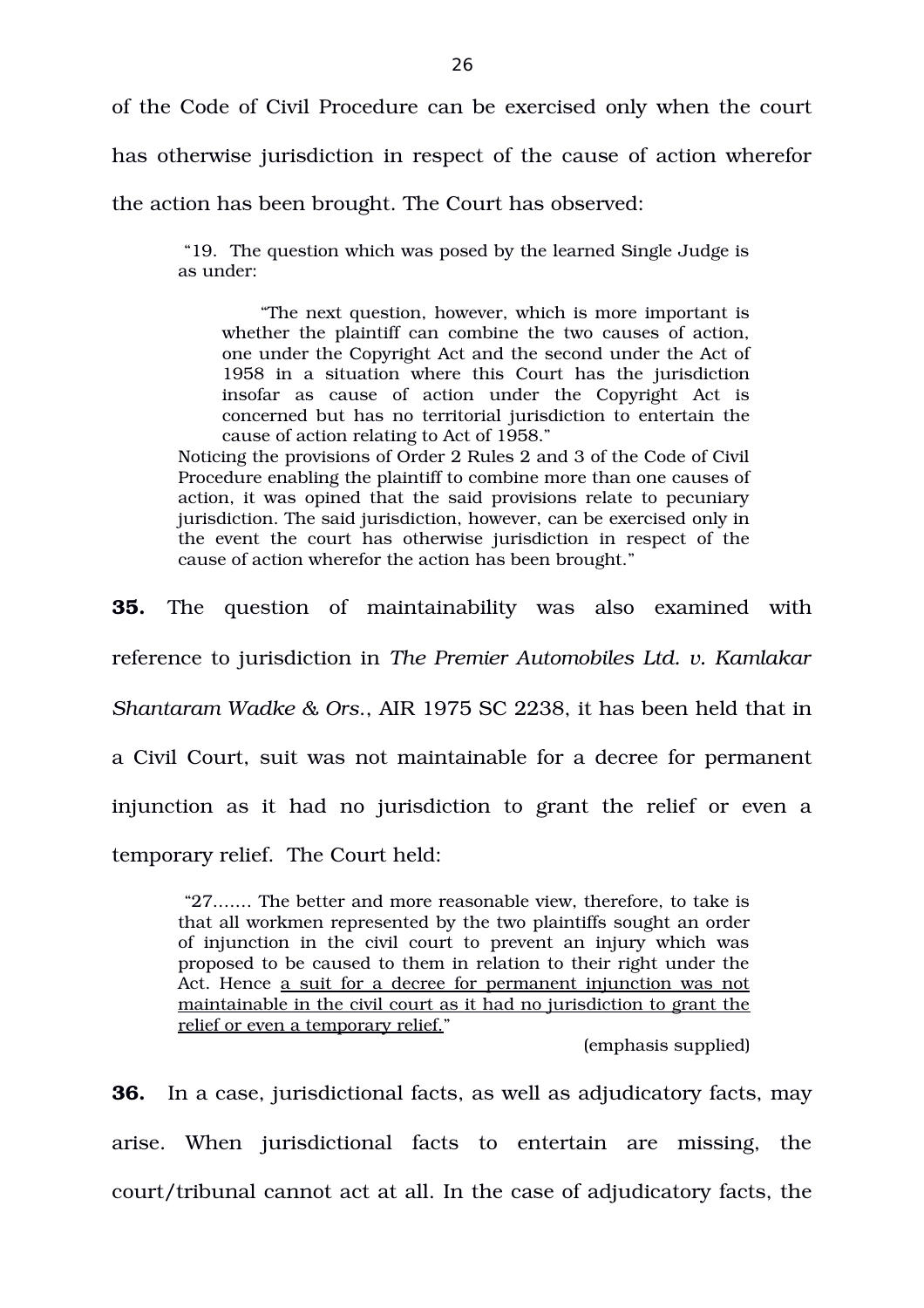court can proceed with the trial of the case exercising jurisdiction, and the same implies that the court has the jurisdiction to deal with the matter, that is called the power to examine on merits. Adjudication is the power to proceed to consider on merits.

**37.** In *Bhai Jai Kishen Singh v. Peoples Bank of Northern India (in liquidation) through Bhagwati Shankar, Official Liquidator,* AIR 1944 Lah 136, it has been observed that jurisdiction issue is one like preliminary issue not where the proceedings were dismissed on merits. In *Hari Prasad Mulshankar Trivedi v. V.B. Raju and Ors.,* (1974) 3 SCC 415 in the context of word jurisdiction, this Court observed thus:

"28. We think that neither the decision of this Court in *Baidyanath Panjiar* v. *Sita Ram Mahto,* (1969) 2 SCC 447 which took the view that violation of Section 23(3) of the 1950 Act in entering or deleting the names of persons in the electoral rolls after the last date for making nomination relates to lack of power, nor the decision in *Wopanso* v. *N.L. Oduya*, (1971) 2 SCC 550 and others which also suggests that where there was lack of power, the question can be gone into by the Court trying an election petition, can, by analogy, be extended to an entry in the electoral roll on the basis of a wrong adjudication of the question of ordinary residence. Though the dividing line between lack of jurisdiction or power and erroneous exercise of it has become thin with the decision of the House of Lords in *The Anisminic case*, (1967) 3 WLR 382 we do not think that the distinction between the two has been completely wiped out. We are aware of the difficulty in formulating an exhaustive rule to tell when there is lack of power and when there is an erroneous exercise of it. The difficulty has arisen because the word "jurisdiction" is an expression which is used in a variety of senses and takes its colour from its context, (see per Diplock, J., at p. 394 in the *Anisminic* case). Whereas the "pure" theory of jurisdiction would reduce jurisdictional control to a vanishing point, the adoption of a narrower meaning might result in a more useful legal concept even though the formal structure of law may lose something of its logical symmetry. "At bottom, the problem of defining the concept of jurisdiction for purpose of judicial review has been one of public policy rather than one of logic." And viewed from the aspect of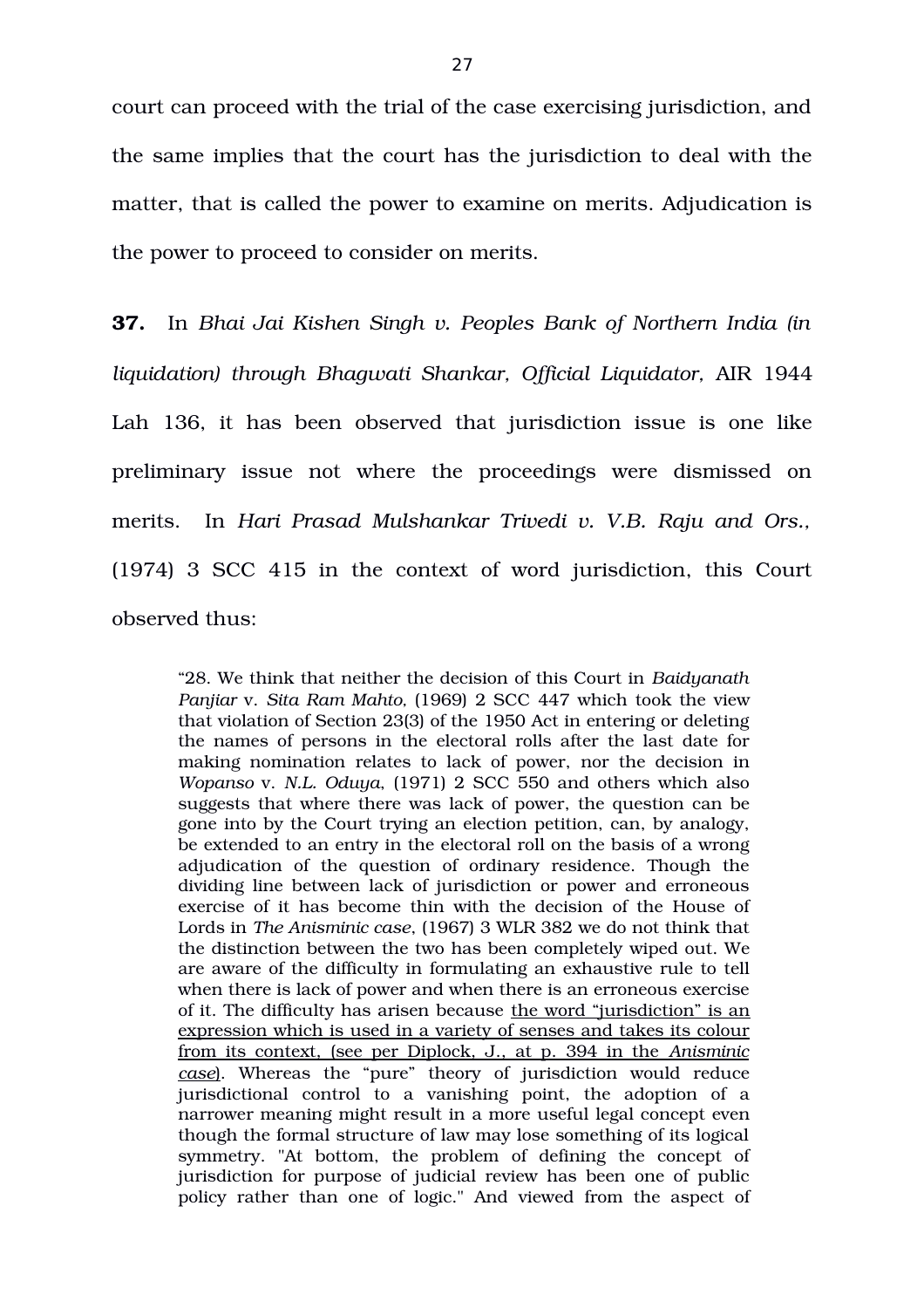public policy as reflected in the provisions of the 1950 and 1951 Acts, we do not think that a wrong decision on a question of ordinary residence for the purpose of entering a person's name in the electoral roll should be treated as a jurisdictional error which can be judicially reviewed either in a civil court or before an election tribunal."

#### (emphasis supplied)

It is observed that expression "jurisdiction" is used in a variety of senses and takes its colour from its context, in which it is used as observed in *Anisminic Ltd. v. Foreign Compensation Commission*, [1968] 2 Q.B. 862.

**38.** In *Union of India v. Tarachand Gupta and Bros.*, 1971 (1) SCC 486, in the context of jurisdiction of Civil Court, it has been observed that it has both a narrow and broader meaning. In the sense of former, it means the authority to embark upon an enquiry, and latter, the decision is in non-compliance with provisions of Act. It is observed:

"22. The principle thus is that exclusion of the jurisdiction of the civil courts is not to be readily inferred. Such exclusion, however, is inferred where the statute gives finality to the order of the tribunal on which it confers jurisdiction and provides for adequate remedy to do what the courts would normally do in such a proceeding before it. Even where a statute gives finality, such a provision does not exclude cases where the provisions of the particular statute have not been complied with, or the tribunal has not acted in conformity with the fundamental principles of judicial procedure. The word "jurisdiction" has both a narrow and a wider meaning. In the sense of the former, it means the authority to embark upon an enquiry; in the sense of the latter, it is used in several aspects, one of such aspects being that the decision of the tribunal is in noncompliance with the provisions of the Act. Accordingly, a determination by a tribunal of a question other than the one which the statute directs it to decide would be a decision not under the provisions of the Act, and therefore, in excess of its jurisdiction."

(emphasis supplied)

**39.** Again, in *Official Trustee, West Bengal v. Sachindra Nath*

*Chatterjee,* AIR 1969 SC 823, it has been observed that before a court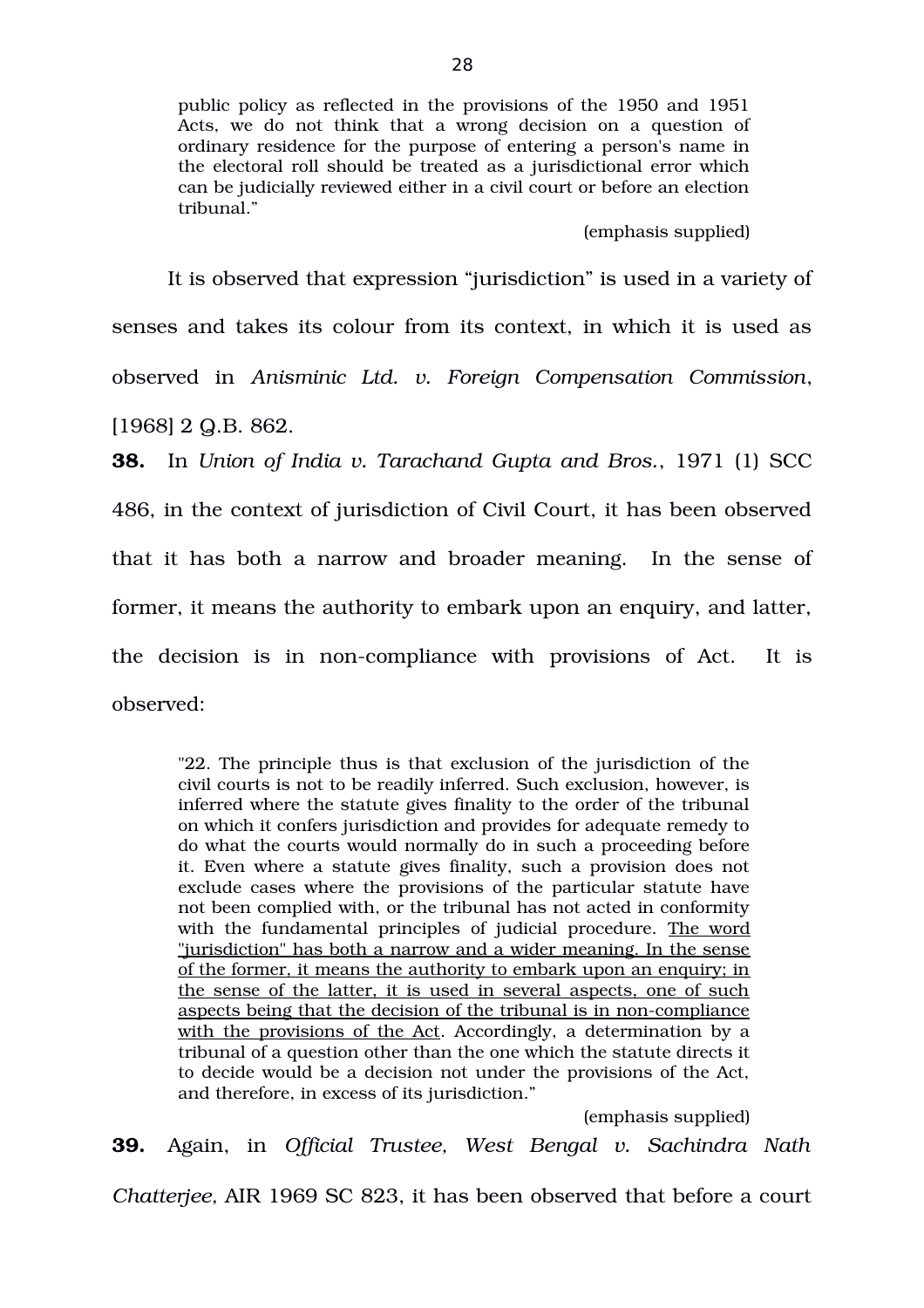can be held to have the jurisdiction to decide a particular matter, it must not only have the jurisdiction to try the suit brought but must also have the authority to pass the order sought from it. It should have the power to hear and decide the issue. The Court observed:

"12. It is plain that if the learned judge had no jurisdiction to pass the order in question then the order is null and void. It is equally plain that if he had jurisdiction to pronounce on the plea put forward before him the fact that he made an incorrect order or even an illegal order cannot affect its validity. Therefore all that we have to see is whether Ramfry, J. had jurisdiction to entertain the application made by the settlor.

13. What is meant by jurisdiction? This question is answered by Mukherjee, Acting C.J., speaking for the full bench of the Calcutta High Court in *Hirday Nath Roy* v. *Ramachandra Barna Sarma*. ILR 48 Cal 138 = AIR 1921 Cal 84 (FB). At page 146 of the report ILR (Cal) = (at p.36 of AIR) the learned judge explained what exactly is meant by jurisdiction. We can do no better than to quote his words:

"In the order of Reference to a Full Bench in the case of *Sukhlal* v. *Tara Chand*, (1905) ILR 33 Cal 68 (FB), it was stated that jurisdiction may be defined to be the power of a Court to 'hear and determine a cause, to adjudicate and exercise any judicial power in relation to it:' in other words, by jurisdiction is meant 'the authority which a court has to decide matters that are litigated before it or to take cognizance of matters presented in a formal way for its decision.' An examination of the cases in the books discloses numerous attempts to define the term 'jurisdiction', which has been stated to be 'the power to hear and determine issues of law and fact', "the authority by which the judicial officers take cognizance of and 'decide causes';" 'the authority to hear and decide a legal controversy', "the power to hear and determine the subject-matter in controversy between parties to a suit and to adjudicate or exercise any judicial power over them"; "the power to hear, determine and pronounce judgment on the issues before the Court"; "the power or authority which is conferred upon a Court by the Legislature to hear and determine causes between parties and to carry the judgments into effect"; "the power to enquire into the facts, to apply the law, to pronounce the judgment and to carry it into execution"."

(emphasis supplied)

**40.** In *National Thermal Power Corpn. Ltd. v. Siemens Atkeingesellschaft,* (2007) 4 SCC 451, the question came up for consideration before a Division Bench of the Court concerning what is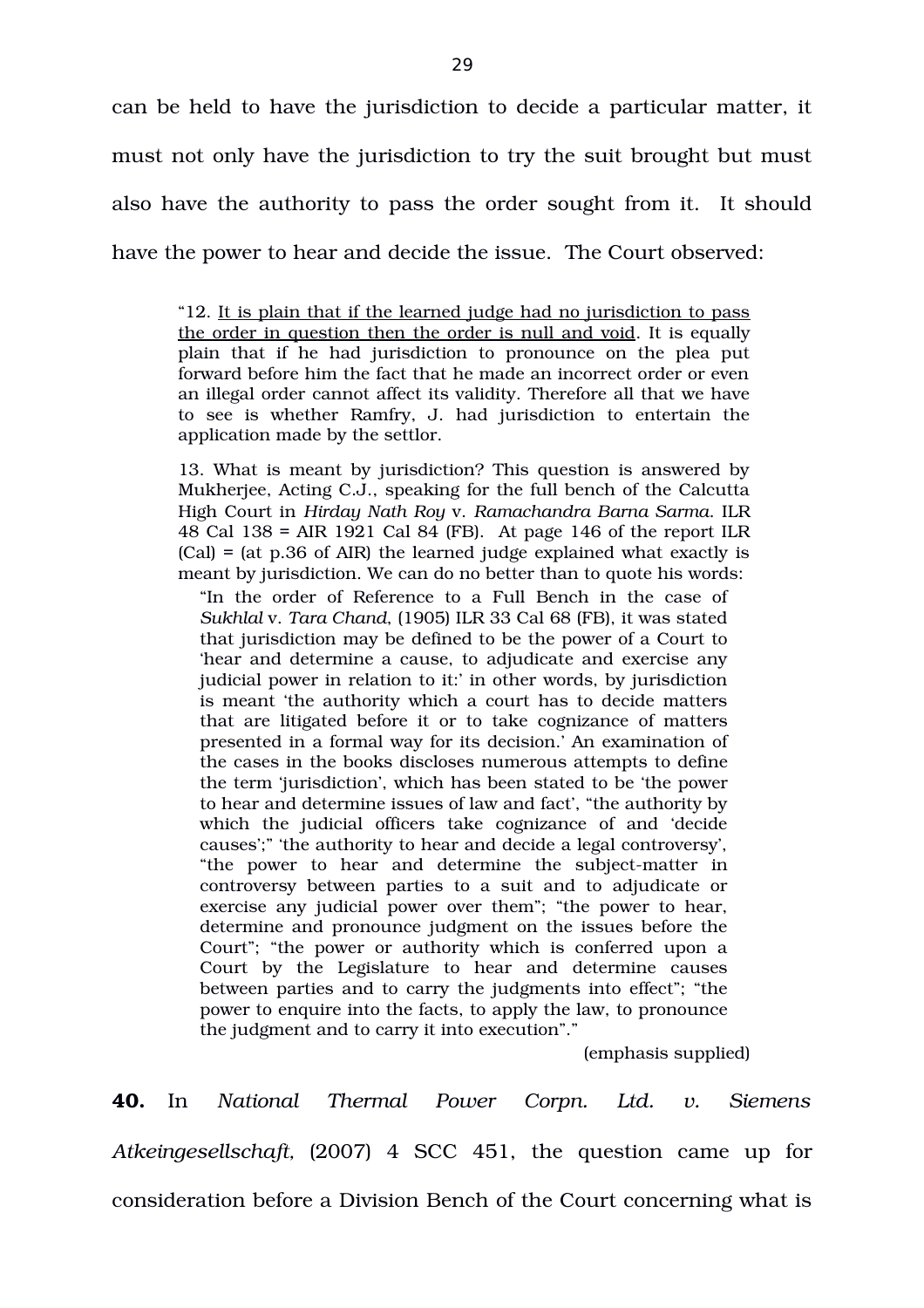a jurisdictional question and whether declining to go into the merits of the claim would amount to a refusal to exercise jurisdiction. The Court held that declining to go into the merits of a claim in a particular case may amount to a refusal to exercise jurisdiction. What is jurisdictional question and jurisdiction was also considered by this Court. The question of limitation involving the question of jurisdiction of the Court or Tribunal came up for consideration, as a preliminary objection was raised as to maintainability of the appeal. The relevant portion of discussion is extracted hereunder:

 "17. In the larger sense, any refusal to go into the merits of a claim may be in the realm of jurisdiction. Even the dismissal of the claim as barred by limitation may, in a sense touch on the jurisdiction of the court or tribunal. When a claim is dismissed on the ground of it being barred by limitation, it will be, in a sense, a case of the court or tribunal refusing to exercise jurisdiction to go into the merits of the claim. In *Pandurang Dhoni Chougule* v. *Maruti Hari Jadhav* AIR 1996 SC 153, this Court observed that: (AIR p. 155, para 10)

"It is well settled that a plea of limitation or a plea of res judicata is a plea of law which concerns the jurisdiction of the court which tries the proceedings. A finding on these pleas in favour of the party raising them would oust the jurisdiction of the court, and so, an erroneous decision on these pleas can be said to be concerned with questions of jurisdiction which fall within the purview of Section 115 of the Code."

In a particular sense, therefore, any declining to go into the merits of a claim could be said to be a case of refusal to exercise jurisdiction.

18. The expression "jurisdiction" is a word of many hues. Its colour is to be discerned from the setting in which it is used. …."

It is apparent that when a claim is dismissed as barred by limitation, no doubt the refusal is within the realm of exercise of jurisdiction by the Court or Tribunal. It cannot be said that the Court has refused to exercise the jurisdiction to go into the merits by a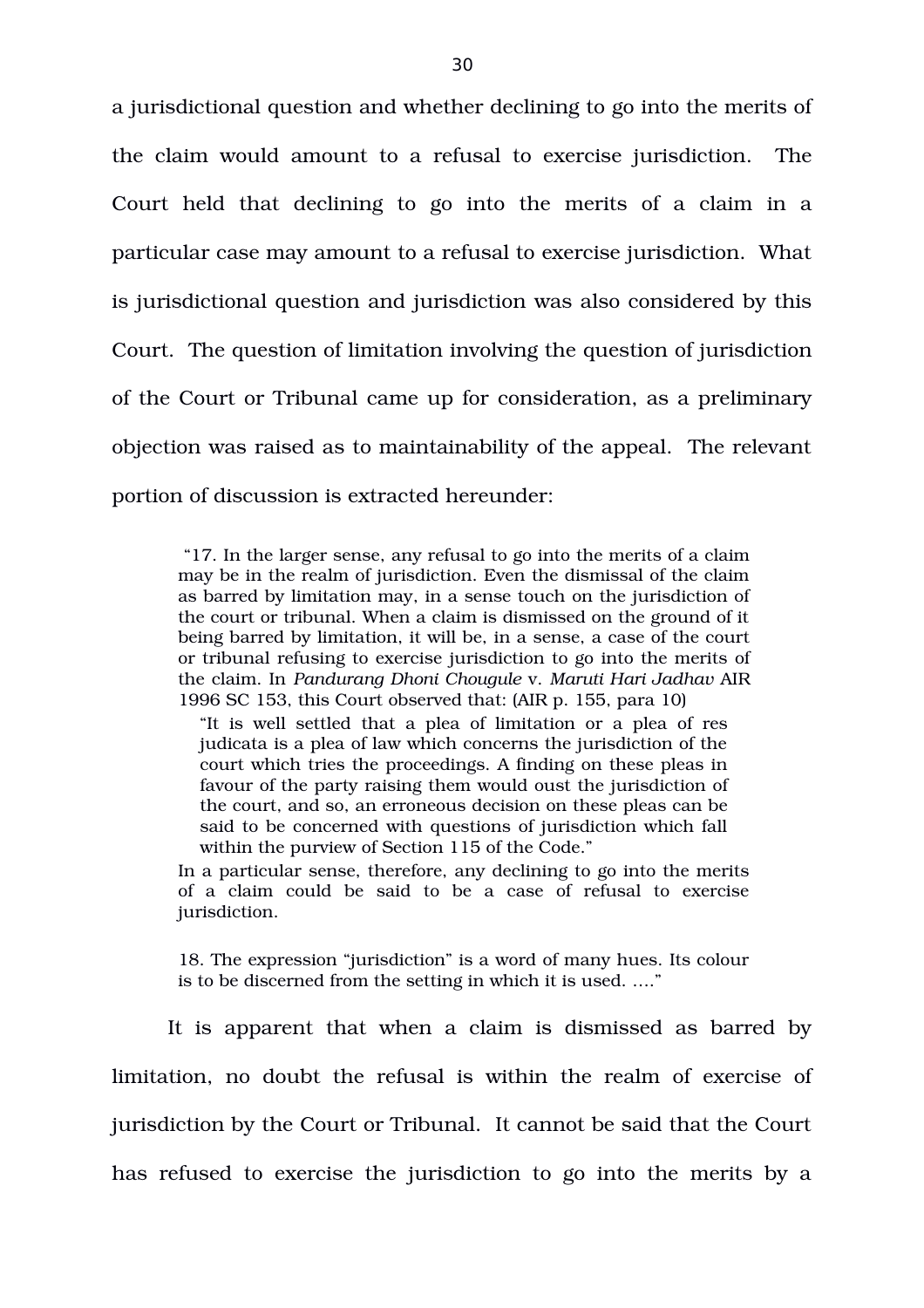wrong decision dismissing the case on the ground of limitation. In that context, *Pandurang Dhondi Chougule* (supra) has been relied upon which has dealt with the question of jurisdiction under Section 115 of CPC. This Court has also observed it in *National Thermal Power Corpn. Ltd.* (supra) that in the question of jurisdiction, the expression jurisdiction is a word of many hues and having a different meaning in which it is used. There is no dispute as to the abovementioned proposition laid down by this Court. The question in the aforesaid decision was not relating to jurisdiction to entertain the matter and to pass decree immune from collateral challenge. Thus, the decision lends no support to the cause of the respondents.

**41.** In *M.L. Sethi v. R.P. Kapur* (supra), the Court observed as under:

"12. …..The jurisdiction of the High Court under Section 115 of the CPC is a limited one. As long ago as 1884, in *Rajah Amir Hassan Khan* v. *Sheo Baksh Singh*, (1884) LR 11 IA 237, the Privy Council made the following observation on Section 622 of the former Code of Civil Procedure, which was replaced by Section 115 of the Code of 1908:

"The question then is, did the Judges of the lower Courts in this case, in the exercise of their jurisdiction, act illegally or with material irregularity. It appears that they had perfect jurisdiction to decide the question which was before them, and they did decide it. Whether they decided rightly or wrongly, they had jurisdiction to decide the case; and even if they decided wrongly, they did not exercise their jurisdiction illegally or with material irregularity."

In *Balakrishna Udayar* v. *Vasudeva Aiyar*, (1917) LR 44 IA 261, 267 the Board observed:

"It will be observed that the section applies to jurisdiction alone, the irregular exercise or non-exercise of it, or the illegal assumption of it. The section is not directed against conclusions of law or fact in which the question of jurisdiction is not involved."

In *N.S. Venkatagiri Ayyangar* v. *Hindu Religious Endowments Board, Madras, (1948-49) LR 76 IA 73, the Judicial Committee said that*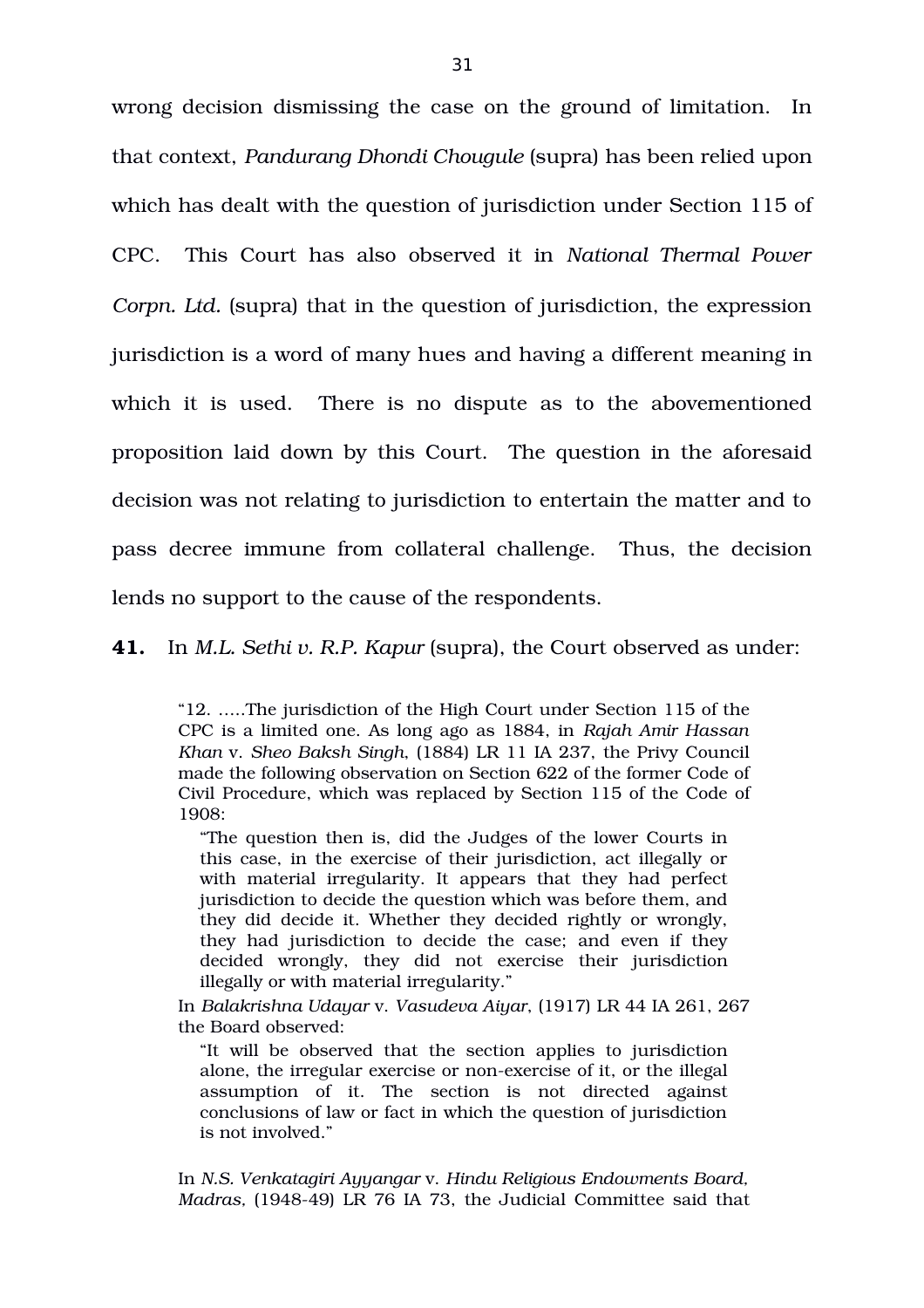Section 115 empowers the High Court to satisfy itself on three matters, (*a*) that the order of the subordinate court is within its jurisdiction; (*b*) that the case is one in which the court ought to exercise jurisdiction; and (*c*) that in exercising jurisdiction the court has not acted illegally, that is, in breach of some provision of law, or with material irregularity, that is, by committing some error of procedure in the course of the trial which is material in that it may have affected the ultimate decision. And if the High Court is satisfied on those three matters, it has no power to interfere because it differs from the conclusions of the subordinate court on questions of fact or law. ……

The word "jurisdiction" is a verbal coat of many colours. Jurisdiction originally seems to have had the meaning which Lord Reid ascribed to it in Anisminic Ltd. v. Foreign Compensation  *Commission*, (1969) 2 AC 147, namely, the entitlement "to enter upon the enquiry in question." If there was an entitlement to enter upon an enquiry, into the question, then any subsequent error could only be regarded as an error within the jurisdiction. The best known formulation of this theory is that made by Lord Darman in *R v* . *Bolton*,(1841) 1 Q.B. 66. He said that the question of jurisdiction is determinable at the commencement, not at the conclusion of the enquiry. In *Anisminic Ltd. case* (supra) Lord Reid said:

 "But there are many cases where, although the tribunal had jurisdiction to enter on the enquiry it has done or failed to do something in the course of the enquiry which is of such a nature that its decision is a nullity. It may have given its decision in bad faith. It may have made a decision which it had no power to make. It may have failed in course of the enquiry to comply with the requirements of natural justice. It may in perfect good faith have misconstrued the provisions giving it power to act so that it failed to deal with the question remitted to it and decided some question which was not remitted to it. It may have refused to take into account something which it was required to take into account. Or it may have based its decision on some matter which, under the provisions setting it up, it had no right to take into account. I do not intend this list to be exhaustive."

#### In the same case, Lord Pearce said:

"Lack of jurisdiction may arise in various ways. There may be an absence of those formalities or things which are conditions precedent to the tribunal having any jurisdiction to embark on an enquiry. Or the tribunal may at the end make an order that it has no jurisdiction to make. Or, in the intervening stage while engaged on a proper enquiry, the tribunal may depart from the rules of natural justice; or it may ask itself the wrong questions; or it may take into account matters which it was not directed to take into account. Thereby it would step outside its jurisdiction. It would turn its inquiry into something not directed by Parliament and fail to make the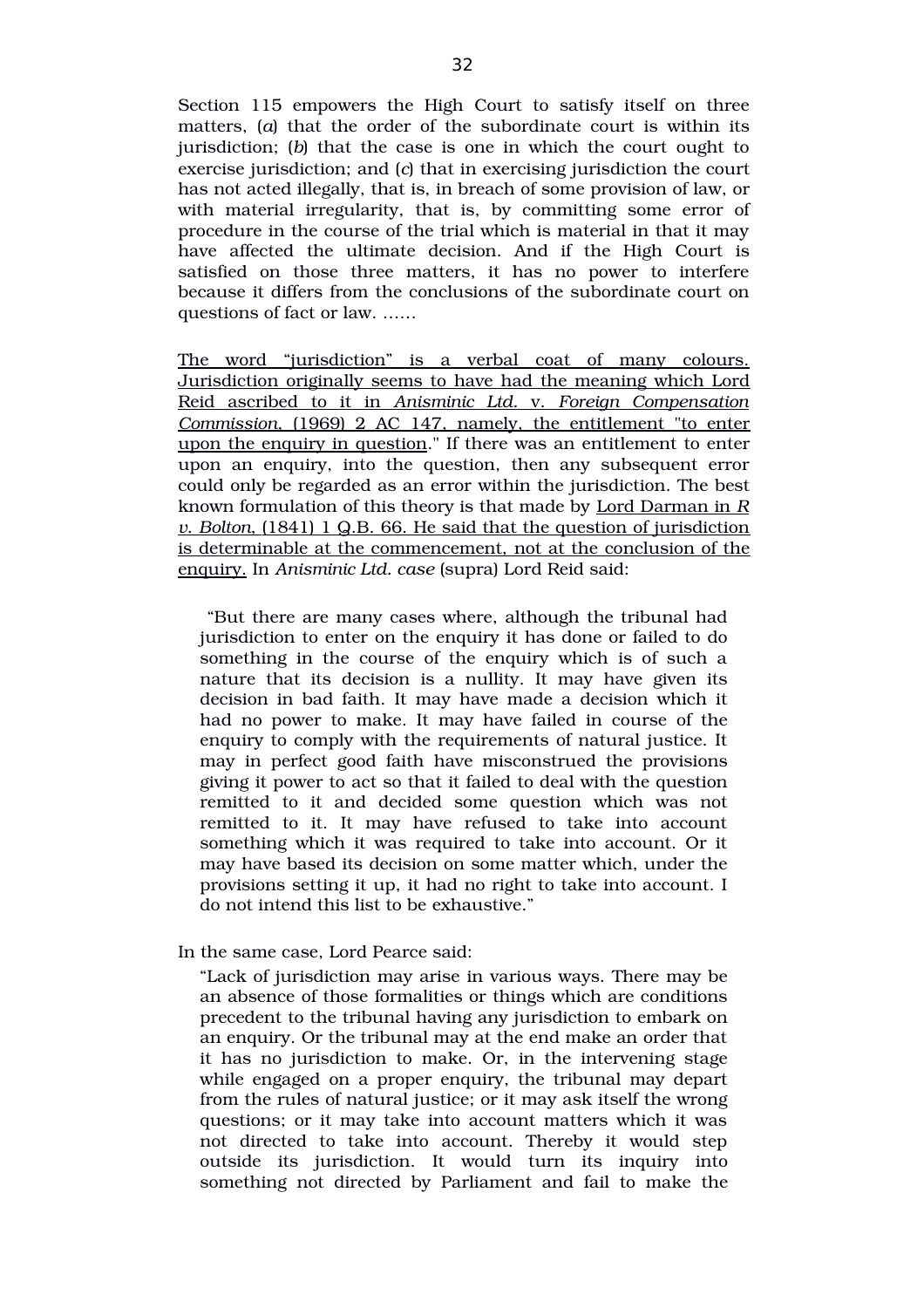inquiry which the Parliament did direct. Any of these things would cause its purported decision to be a nullity."

The dicta of the majority of the House of Lords in the above case would show the extent to which 'lack' and 'excess' of jurisdiction have been assimilated or, in other words, the extent to which we have moved away from the traditional concept of "jurisdiction." The effect of the dicta, in that case is to reduce the difference between jurisdictional error and error of law within jurisdiction almost to vanishing point. The practical effect of the decision is that any error of law can be reckoned as jurisdictional. This comes perilously close to saying that there is jurisdiction if the decision is right in law but none if it is wrong. Almost any misconstruction of a statute can be represented as "basing their decision on a matter with which they have no right to deal," "imposing an unwarranted condition" or "addressing themselves to a wrong question." The majority opinion in the case leaves a Court or Tribunal with virtually no margin of legal error. Whether there is excess of jurisdiction or merely error within jurisdiction can be determined only by construing the empowering statute, which will give little guidance. It is really a question of how much latitude the court is prepared to allow. In the end, it can only be a value judgment (see H.N.R. Wade, "Constitutional and Administrative Aspects of the Anisminic case", *Law Quarterly Review*, Vol. 85,1969, p. 198). Why is it that a wrong decision on a question of limitation or res judicata was treated as a jurisdictional error and liable to be interfered with in revision? It is a bit difficult to understand how an erroneous decision on a question of limitation or res judicata would oust the jurisdiction of the court in the primitive sense of the term and render the decision or a decree embodying the decision a nullity liable to collateral attack. The reason can only be that the error of law was considered as vital by the court. And there is no yardstick to determine the magnitude of the error other than the opinion of the Court."

(emphasis supplied)

It has been laid down that erroneous decision on the question of *res judicata* or limitation would not oust the jurisdiction of the Court nor render the decision a nullity liable to collateral attack. The test of having no jurisdiction by the Court is that its judgment is amenable to attack in collateral proceedings.

**42.** In *Budhia Swain & others v. Gopinath Deb and others,* (1999) 4 SCC 396 = AIR 1999 SC 2089, the Court examined the issue whether decree passed by the civil court in a suit which was barred by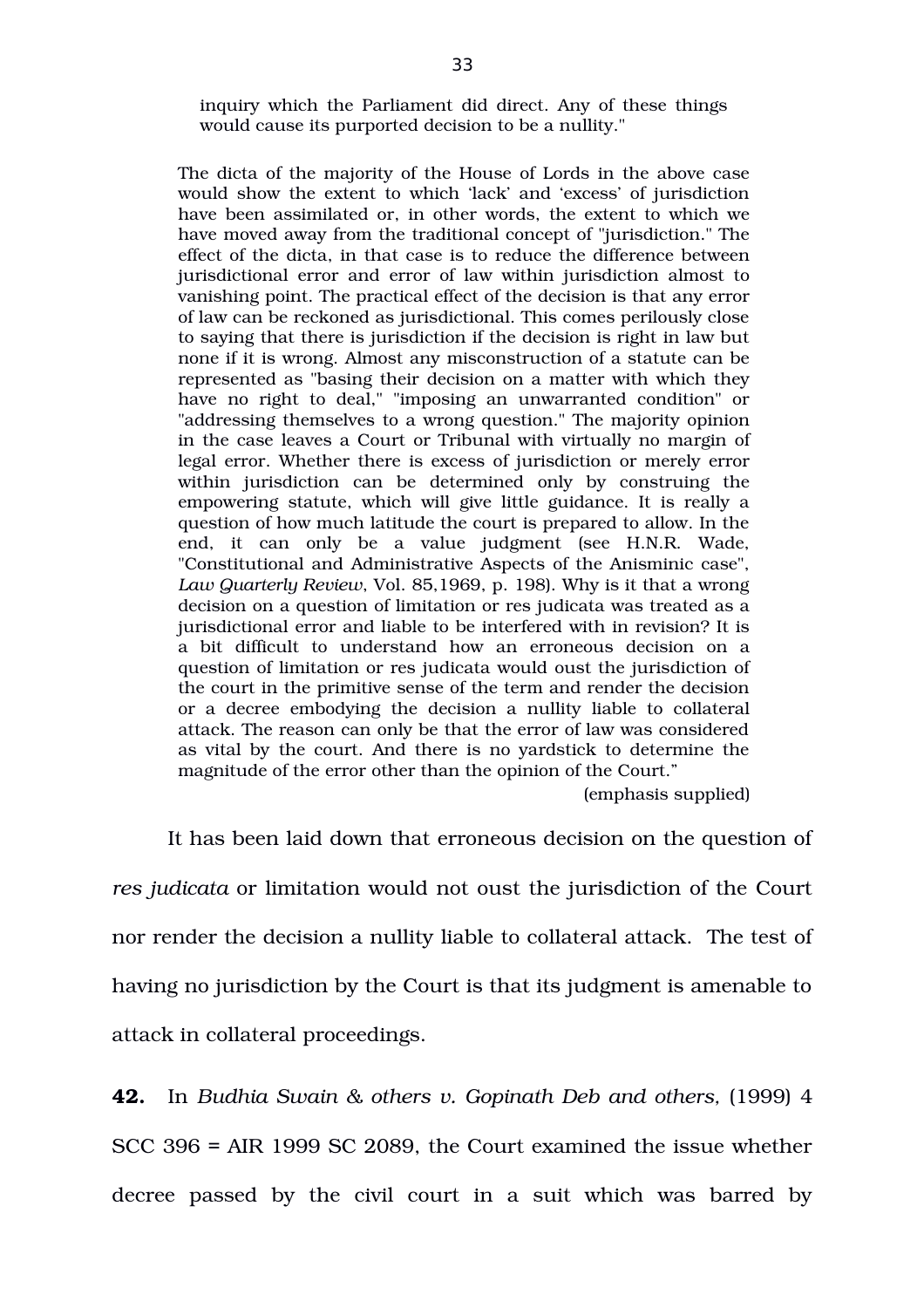limitation can be treated to be a nullity or not. It was observed that since the civil court had the jurisdiction to decide the suit although filed beyond limitation, the same was not a nullity and observed thus:

"14. A suit or proceeding entertained and decided in spite of being barred by limitation is not without jurisdiction; at worst it can be a case of illegality. …."

Thus, it is apparent that in a case barred by limitation, Court has jurisdiction to decide the issue. In case it has no jurisdiction, it cannot decide such an issue on merits at all.

## **IN RE: JURISDICTION TO ENTERTAIN UNDER SECTION 9A, CPC**

**43.** The word "jurisdiction" in section 9A is qualified with expression to 'entertain' the suit. Thus, it is apparent that the scope of Section 9A has been narrowed down by the legislature as compared to the provisions contained in Order XIV Rule 2(2) by not including the provisions as to "a bar created by any other law for the time being in force."

**44.** Since the expression used in section 9A as incorporated in Maharashtra, is "jurisdiction to entertain" that is in a narrower sense and its purport cannot be taken to be comprehensive as laid down in *Foreshore Cooperative Housing Society Limited* (supra).

**45.** When we consider what colour expression "jurisdiction" has in Section 9A, it is clearly in the context of power to entertain, jurisdiction takes colour from accompanying word 'entertain'; *i.e.* the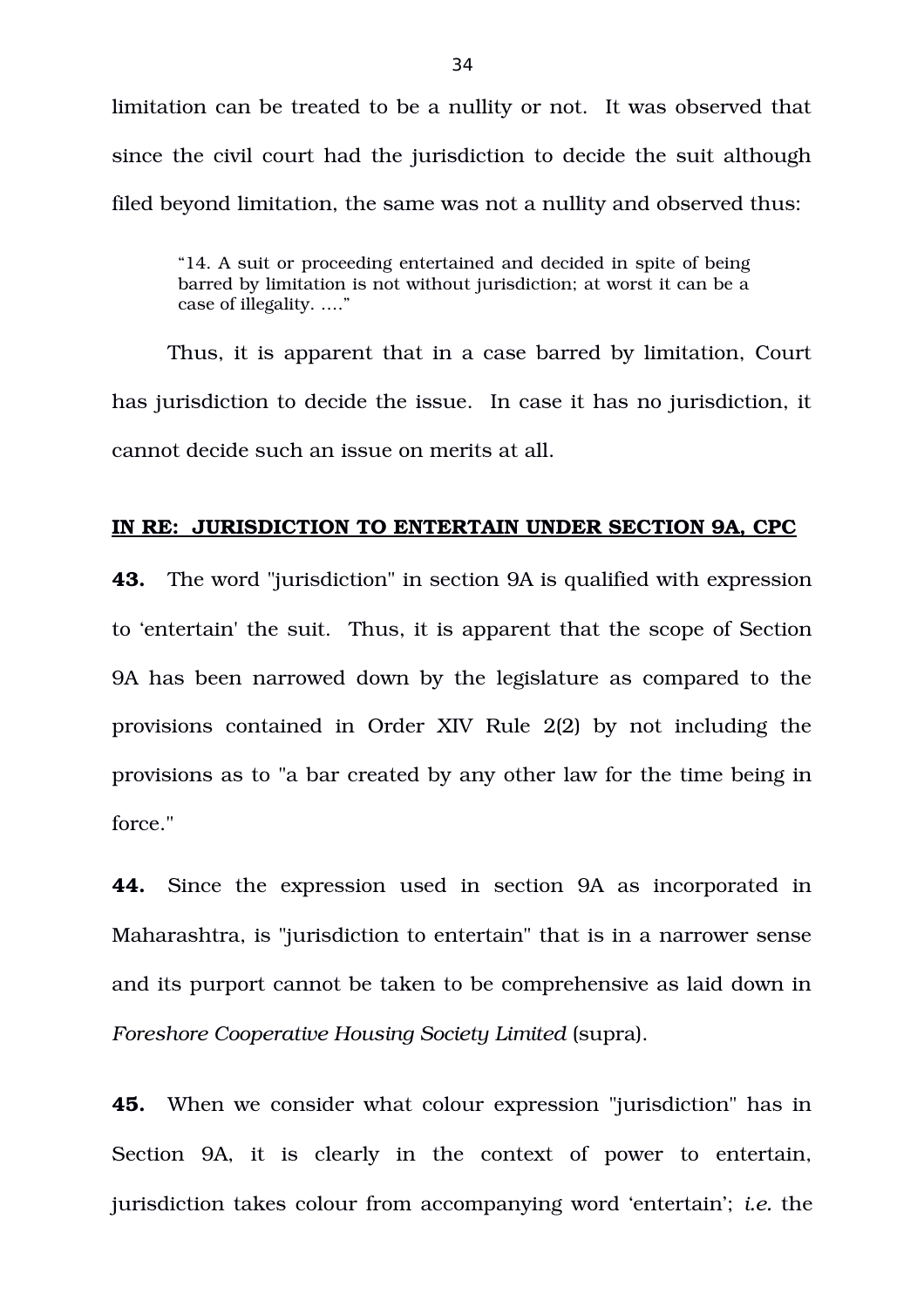Court should have jurisdiction to receive a case for consideration or to try it. In case there is no jurisdiction, court has no competence to give the relief, but if it has, it cannot give such relief for the reason that claim is time-barred by limitation or is barred by the principle of *res judicata* or by bar created under any other law for the time being in force. When a case is barred by *res judicata* or limitation, it is not that the Court has no power to entertain it, but it is not possible to grant the relief. Due to expiry of limitation to file a suit, extinguishment of right to property is provided under Section 27 of the Limitation Act. When Court dismisses a suit on the ground of limitation, right to property is lost, to hold so the court must have jurisdiction to entertain it. The Court is enjoined with a duty under Section 3 of the Limitation Act to take into consideration the bar of limitation by itself. The expression "bar to file a suit under any other law for the time being in force" includes the one created by the Limitation Act. It cannot be said to be included in the expression "jurisdiction to entertain" suit used in Section 9A. The Court has to receive a case for consideration and entertain it, to look into the facts constituting limitation or bar created by any other law to give relief, it has to decide the question on merits; then it has the power to dismiss the same on the ground of limitation or such other bar created by any other law. Thus, the meaning to be given to jurisdiction to entertain in Section 9A is a narrow one as to maintainability, the competence of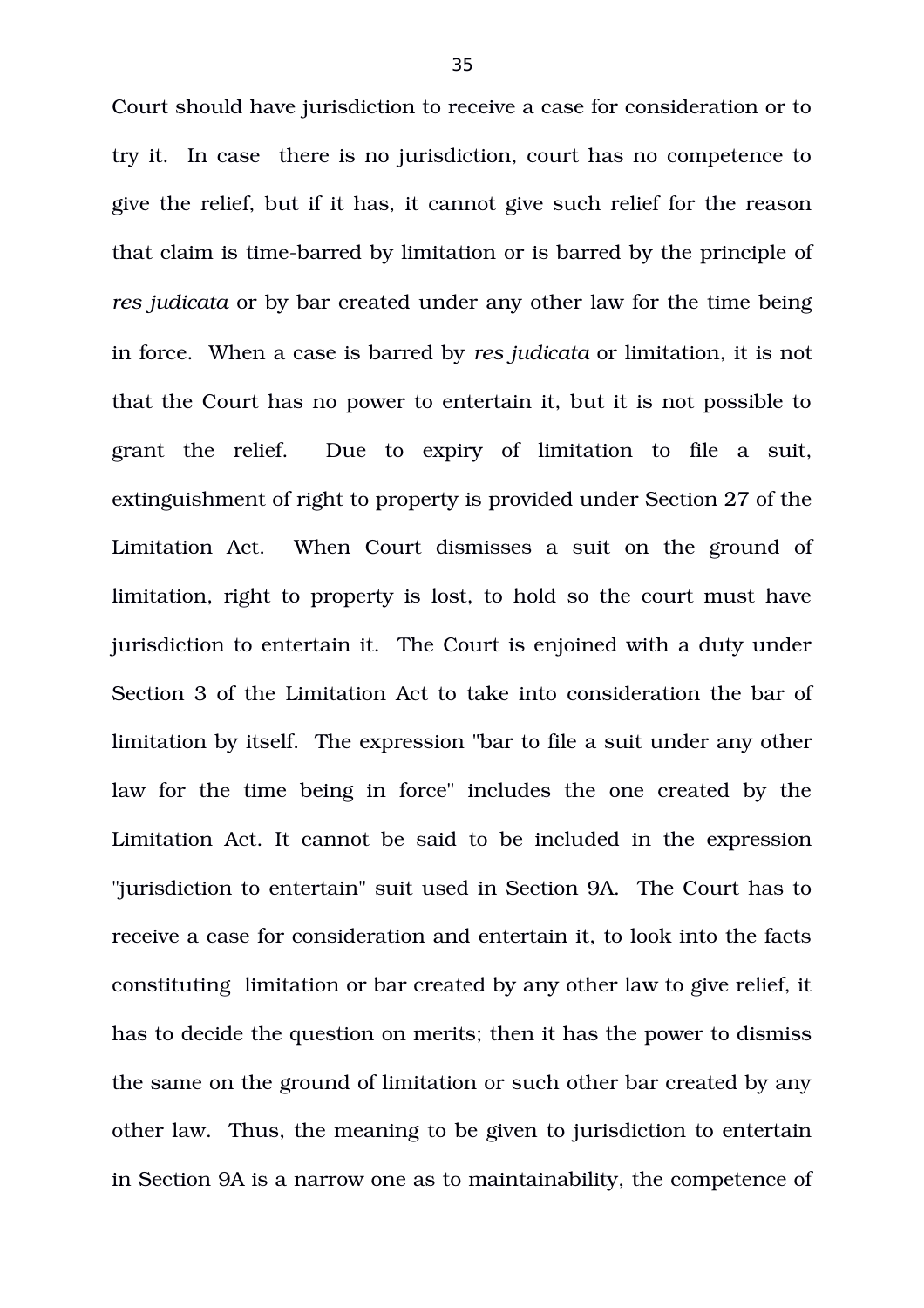the court to receive the suit for adjudication is only covered under the provisions. The word entertain cannot be said to be the inability to grant relief on merits, but same relates to receiving a suit to initiate the very process for granting relief.

**46.** The provision has been carved out under Section 9A, CPC to decide, question of jurisdiction to entertain, at the stage of deciding the interim application for injunction and the very purpose of enactment of the same was that the suits were being instituted without serving a notice under Section 80, which at the time of initial incorporation of provisions could not have been instituted without serving a notice of two months. There was a bar to institute a suit. It became practice that after obtaining injunction, suit was allowed to be withdrawn with liberty to file fresh suit after serving the notice. To take care of misuse of the provisions, Section 9A was introduced in the year 1970 and had been re-introduced again in 1977 to consider question of jurisdiction to entertain at the stage of granting injunction or setting aside. The provision has been inserted having the narrow meaning as at the stage of granting *ex parte* injunction; the question can be considered. The written statement, set-off and counterclaim are not filed, discovery, inspection, admission, production and summoning of the documents stage has not reached and after the stages described above, framing of issues takes place under Order XIV. As per Order XIV Rule 1, issues arise when a material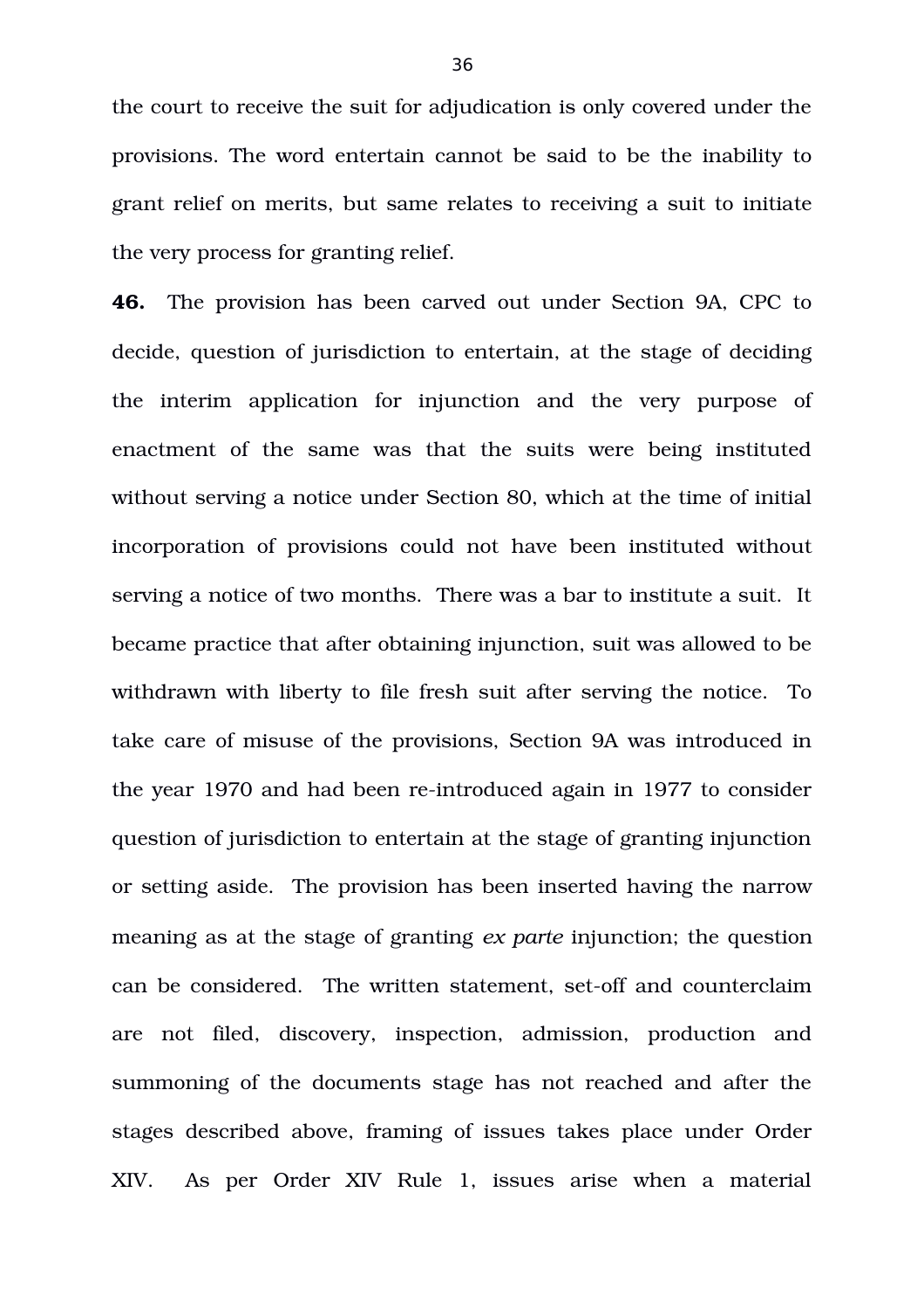proposition of fact or law is affirmed by the one party and denied by the other. The issues are framed on the material proposition, denied by another party. There are issues of facts and issues of law. In case specific facts are admitted, and if the question of law arises which is dependent upon the outcome of admitted facts, it is open to the Court to pronounce the judgment based on admitted facts and the preliminary question of law under the provisions of Order XIV Rule 2. In Order XIV Rule 2(1), the Court may decide the case on a preliminary issue. It has to pronounce the judgment on all issues. Order XIV Rule 2(2) makes a departure and Court may decide the question of law as to jurisdiction of the Court or a bar created to the suit by any law for the time being in force, such as under the Limitation Act.

**47.** In a case question of limitation can be decided based on admitted facts, it can be decided as a preliminary issue under Order XIV Rule 2(2)(b). Once facts are disputed about limitation, the determination of the question of limitation also cannot be made under Order XIV Rule 2(2) as a preliminary issue or any other such issue of law which requires examination of the disputed facts. In case of dispute as to facts, is necessary to be determined to give a finding on a question of law. Such question cannot be decided as a preliminary issue. In a case, the question of jurisdiction also depends upon the proof of facts which are disputed. It cannot be decided as a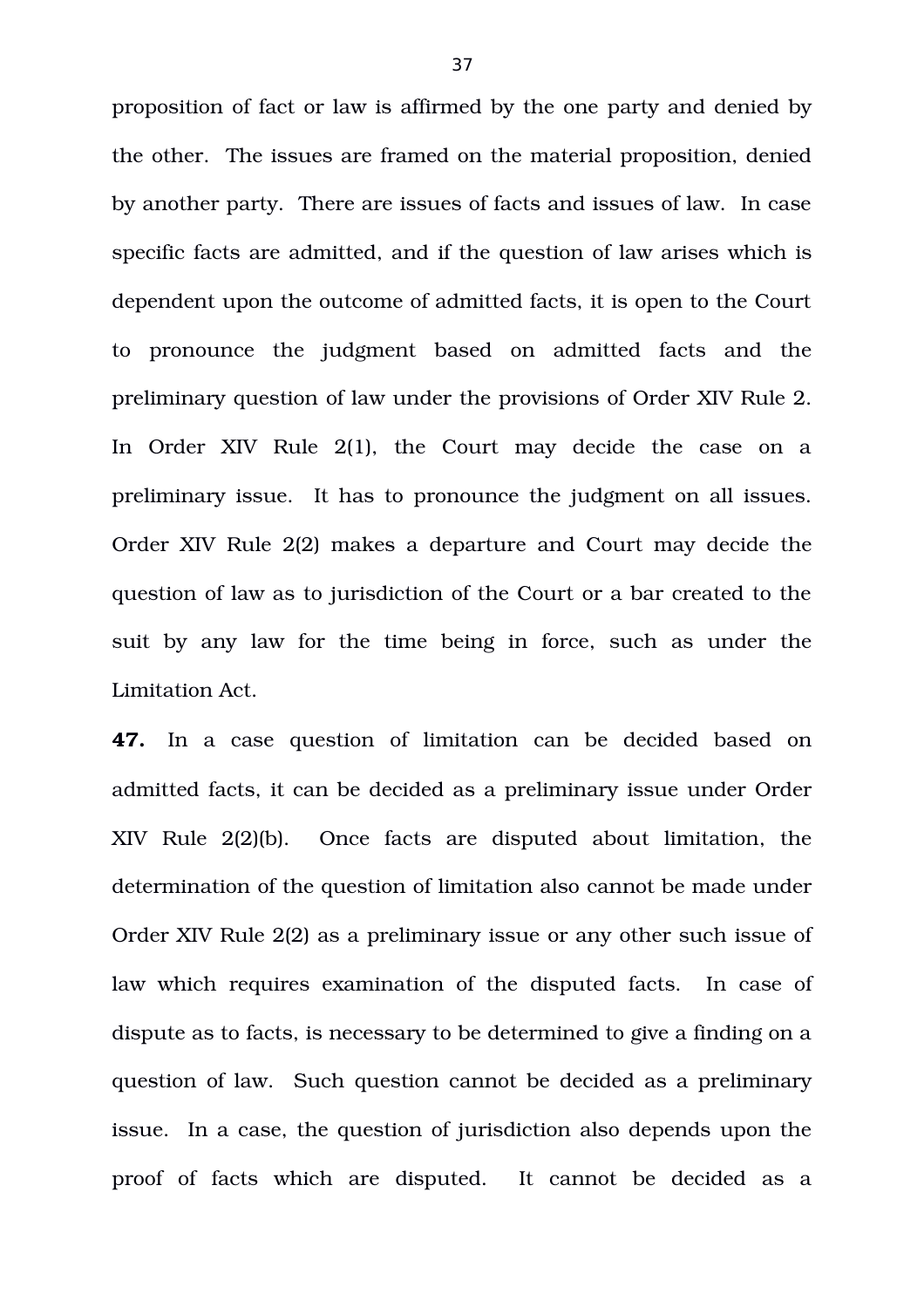preliminary issue if the facts are disputed and the question of law is dependent upon the outcome of the investigation of facts, such question of law cannot be decided as a preliminary issue, is settled proposition of law either before the amendment of CPC and post amendment in the year 1976.

**48.** The suit/application which is barred by limitation is not a ground of jurisdiction of the court to entertain a suit. If a plea of adverse possession has been taken under Article 65 of the Limitation Act, in case it is successfully proved on facts; the suit has to be dismissed. However, it is not the lack of the jurisdiction of the Court that suit has to be dismissed on the ground of limitation, but proof of adverse possession for 12 years then the suit would be barred by limitation such question as to limitation cannot be decided as a preliminary issue.

**49.** What is intended by Section 9A of the Code of Civil Procedure, 1908 (CPC) is the defect of jurisdiction. It may be *inter alia* territorial or concerning the subject matter. The defect of jurisdiction may be due to provisions of the law. In *Raghunath Das v. Gokal Chand*, AIR 1958 SC 827, the execution of award of the decree was dismissed by the Court on the ground that decree was a nullity. The Court had no jurisdiction to pass a decree of the partition of agricultural land. It held that defect of the jurisdiction in the court that passed decree became attached to decree itself as dismissal of the suit was on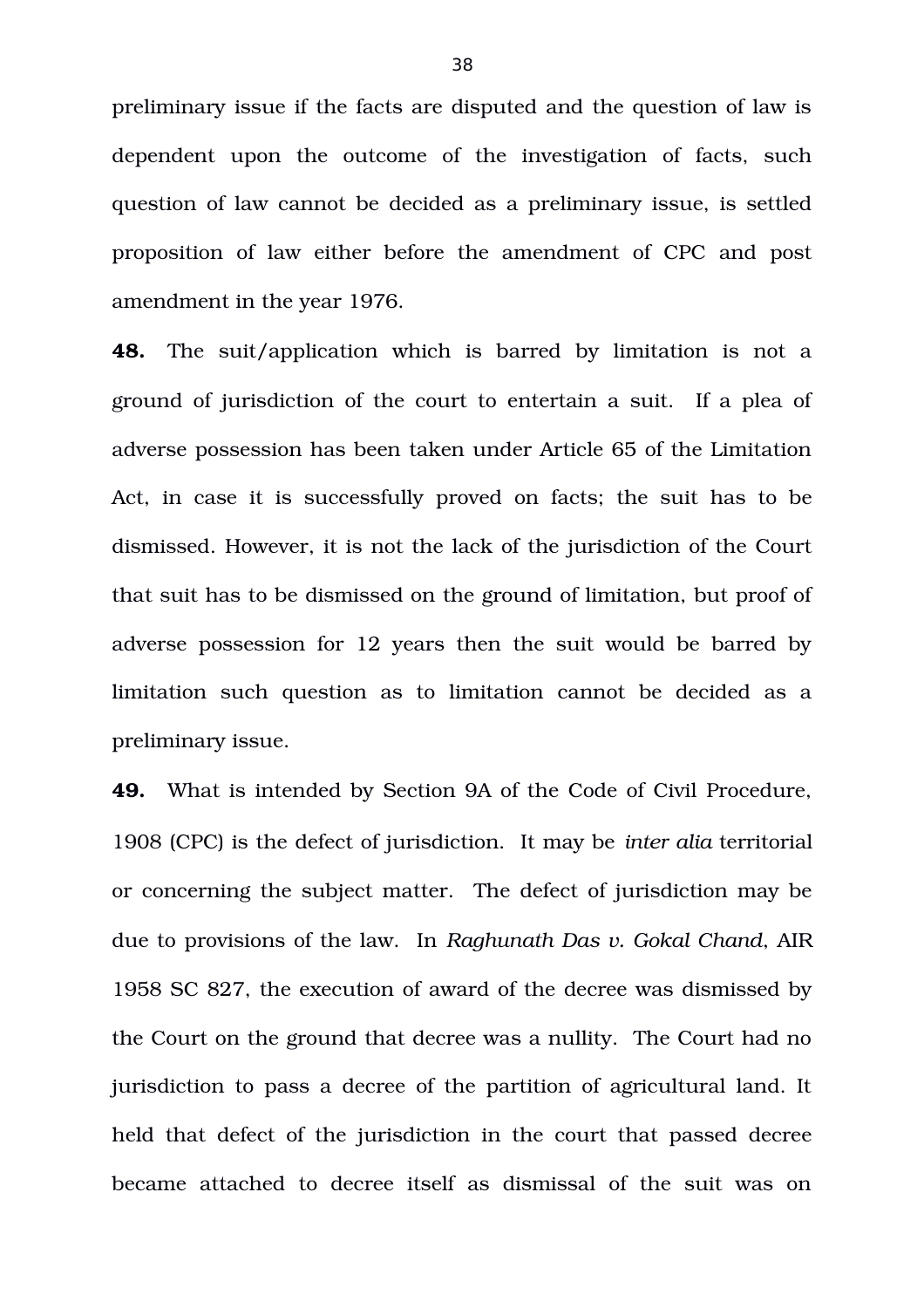account of the defect of jurisdiction. Thus, in our considered opinion, it is only the maintainability of the suit before the court which is covered within the purview of Section 9-A CPC as amended in Maharashtra.

**50.** Reliance has been placed on the provisions of Section 3 of the Limitation Act to submit that the Court cannot proceed with the suit which is barred by limitation although limitation has not been set up as a defence. No doubt about it that Section 3 of the Act provides that subject to the provisions contained in Sections 4 to 24 of the Limitation Act, every suit instituted, appeal preferred, and the application made after the prescribed period shall be dismissed, it nowhere provides that Court has no jurisdiction to deal with the matter. Until and unless Court has the jurisdiction, it cannot proceed to dismiss it on the ground of limitation under Section 3.

**51.** Within the ken of provisions of section 9A, CPC jurisdiction of the Court to entertain the suit has to be decided without recording of evidence. Recording of evidence is not contemplated even at the stage of framing issue under Order XIV Rule 2 much less it can be allowed at the stage of grant of injunction, it would be the grossest misuse of the provisions of the law to permit the parties to adduce the evidence, to prove facts with respect to a preliminary issue of jurisdiction to entertain a suit. In case it is purely a question of law, it can be decided within the purview of section 9A of CPC as applicable in Maharashtra.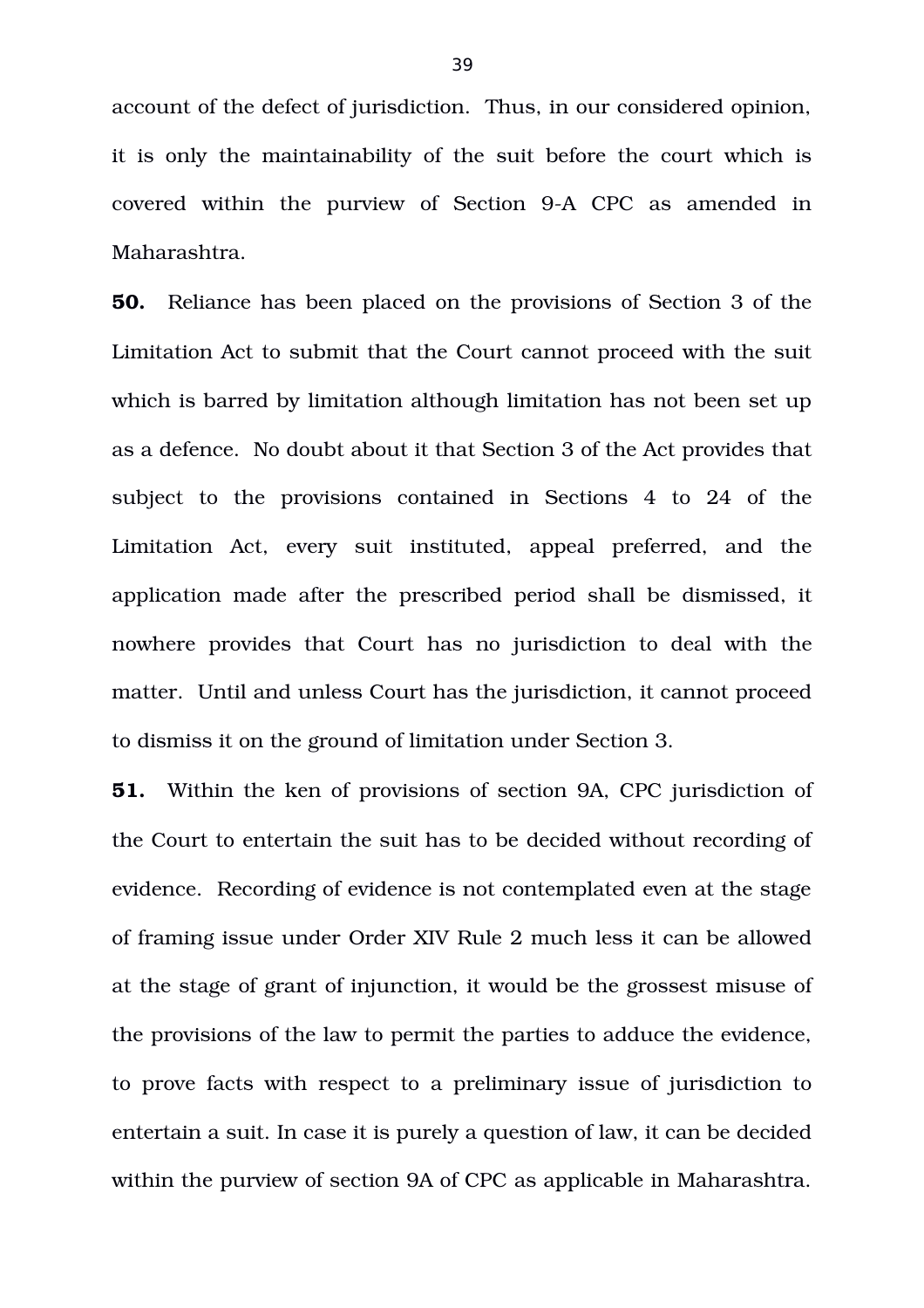The scope of Section 9A is not broader than Order XIV Rule 2 (2) of the CPC. The scope is a somewhat limited one. Two full-fledged trials by leading evidence are not contemplated in CPC, one of the preliminary issue and another on other issues. Until and unless the question is pure of the law, it cannot be decided as a preliminary issue. In our opinion, a mixed question of law and fact cannot be decided as a preliminary issue, either under Section 9A or under Order XIV Rule 2 CPC. Before or after its amendment of CPC concerning both provisions, the position is the same.

#### **IN RE: ORDER XIV RULE 2**

**52.** The expressions used in the Order XIV Rule 2 as incorporated in the CPC by way of Amendment Act, 1976, firstly deals with the jurisdiction of the Court or secondly a bar to the suit created by any law for the time being in force. The expression used in the Order XIV Rule 2(2)(a) deals with the jurisdiction of the Court.

**53.** In *Sajanbir Singh Anand and others v. Raminder Kaur Anand and others,* 2018 (3) Mh.L.J. 892; the question came up for consideration as to the period of limitation for filing administration suit. It has been observed the relief claimed by the plaintiff has to be decided on facts of the case, and aspect of limitation would have to be considered in the context. In an administration suit, the Limitation Act, 1963 does not prescribe specific article for determining the period of limitation. There is no specific article for determination of the period of limitation.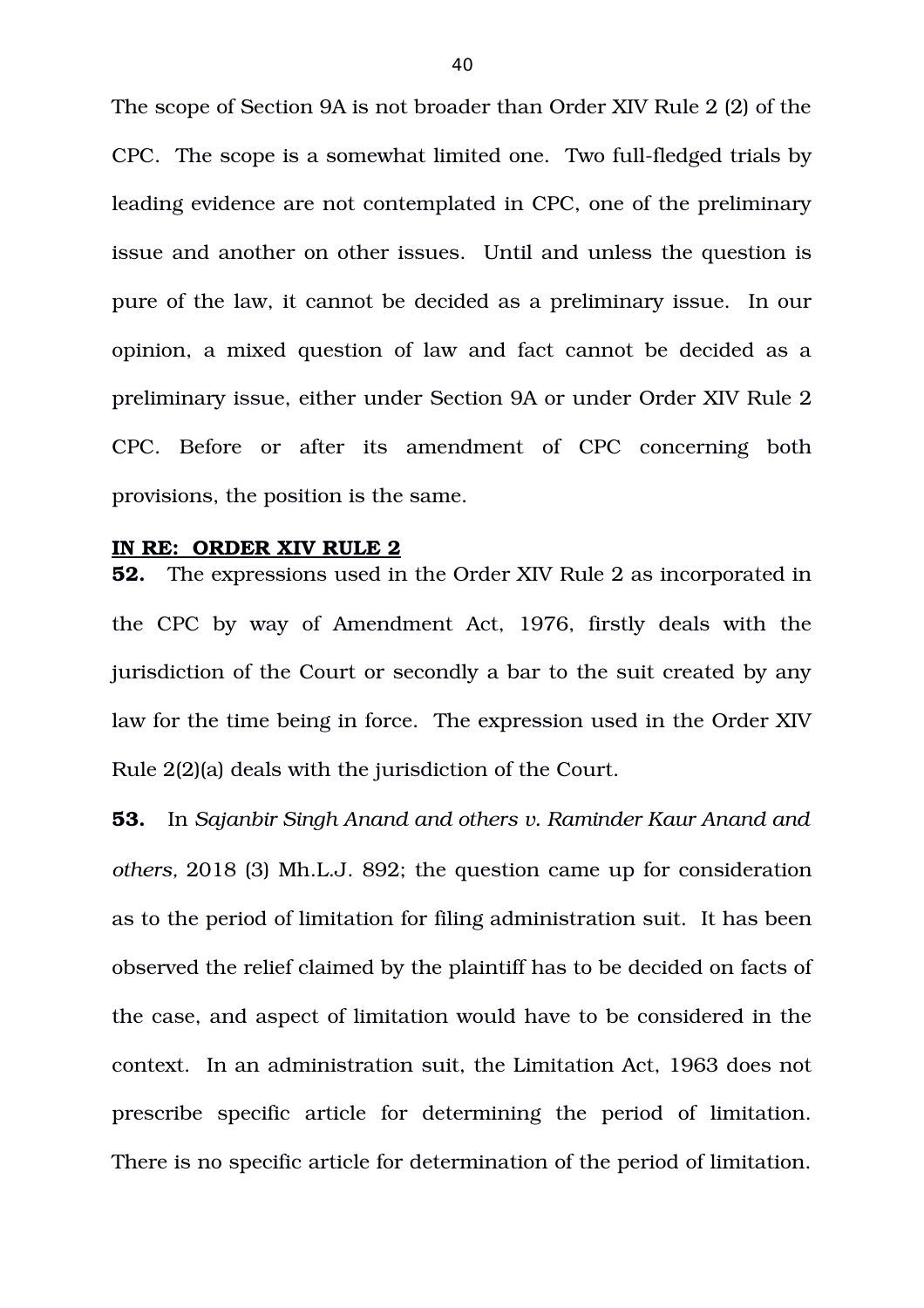The pleadings and the prayers of a suit for administration would have to be analysed, and after that, the relevant article is to be made applicable.

**54.** The submission was raised that Section 9A is repugnant to Order XIV Rule 2. We have interpreted Section 9A and we find that the scope of Section 9A is different as compared to the provisions of Order XIV Rule 2 and the scope of Section 9A is limited not as comprehensive as that of Order XIV Rule 2. However, the concept of Order XIV Rule 2 with respect to what can be treated as preliminary issue will be applicable under Section 9A only in case question of "jurisdiction to entertain" arises, i.e., if it can be decided purely as question of law, at the stage contemplated under Section 9A, not in case if it is a mixed question of law and fact, no evidence can be recorded to decide the question under Section 9A, CPC.

**55.** In *Abdul Rahman v. Prasony Bai and another,* (2003) 1 SCC 488, the provisions of Order XIV Rule 2 came up for consideration. Where facts are admitted, suit can be disposed of on preliminary issue and no particular procedure need be followed by the Court. It has been held that in particular, if facts are admitted, the issue of *res judicata* and constructive *res judicata* and also maintainability of the suit should be decided as a preliminary issue. Following observation is relevant: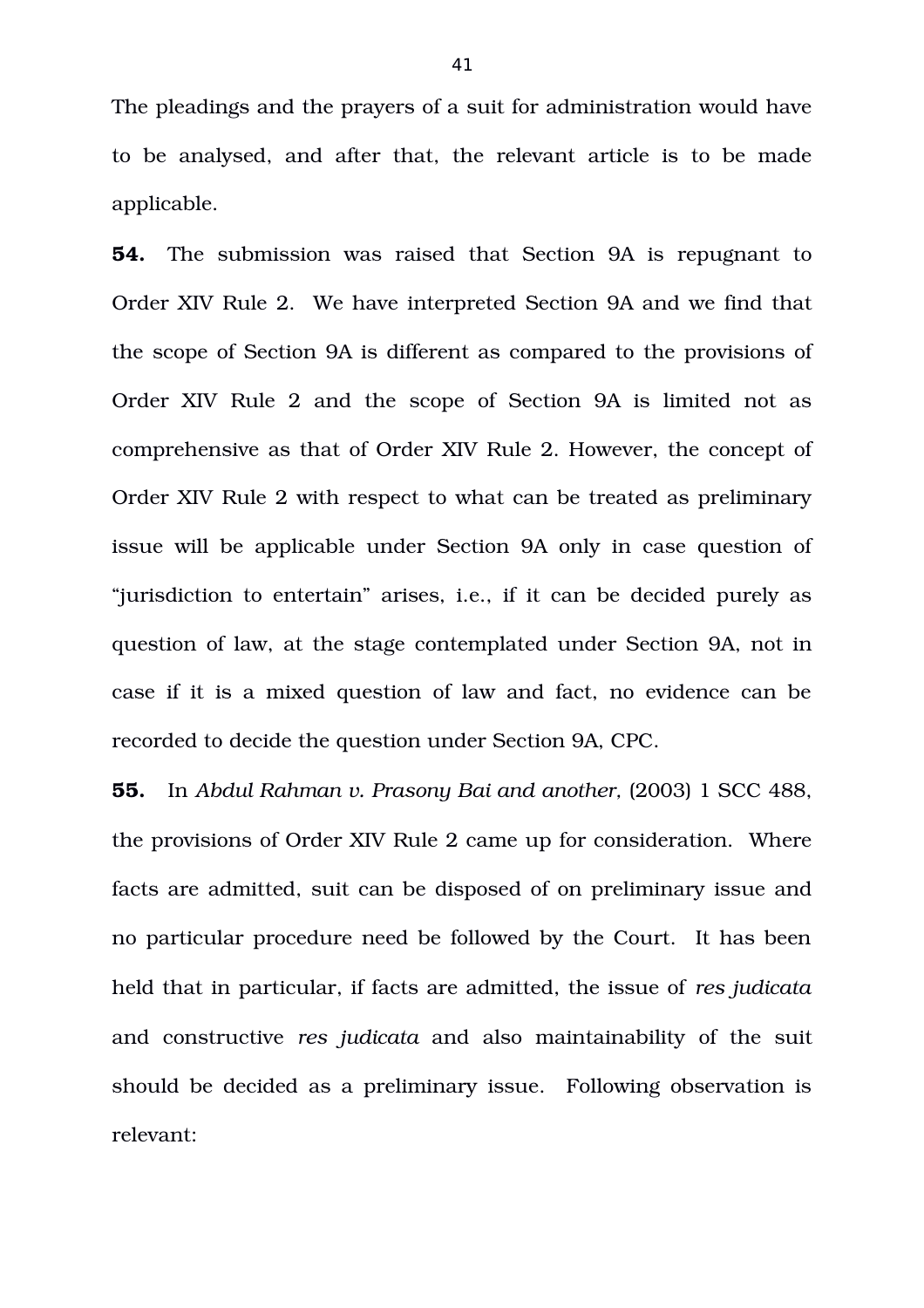"21. For the purpose of disposal of the suit on the admitted facts, particularly when the suit can be disposed of on preliminary issues, no particular procedure was required to be followed by the High Court. In terms of Order 14 Rule 1 of the Code of Civil Procedure, a civil court can dispose of a suit on preliminary issues. It is neither in doubt nor in dispute that the issues of res judicata and/or constructive res judicata as also the maintainability of the suit can be adjudicated upon as preliminary issues. Such issues, in fact, when facts are admitted, ordinarily should be decided as preliminary issues."

(emphasis supplied) In case facts are admitted, no doubt about it that under Order XIV Rule 2, a suit can be decided even as to the question of *res judicata,* constructive *res judicata*, and maintainability. However, under Section 9A, the only jurisdiction to entertain has to be decided, where maintainability of the suit is decided concerning the jurisdiction of the Court as a pure question of law at a preliminary stage. Thus, the decision in *Abdul Rehman v. Prasony Bai* (supra) rendered at the stage of Order XIV Rule 2, has no application to the controversy at hand.

**56.** In *Gunwantbhai Mulchand Shah v. Anton Elis Farel and others,* (2006) 3 SCC 634, the suit was filed for specific performance. The Court held that the question of limitation in the facts could not have been decided as a preliminary issue. The suit could not have been dismissed as barred by limitation for the relief of specific performance. Though the Court held that there was jurisdiction, the matter was remitted to the trial court to decide all the issues, including limitation after parties adduced evidence. In *Indian Bank v. Maharashtra State Cooperative Marketing Federation Ltd.,* (1998) 5 SCC 69, it is observed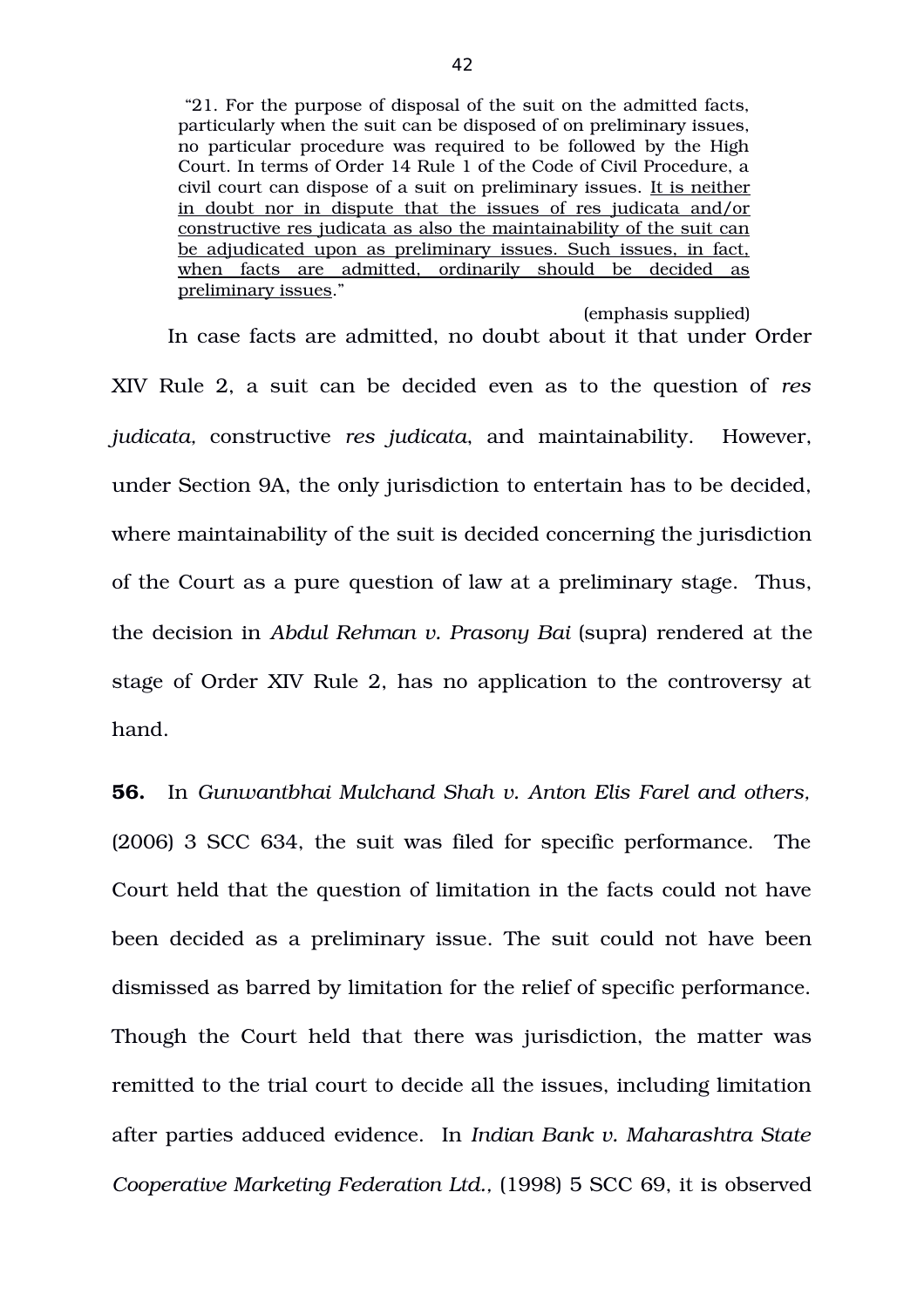that there is jurisdiction to entertain when the question is of applicability of Section 10. This Court in *Sneh Lata Goel v. Pushplata and others,* (2019) 3 SCC 594 observed that given the provisions of Section 21 of CPC, no objection as to the place of suing should be allowed by the appellate court unless there is a consequent failure of justice. An objection raised in adjudicating court was as to territorial jurisdiction, which did not travel to the root or to the inherent lack of jurisdiction of a civil court to entertain the suit. The competence to try a case has been considered in *Hiralal Patni v. Kali Nath,* AIR 1962 SC 199 referred to in *Sneh Lata Goel* (supra), in which this Court has observed thus:

"13. Sub-section (1) of Section 21 provides that before raising an objection to territorial jurisdiction before an appellate or revisional court, two conditions precedent must be fulfilled:

(*i*) The objection must be taken in the court of first instance at the earliest possible opportunity; and

(*ii*) There has been a consequent failure of justice.

This provision which the legislature has designedly adopted would make it abundantly clear that an objection to the want of territorial jurisdiction does not travel to the root of or to the inherent lack of jurisdiction of a civil court to entertain the suit. Hence, it has to be raised before the court of first instance at the earliest opportunity, and in all cases where issues are settled, on or before such settlement. Moreover, it is only where there is a consequent failure of justice that an objection as to the place of suing can be entertained. Both these conditions have to be satisfied.

14. The learned counsel appearing on behalf of the respondents has submitted that the objection as to the lack of territorial jurisdiction was raised in the written statement before the trial court. But evidently, the suit was decreed ex parte after the respondents failed to participate in the proceedings. The provisions of Section 21(1) contain a clear legislative mandate that an objection of this nature has to be raised at the earliest possible opportunity before issues are settled. Moreover, no such objection can be allowed to be raised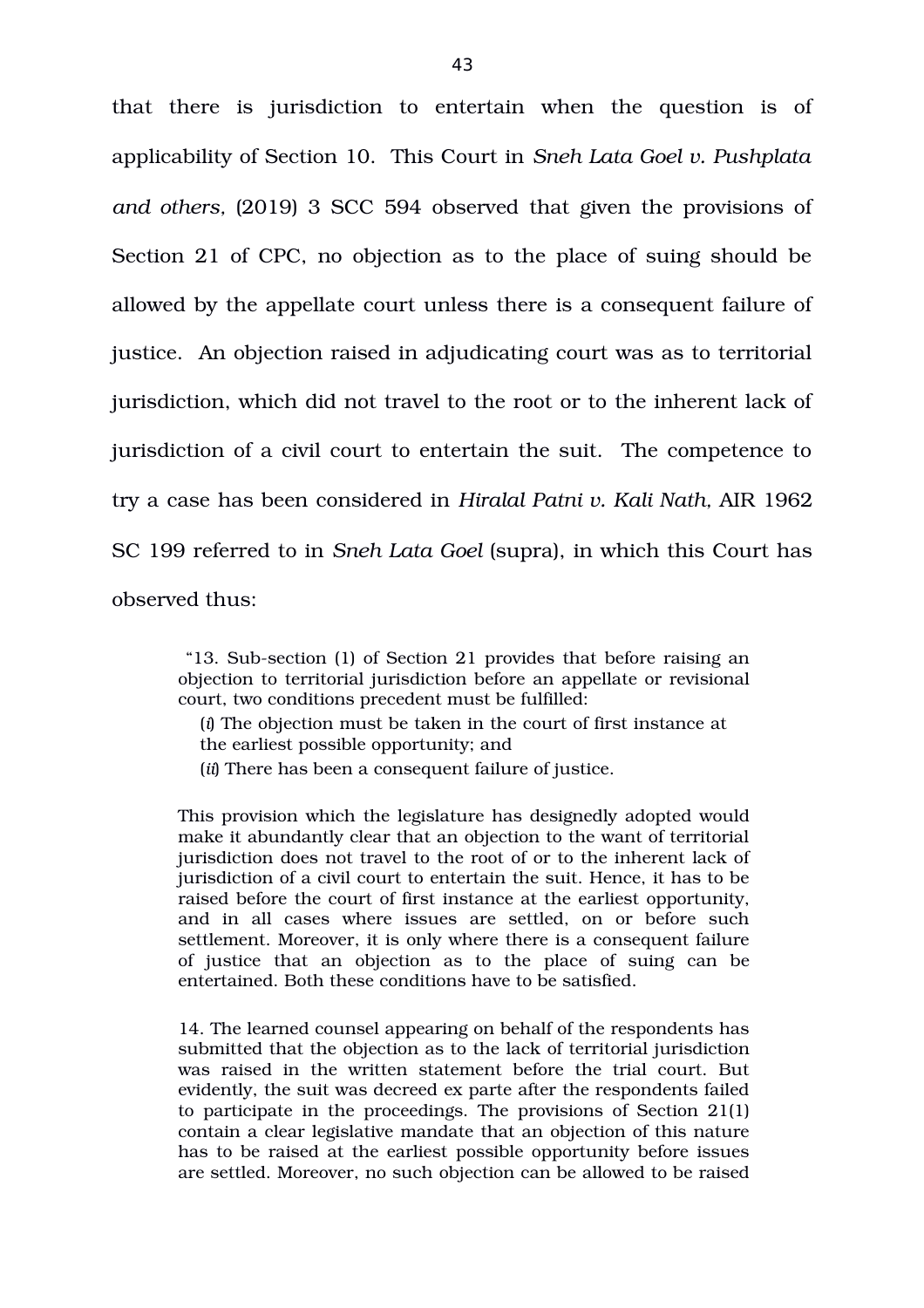even by an appellate or revisional jurisdiction, unless both sets of conditions are fulfilled."

It is in the context of the inherent lack of jurisdiction to entertain

# the suit, the expression has been used in Section 9A. **IN RE: MIXED QUESTION OF LAW AND FACT AND ORDER VII RULE 11 CPC**

**57.** A Three-Judge Bench of this Court in *Major S.S. Khanna v. Brig. F.J. Dhillon*, AIR 1964 SC 497, has held that jurisdiction to try issues of law apart from the issues of fact may be exercised by the Court if the whole suit may be disposed on the issue of law alone, but the Code confers no jurisdiction upon the Court to try a suit on the mixed issue of law and facts as preliminary issues.

**58.** In *Narne Rama Murthy v. Ravula Somasundaram & Ors.* (2005) 6 SCC 614, this Court has held that even if it is apparent from the plaint averment only, that suit is barred by limitation, it can be tried as a preliminary issue even in the absence of plea of limitation raised by the defendants. However, in cases where the question of limitation is a mixed question of fact and law and suit does not appear to be barred by limitation on the face of it, then the facts necessary to prove limitation, which have been pleaded have to be proved, on issues raised and decided on evidence. However, in our considered opinion question of limitation, in no case, can be said to be a question of jurisdiction of the Court in the context it has been used in Section 9A CPC.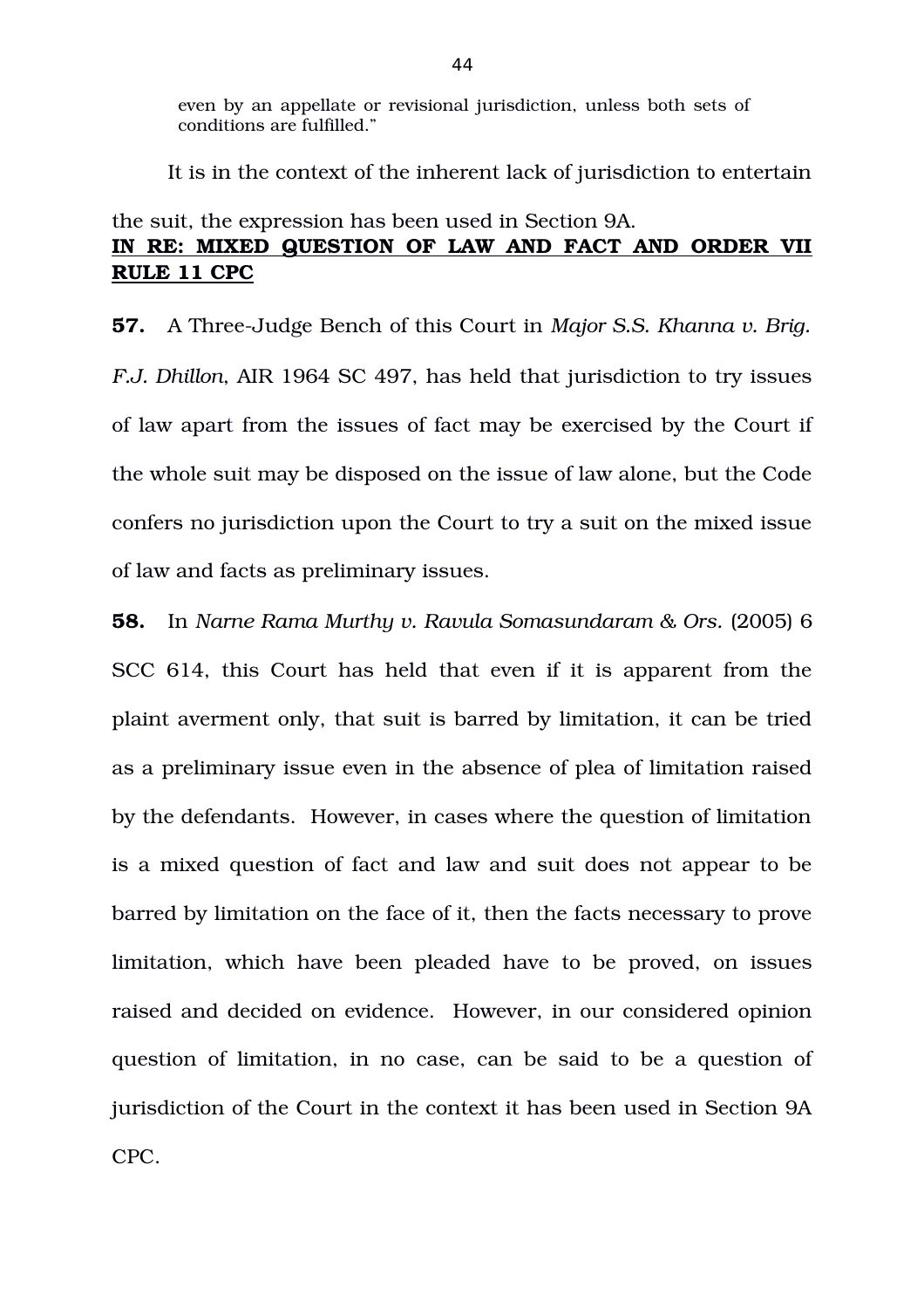**59.** In *Satti Paradesi Samadhi and Pillayar Temple v. M. Sankuntala (Dead) through Legal Representatives and others*, (2015) 5 SCC 674, it has been observed that issue of limitation requiring an inquiry into the facts, cannot be tried as a preliminary issue. The mixed questions of law and facts cannot be decided as a preliminary issue.

**60.** In *Ramdayal Umraomal v. Pannalal Jagannathji,* 1979 M.P.L.J 736, a Full Bench of Madhya Pradesh High Court has observed that under Order XIV Rule 2, mixed questions of law and fact requiring recording of evidence cannot be tried as a preliminary issue. The issue of jurisdiction can be tried as a preliminary issue when it is an issue of law requiring no evidence to be adduced. Various High Courts have taken a similar view in several decisions in *Sunni Central Waqf Board and others v. Gopal Singh Vishrad and others,* AIR 1991 All 89, *Venkatesh r. Desai v. Smt. Pushpa Hosmani & Ors.,* ILR 2018 Kar 5095, *Prithvi Raj v. Munnalal*, 1957 RLW 323, *Bhag Singh v. Nek Singh* 1994 SCC OnLine P&H 594, *State Trading Corporation of India Ltd. v. Government of the Peoples Republic of Bangladesh,* ILR (1997) Del 229, *Naresh Chandra Das v. Gopal Chandra Das,* AIR 1991 Cal 237, *Taj* Kerala Hotels & Resorts Ltd. v. Easytec India Pvt. Ltd., 2013 SCC OnLine Ker 20240, *Madhabananda Govindasamy v. Manickam & Ors*., 20161L.W. 49, *Angsley Investment Ltd. v. Turus Shipping Service & Ors.,* AIR 2007 Guj 23; *Chandrama Singh v. (D) through LRs v. Ram Kishore Agrawal & Ors.,* 2016 SCC OnLine Chh 1740, *Naresh*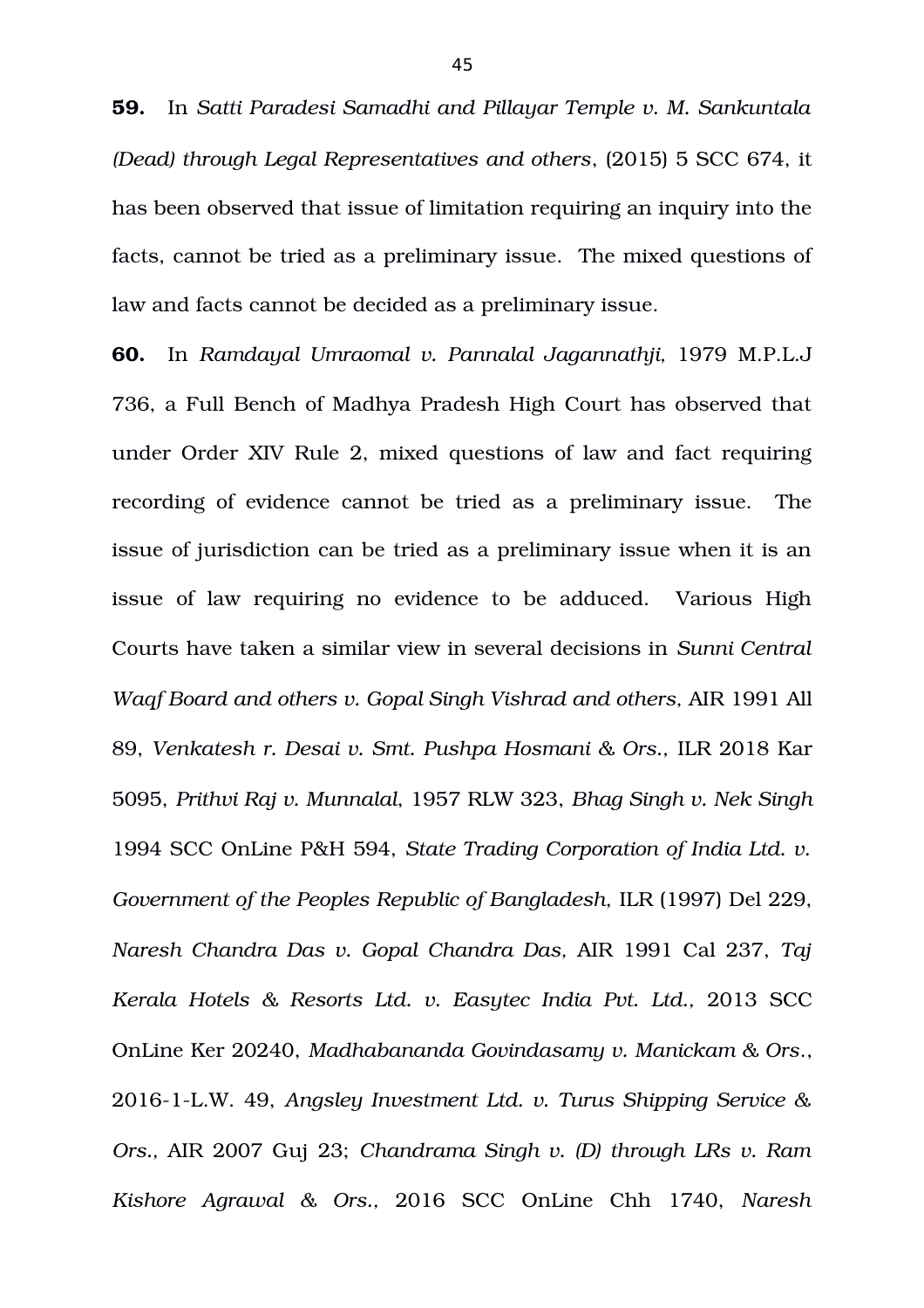*Chandra Gautam v. Chhote Khan,* 2003 SCC OnLine Utt 12, *Ramagya Tiwari v. Shib Kumar Sah & Ors*., 2018 SCC OnLine Jah 578, *Lalchand Sha & Ors. v. Kalabati Devi & Ors.,* (2008) 2 Gau LR 561 and *J Mnthamma & Anr. v. Bayya Iiglamma & Ors.* 

**61.** In *Vaish Aggarwal Panchayat v. Inder Kumar and others*, AIR 2015 SC 3357, the question came up for consideration of rejection of the plaint under Order VII Rule 11 on the ground that same being barred by limitation. Mere ex facie reading of the plaint, it could not be held that the suit was barred by time. The question of limitation becomes a mixed question of facts and law and cannot be decided as a preliminary issue as the framing of issues and taking evidence was necessary.

**62.** In our opinion, it cannot be laid down as proposition of law under Order VII Rule 11(d) that plaint cannot be rejected as barred by limitation. It can be said that it is permissible to do so mainly in a case where the plaint averment itself indicate the cause of action to be barred by limitation and no further evidence is required to adjudicate the issue.

**63.** In Hareendran and others v. Sukumaran and others, (2018) 14 SCC 187, this Court has laid down that question of limitation in the case being mixed question of law and facts, could not have been decided as preliminary issue. The provision under which a plaint can be rejected is provided in Order VII Rule 11(d). The language used in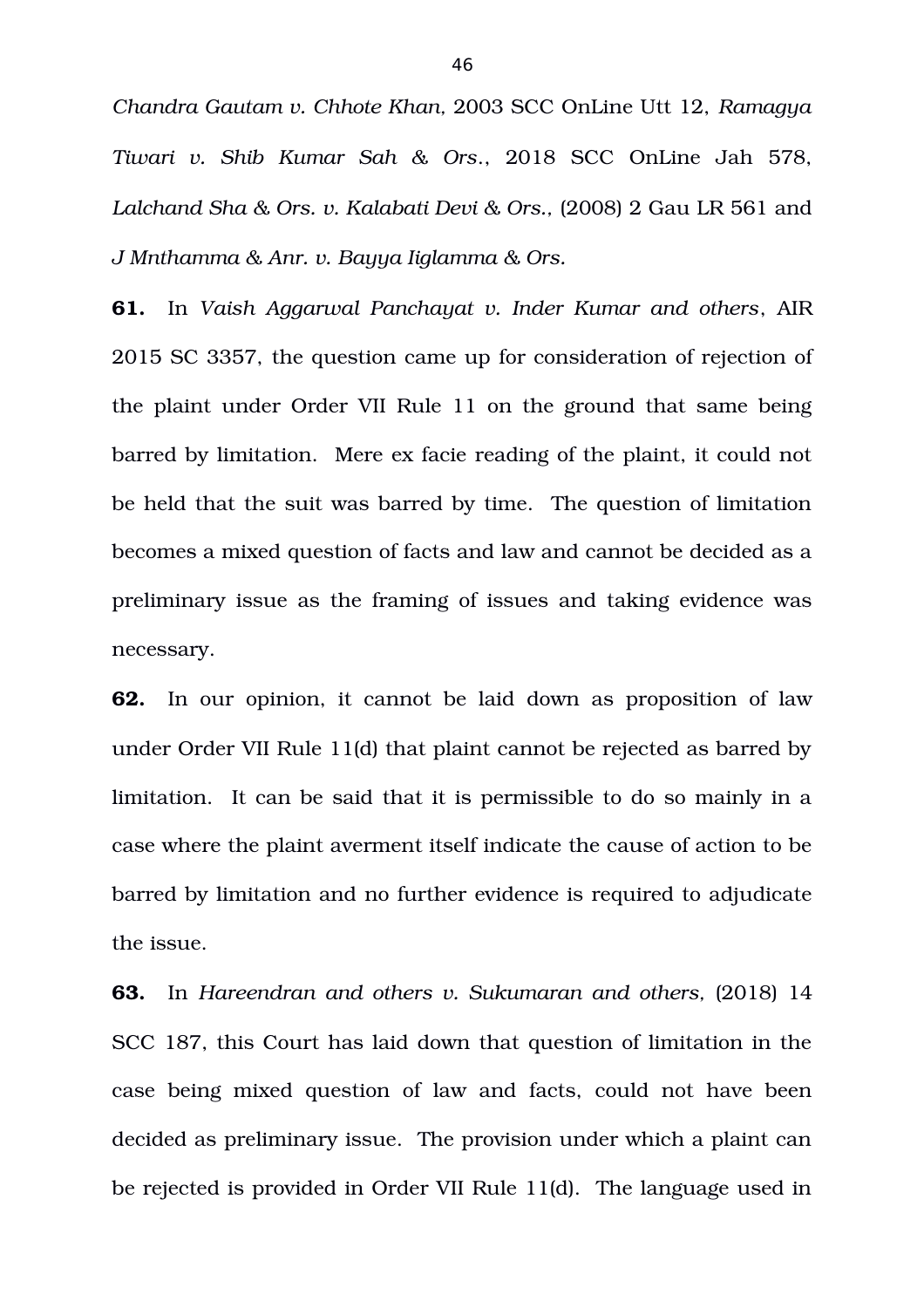Order VII Rule 11 is where averments made in plaint does not disclose a cause of action; relief claimed is undervalued, and the plaint is not corrected in spite of the direction of the Court; plaint is insufficiently stamped, and in spite of Court's order the plaintiff has failed to supply the requisite stamp duty; where the suit appears from the statement in the plaint to be barred by any law; where it is not filed in duplicate; and where plaintiff fails to comply with the provisions of rule 9. What is of significance under Order VII Rule 11 is that from the averments of plaint itself the suit is barred by any law and it would include limitation also including bar created by any other law for the time being in force. For the rejection of plaint, averments made by the defendant in the written statement or otherwise cannot be seen, only the averments of the plaint are material and can be taken into consideration and no other evidence.

**64.** The question concerning Order VII Rule 11 came up for consideration in *Ramesh B. Desai and Ors. v. Bipin Vadilal Mehta and Ors.,* (2006) 5 SCC 638, as to the determination of the question of limitation as a preliminary issue. The Court observed that the starting point of limitation has to be ascertained on facts in every case. A plea of limitation cannot be decided as an abstract principle of law divorced from the facts for rejection of the plaint under Order VII Rule 11(d). In the case of a disputed question of fact, the question of limitation cannot be decided as a preliminary issue without a decision on facts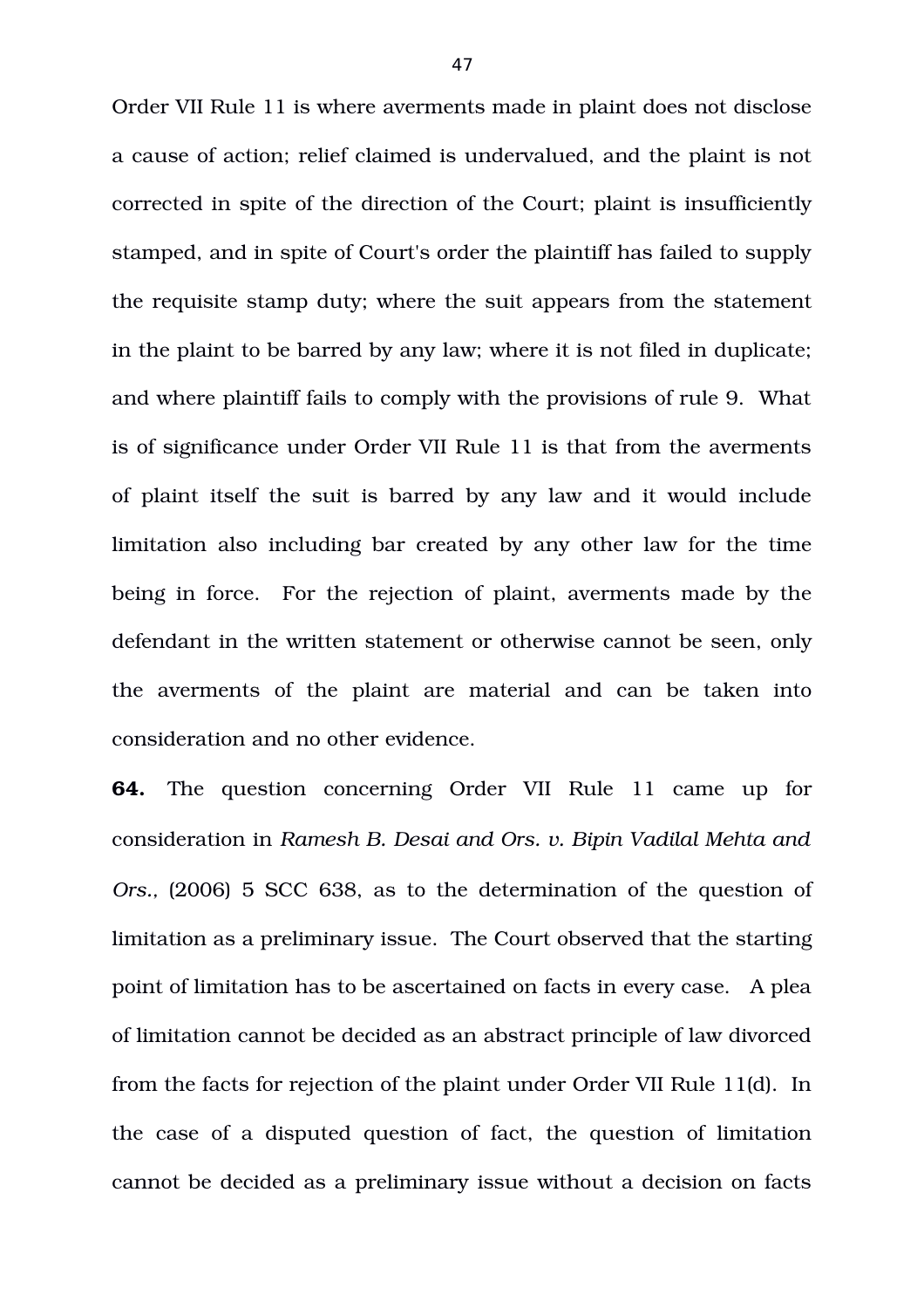based on the evidence that has to be adduced by the parties. The Court has no jurisdiction under Order XIV Rule 2 to decide a mixed question of law and facts as a preliminary issue. Following observations have been made:

"13. Sub-rule (2) of Order 14 Rule 2 CPC lays down that where issues both of law and fact arise in the same suit, and the court is of the opinion that the case or any part thereof may be disposed of on an issue of law only, it may try that issue first if that issue relates to (*a*) the jurisdiction of the court, or (*b*) a bar to the suit created by any law for the time being in force. The provisions of this Rule came up for consideration before this Court in *Major S.S. Khanna* v. *Brig. F.J. Dillon,* AIR 1964 SC 497 and it was held as under (SCR p. 421)

"Under Order 14 Rule 2, Code of Civil Procedure where issues both of law and fact arise in the same suit, and the court is of the opinion that the case or any part thereof may be disposed of on the issues of law only, it shall try those issues first, and for that purpose may, if it thinks fit, postpone the settlement of the issues of fact until after the issues of law have been determined. The jurisdiction to try issues of law apart from the issues of fact may be exercised only where in the opinion of the court the whole suit may be disposed of on the issues of law alone, but the Code confers no jurisdiction upon the court to try a suit on mixed issues of law and fact as preliminary issues. Normally all the issues in a suit should be tried by the court; not to do so, especially when the decision on issues even of law depend upon the decision of issues of fact, would result in a lopsided trial of the suit."

Though there has been a slight amendment in the language of Order 14 Rule 2 CPC by the amending Act, 1976 but the principle enunciated in the above-quoted decision still holds good and there can be no departure from the principle that the Code confers no jurisdiction upon the court to try a suit on mixed issues of law and fact as a preliminary issue and where the decision on issue of law depends upon decision of fact, it cannot be tried as a preliminary issue."

**65.** (a) Reliance has been placed on various decisions, under Order VII Rule 11(d) in which expression has been used that plaint has to be rejected if any law bars it as per the averments made in the plaint. In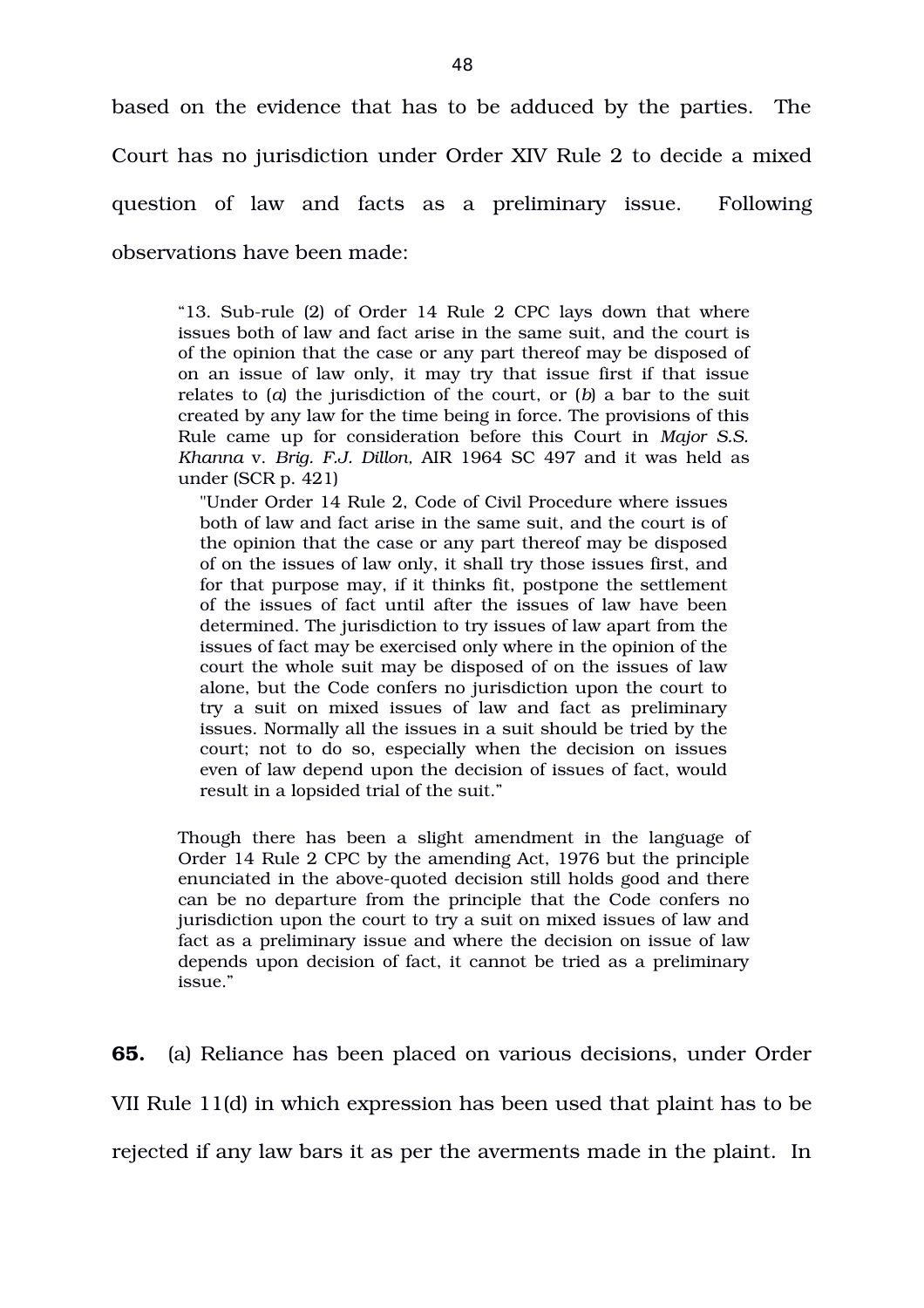2019 SC 1430, it was held as under:

"7. Applying the law laid down by this Court in the aforesaid decisions on exercise of powers under Order 7 Rule 11 of the CPC to the facts of the case in hand and the averments in the plaint, we are of the opinion that both the Courts below have materially erred in not rejecting the plaint in exercise of powers under Order 7 Rule 11 of the CPC. It is required to be noted that it is not in dispute that the original Plaintiff himself executed the gift deed along with his brother. The deed of gift was a registered gift deed. The execution of the gift deed is not disputed by the Plaintiff. It is the case of the Plaintiff that the gift deed was a showy deed of gift, and therefore the same is not binding on him. However, it is required to be noted that for approximately 22 years, neither the Plaintiff nor his brother (who died on 15.12.2002) claimed at any point of time that the gift deed was showy deed of gift. One of the executants of the gift deed brother of the Plaintiff during his lifetime never claimed that the gift deed was a showy deed of gift. It was the Appellant herein-original Defendant who filed the suit in the year 2001 for partition, and the said suit was filed against his brothers to which the Plaintiff was joined as Defendant No. 10. It appears that the summon of the suit filed by the Defendant being T.S. (Partition) Suit No. 203 of 2001 was served upon the Defendant No. 10-Plaintiff herein in the year 2001 itself. Despite the same, he instituted the present suit in the year 2003. Even from the averments in the plaint, it appears that during these 22 years i.e., the period from 1981 till 2001/2003, the suit property was mortgaged by the Appellant herein-original Defendant and the mortgage deed was executed by the Defendant. Therefore, considering the averments in the plaint and the bundle of facts stated in the plaint, we are of the opinion that by clever drafting the Plaintiff has tried to bring the suit within the period of limitation which, otherwise, is barred by law of limitation. Therefore, considering the decisions of this Court in the case of *T. Arivandandam* (AIR 1977 SC 2421) (supra) and others, as stated above, and as the suit is clearly barred by law of limitation, the plaint is required to be rejected in exercise of powers under Order 7 Rule 11 of the CPC."

65.(b) In *N.V. Srinivasa Murthy & others v. Mariyamma (Dead) by proposed LRs. & Ors.,* (2005) 5 SCC 548, this Court observed as under:

"16. The High Court does not seem to be right in rejecting the plaint on the ground that it does not disclose any "cause of action." In our view, the trial court was right in coming to the conclusion that accepting all averments in the plaint, the suit seems to be barred by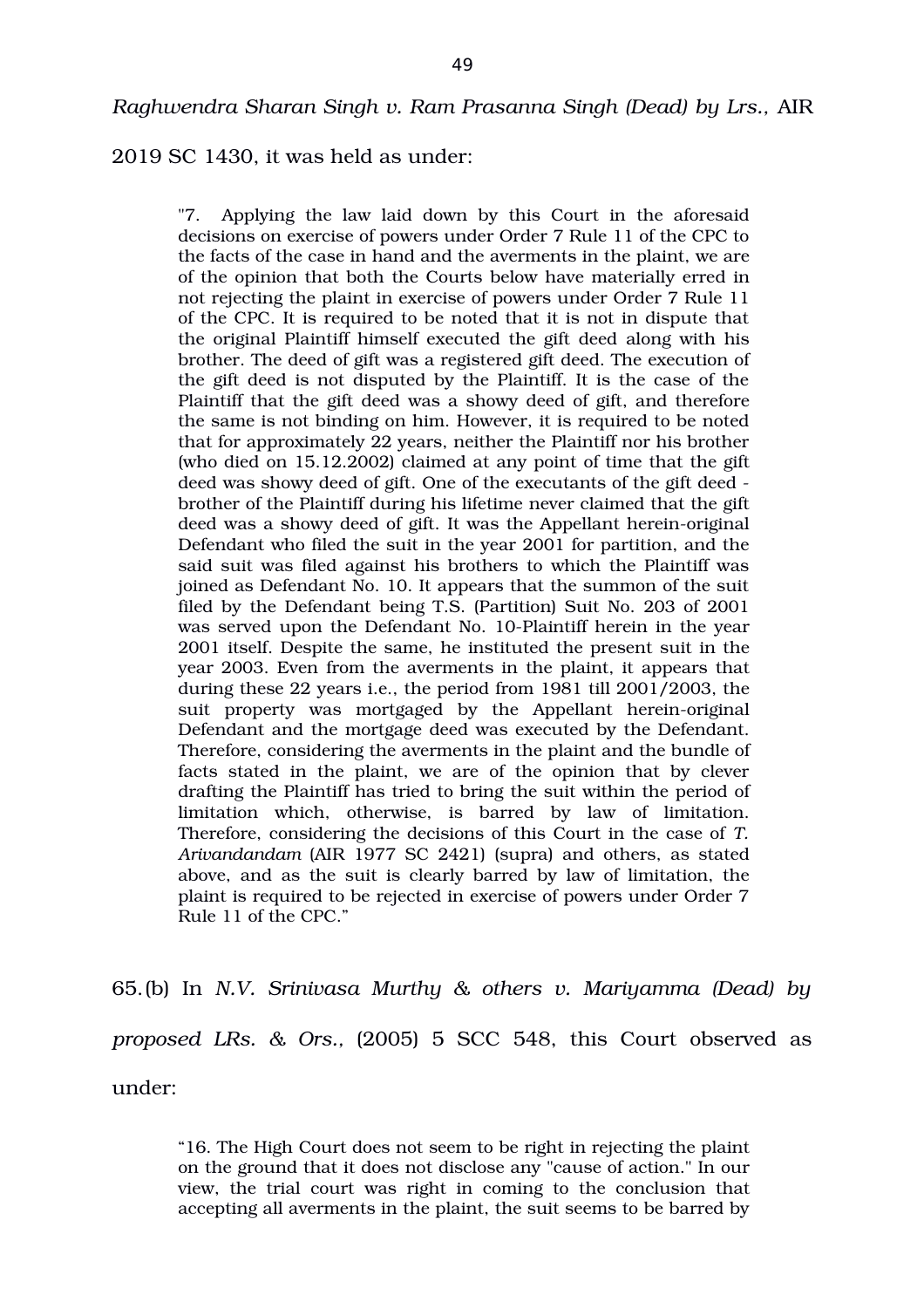limitation. On critical examination of the plaint as discussed by us above, the suit seems to be clearly barred on the facts stated in the plaint itself. The suit as framed is prima facie barred by the law of limitation, provisions of the Specific Relief Act as also under Order 2 Rule 2 of the Code of Civil Procedure."

## 65.(c) This Court in *Suman Devi v. Manisha Devi & others,* (2018) 9

## SCC 808, observed as under:

"10. The Haryana Panchayati Raj Act, 1994 is a complete code for the presentation of election petitions. The statute has mandated that an election petition must be filed within a period of 30 days of the date of the declaration of results. This period cannot be extended. The provision of Section 14 of the Limitation Act, 1963 would clearly stand excluded. The legislature having made a specific provision, any election petition which fails to comply with the statute is liable to be dismissed. The High Court has failed to notice both the binding judgments of this Court and its own precedents on the subject, to which we have referred. The first respondent filed an election petition in the first instance to which there was an objection to maintainability under Order 7 Rule 11 CPC. Confronted with the objection under Order 7 Rule 11, the first respondent obviated a decision thereon by withdrawing the election petition. The grant of liberty to file a fresh election petition cannot obviate the bar of limitation. The fresh election petition filed by the first respondent was beyond the statutory period of 30 days and was hence liable to be rejected."

The decisions described above under Order VII Rule 11, CPC do not advance the submissions raised on behalf of respondents. In case averments in the plaint indicate that suit is barred, it is liable to be rejected before the stage of Section 9A of CPC comes. Thus, the stage at which Order VII Rule 11(d) has to be applied, is at the threshold and the scope of Section 9A is somewhat limited and different. Though the scope of rejection of plaint under Order VII Rule 11(d) is broad enough which includes rejection of the plaint in case any law bars it, however, only the averments in the plaint have to be seen,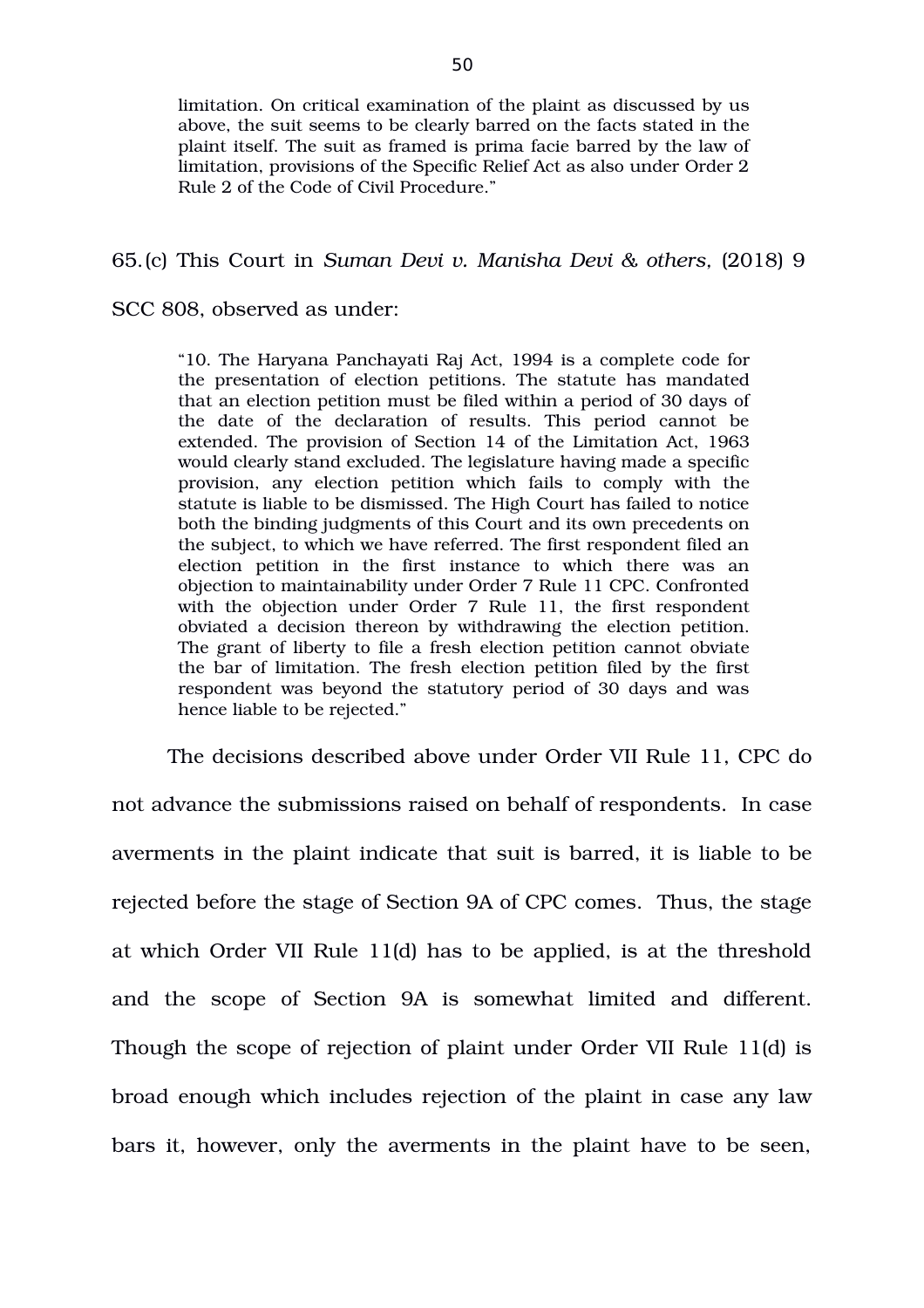nevertheless Section 9A is limited in its operation as to the jurisdiction of the Court to entertain a suit.

# **IN RE: DECISION IN** *FORESHORE COOPERATIVE HOUSING SOCIETY LIMITED*

66. Now we consider decision relied on *Foreshore Cooperative Housing Society Limited* (supra) in which decision of the Court in *Pandurang Dhondi Chougule* (supra) and other decisions have been relied on.

67. In *Pandurang Dhondi Chougule* (supra), a decision of Constitution Bench of this Court, the question of "jurisdiction" came up for consideration in the context of provisions contained in Section 115 of CPC to the extent of revisional powers of the High Court as to what would constitute an error of question of law. The Court has observed thus:

 "10. Judicial decisions have examined the provisions of S.115 of the Code on several occasions. While exercising its jurisdiction under S.115, it is not competent to the High Court to correct errors of fact however gross they maybe, or even errors of law, unless the said errors have relation to the jurisdiction of the court to try the dispute itself. As Cls. (*a*), (*b*) and (*e*) of S.115 indicate, it is only in cases where the subordinate court has exercised a jurisdiction not vested in it by law, or has failed to exercise a jurisdiction so vested, or has acted in the exercise of its jurisdiction illegally or with material irregularity that the revisional jurisdiction of the High Court can be properly invoked. It is conceivable that points of law may arise in proceedings instituted before subordinate courts which are related to questions of jurisdiction. It is well settled that a plea of limitation or a plea of res judicata is a plea of law which concerns the jurisdiction of the court which tries the proceedings. A finding on these pleas in favour of the party raising them would oust the jurisdiction of the court, and so, an erroneous decision on these pleas can be said to be concerned with questions of jurisdiction which fall within the purview of  $S.115$  of the Code. But an erroneous decision on a question of law reached by the subordinate court which has no relation to questions of jurisdiction of that court, cannot be corrected by the High Court under S.115."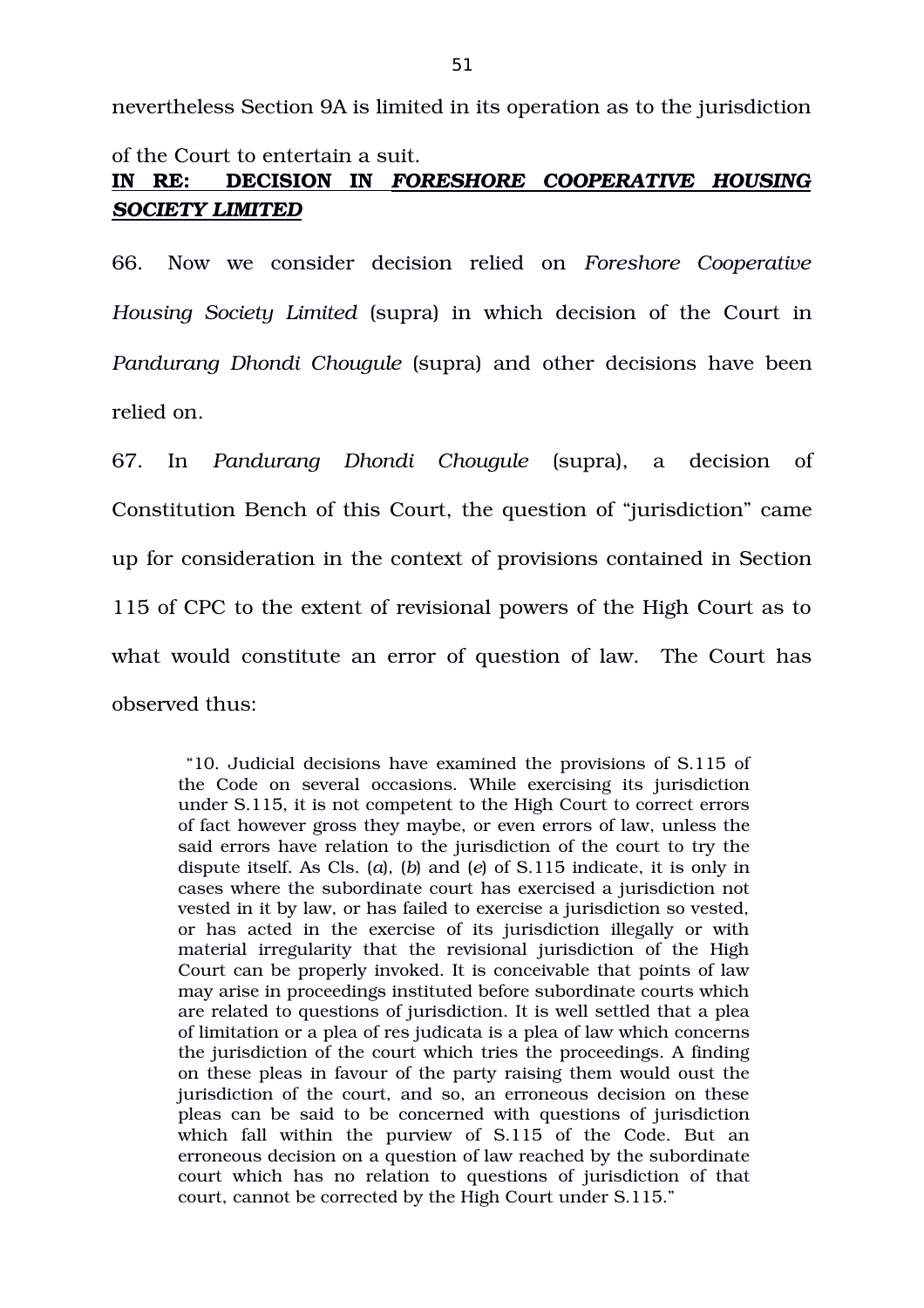The High Court while exercising powers interfered in the question of adjustment of debt on the ground that the district court has made wrong construction of particular decree. The question arose whether the High Court could have corrected such an error in the exercise of the revisional jurisdiction under Section 115 of CPC. This Court laid down that the High Court has exceeded its jurisdiction as the High Court is not competent to correct the error of fact, however, gross they may be or even errors of law, unless the said errors have relation to the jurisdiction. In case the Court has exercised jurisdiction vested in it illegally, or with material irregularity, the High Court can interfere. Given the context of section 115, CPC, the Constitution Bench has observed that plea of limitation is a plea of law, which concerns the jurisdiction of the court which tries the proceedings. The Constitution Bench has not laid down that question of limitation, and *res judicata* have to be tried as a preliminary issue. It cannot be disputed as observed by this Court that the question of *res judicata* and limitation pertains to the question of jurisdiction of the Court to pass a decree in the proceeding. In case proceeding is barred by limitation, the Court has no jurisdiction to pass a decree. The court had inherent jurisdiction and in the course of proceeding how the jurisdiction is to be exercised and what amounts to a case of a wrong decision in the course of the exercise of jurisdiction is another colour in which jurisdictional error has been gauged in *Pandurang*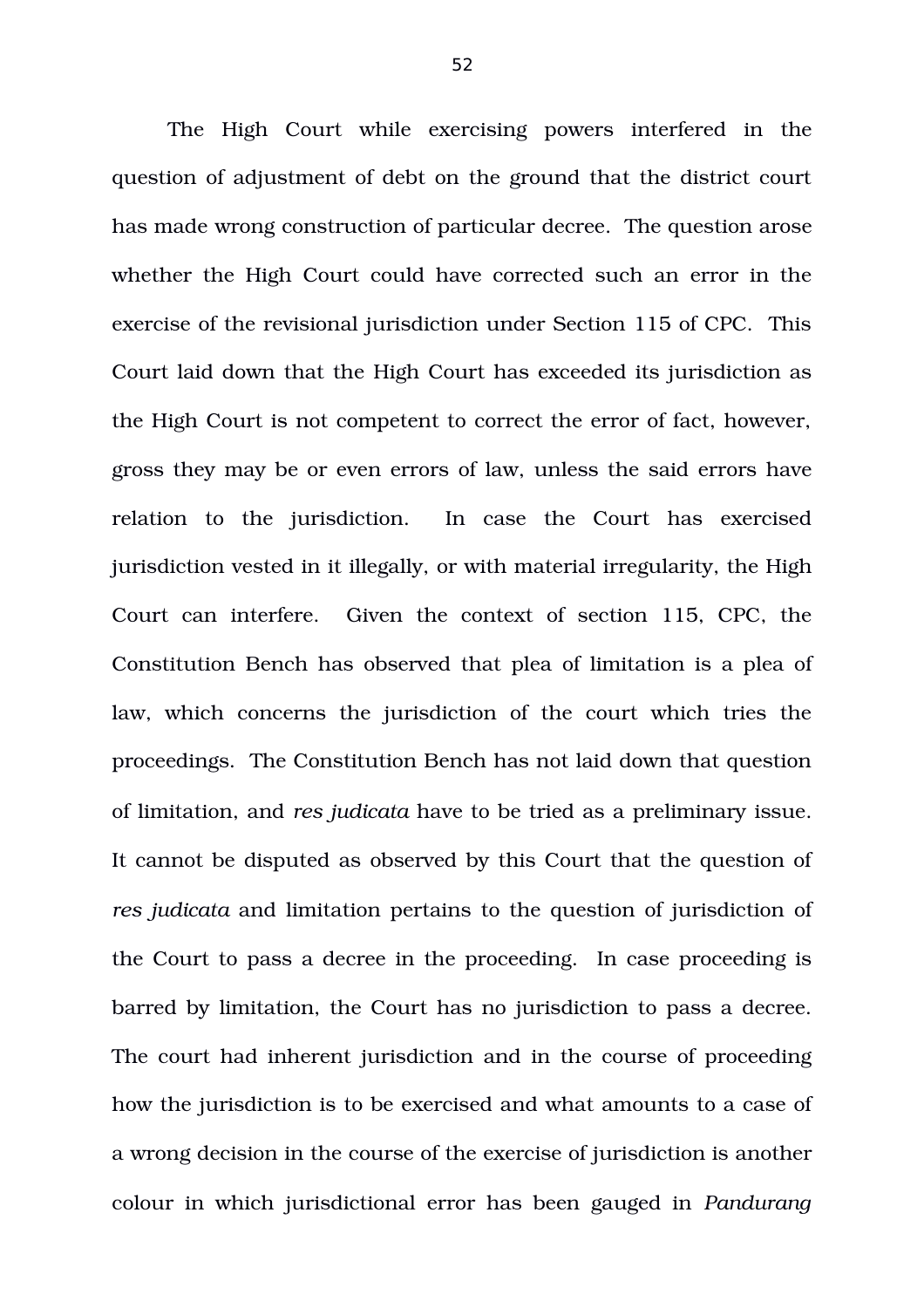*Dhondi Chougule* (supra). It was not a case of want of the existence of jurisdiction to decide the issue.The question of limitation and *res judicata,* are to be decided within the realm of exercise of jurisdiction following the law. The finding on the pleas mentioned above may oust the jurisdiction of the Court to pass a decree as other laws bar it. Thus, these pleas can be termed as concerning with the question of jurisdiction, in the exercise thereof they have to be decided. The decision renders no help to espousing the cause of the respondents. In *Foreshore Cooperative Housing Society Limited* (supra) the court has wrongly applied a different colour of jurisdiction used under section 115 CPC which was dealt with in *Pandurang Dhondi Chougule case* (supra). It is a mismatch and does not merge with the context of provisions of section 9A CPC.

68. In *Ittyavira Mathai v. Varkey Varkey and Anr.,* AIR 1964 SC 907, the question of jurisdiction to try a suit has been distinguished from the error of jurisdiction committed while exercising the same, came up for consideration before Four-Judge Bench of this Court. The Court has observed that decree passed in the suit barred by time cannot be said to be a nullity as the Court passing the same has the jurisdiction over the party and the subject-matter. A wrong decision is not the one for which the Court had no jurisdiction. It had jurisdiction over the subject matter, over the parties and therefore an error of decision would not make a decree beyond jurisdiction. Section 3 of the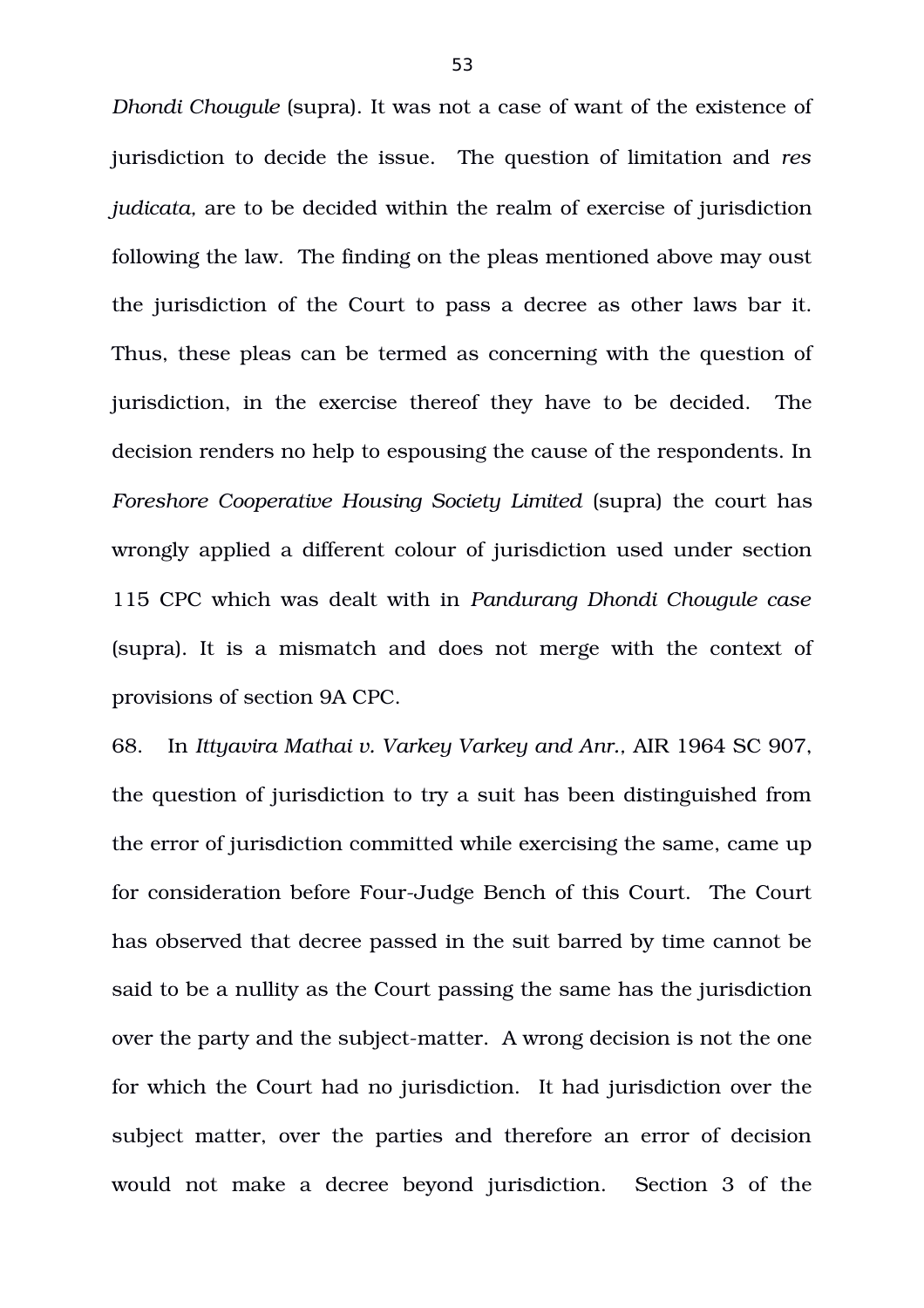Limitation Act also came up for consideration, which would be a simple error of law. In the said case jurisdictional issue has been wrongly decided as to limitation. The decision of the Privy Council in *Magbul Ahmad and others v. Onkar Pratap Narain, AIR 1935 PC 85,* has also been referred to in *Ittyavira Mathai* (supra) thus:

 "8. The first point raised by Mr. Paikedy for the appellant is that the decree in OS No. 59 of 1093 obtained by Anantha Iyer and his brother in the suit on the hypothecation bond executed by Ittiyavira in favour of Ramalinga Iyer was a nullity because the suit was barred by time. Even assuming that the suit was barred by time, it is difficult to appreciate the contention of the learned counsel that the decree can be treated as a nullity and ignored in subsequent litigation. If the suit was barred by time and yet, the court decreed it, the court would be committing illegality, and therefore the aggrieved party would be entitled to have the decree set aside by preferring an appeal against it. However, it is well settled that a court having jurisdiction over the subject-matter of the suit and the parties to it, though bound to decide right may decide wrong; and that even though it decided wrong, it would not be doing something which it had no jurisdiction to do. It had the jurisdiction over the subject matter, and it had the jurisdiction over the party and, therefore, merely because it made an error in deciding a vital issue in the suit, it cannot be said that it has acted beyond its jurisdiction. As has often been said, courts have jurisdiction to decide right or to decide wrong, and even though they decide wrong, the decrees rendered by them cannot be treated as nullities. Learned counsel, however, referred us to the decision of the Privy Council in *Maqbul Ahmad* v. *Onkar Pratap Narain Singh*, AIR 1935 PC 85 and contended that since the court is bound under the provisions of S.3 of the Limitation Act to ascertain for itself whether the suit before it was within time, it would act without jurisdiction if it fails to do so. All that the decision relied upon says is that S.3 of the Limitation Act is peremptory and that the court has to take notice of this provision and give effect to it even though the point of limitation is not referred to in the pleadings. The Privy Council has not said that where the court fails to perform its duty, it acts without jurisdiction. If it fails to do its duty, it merely makes an error of law, and an error of law can be corrected only in the manner laid down in the Civil Procedure Code. If the party aggrieved does not take appropriate steps to have that error corrected, the erroneous decree will hold good and will not be open to challenge on the basis of being a nullity."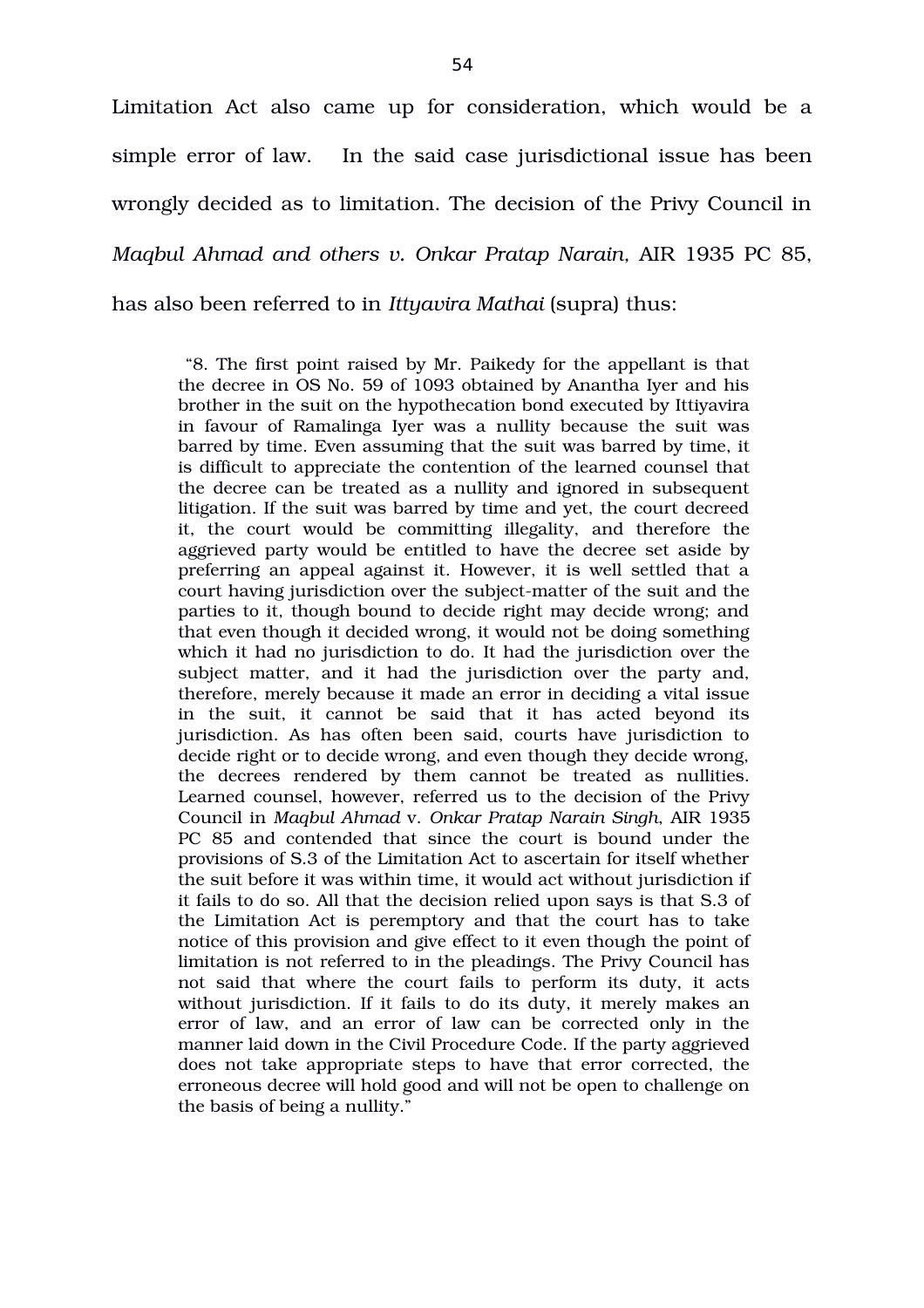69. The respondents have relied upon the decision in *Manick Chandra Nandy v. Debdas Nandy and others,* (1986) 1 SCC 512, in which again question of exercise of revisional jurisdiction of the High Court under Section 115 of CPC arose. This Court pointed out the difference between revisional and appellate jurisdiction. The trial court held that the application under Rule 13 of Order IX, CPC not to be barred by limitation. This Court observed that the High Court is not competent in exercise of its revisional jurisdiction to come to a different conclusion by examining the facts. Article 123 of the Limitation Act came up for consideration in the case when the applicant knew of the passing of the decree. Knowledge of passing of decree is a question of fact and would be a collateral fact upon which the determination of the question of jurisdiction of the court would depend. It was again a case of exercise of jurisdiction by the Court, in that context, observations have been made about Section 115 which provides that in case jurisdiction has been exercised illegally or with material irregularity, the High Court can interfere under Section 115 of CPC, not otherwise. In *Manick Chandra Nandy* (supra), the following observations have been made:

"5. We are constrained to observe that the approach adopted by the High Court in dealing with the two revisional applications was one not warranted by law. The High Court treated these two applications as if they were first appeals and not applications invoking its jurisdiction under Section 115 of the Code of Civil Procedure. The nature, quality, and extent of appellate jurisdiction being exercised in the first appeal and of revisional jurisdiction are very different. The limits of revisional jurisdiction are prescribed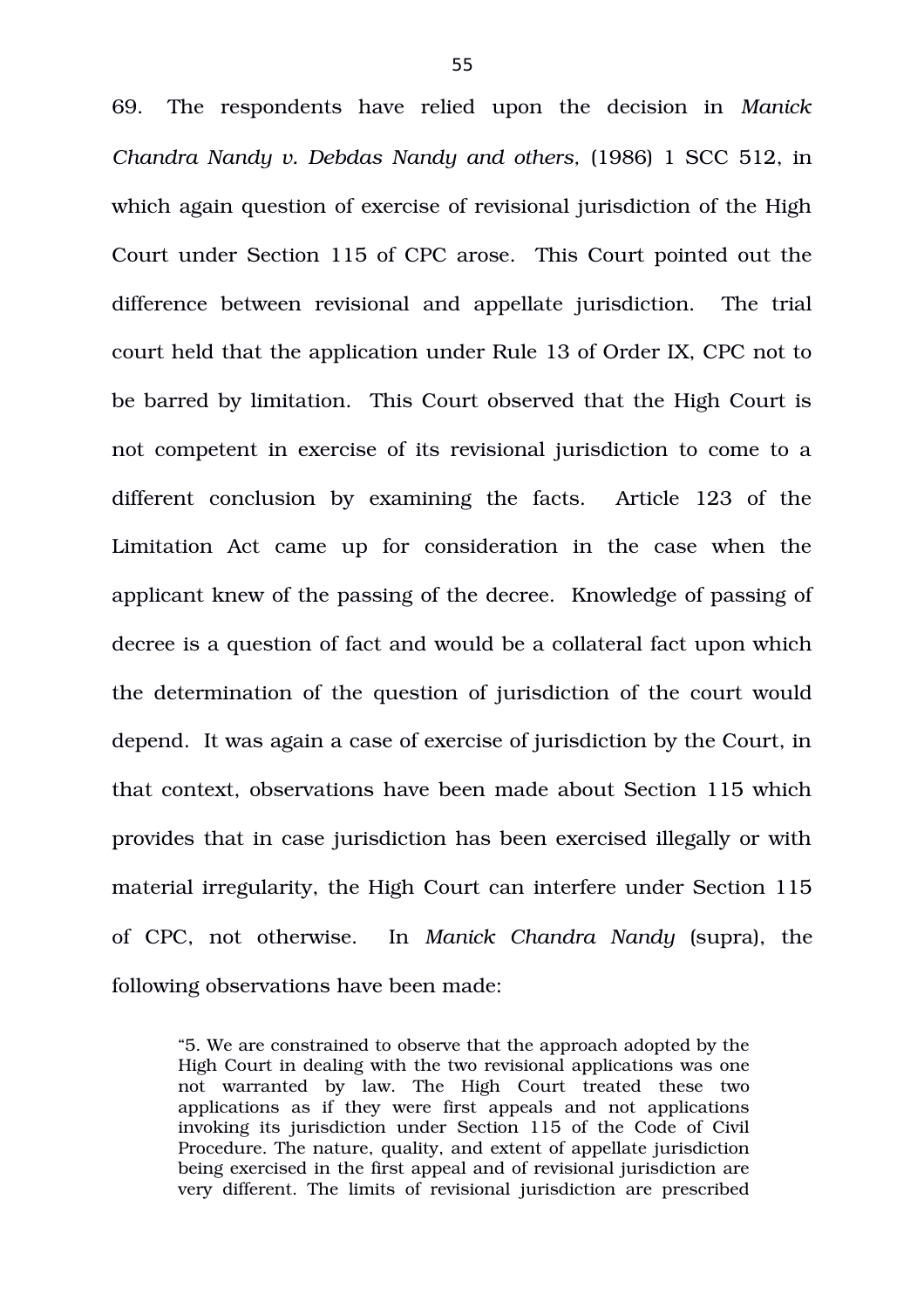and its boundaries defined by Section 115 of the Code of Civil Procedure. Under that section revisional jurisdiction is to be exercised by the High Court in a case in which no appeal lies to it from the decision of a subordinate court if it appears to it that the subordinate court has exercised a jurisdiction not vested in it by law or has failed to exercise a jurisdiction vested in it by law or has acted in the exercise of its jurisdiction illegally or with material irregularity. The exercise of revisional jurisdiction is thus confined to questions of jurisdiction. While in a first appeal the court is free to decide all questions of law and fact which arise in the case, in the exercise of its revisional jurisdiction the High Court is not entitled to reexamine or reassess the evidence on record and substitute its findings on facts for those of the subordinate court. In the instant case, the respondents had raised a plea that the appellant's application under Rule 13 of Order IX was barred by limitation. Now, a plea of limitation concerns the jurisdiction of the court which tries a proceeding, for a finding on this plea in favour of the party raising it would oust the jurisdiction of the court. In determining the correctness of the decision reached by the subordinate court on such a plea, the High Court may at times have to go into a jurisdictional question of law or fact, that is, it may have to decide collateral questions upon the ascertainment of which the decision as to jurisdiction depends. For the purpose of ascertaining whether the subordinate court has decided such a collateral question rightly, the High Court cannot, however, function as a court of first appeal so far as the assessment of evidence is concerned and substitute its own findings for those arrived at by the subordinate court unless any such finding is not in any way borne out by the evidence on the record or is manifestly contrary to evidence or so palpably wrong that if allowed to stand, would result in grave injustice to a party."

The word jurisdiction has a different contour under Section 115, CPC. The decision has no relevance as to the interpretation of the expression 'jurisdiction to entertain', the context in which it has been used in Section 9A.

70. Reliance has also been placed on *ITW Signode India Ltd. v. Collector of Central Excise, (2004) 3 SCC 48, in which it has been* observed that question of limitation involves a question of jurisdiction. Finding of fact on the question of jurisdiction would be a jurisdictional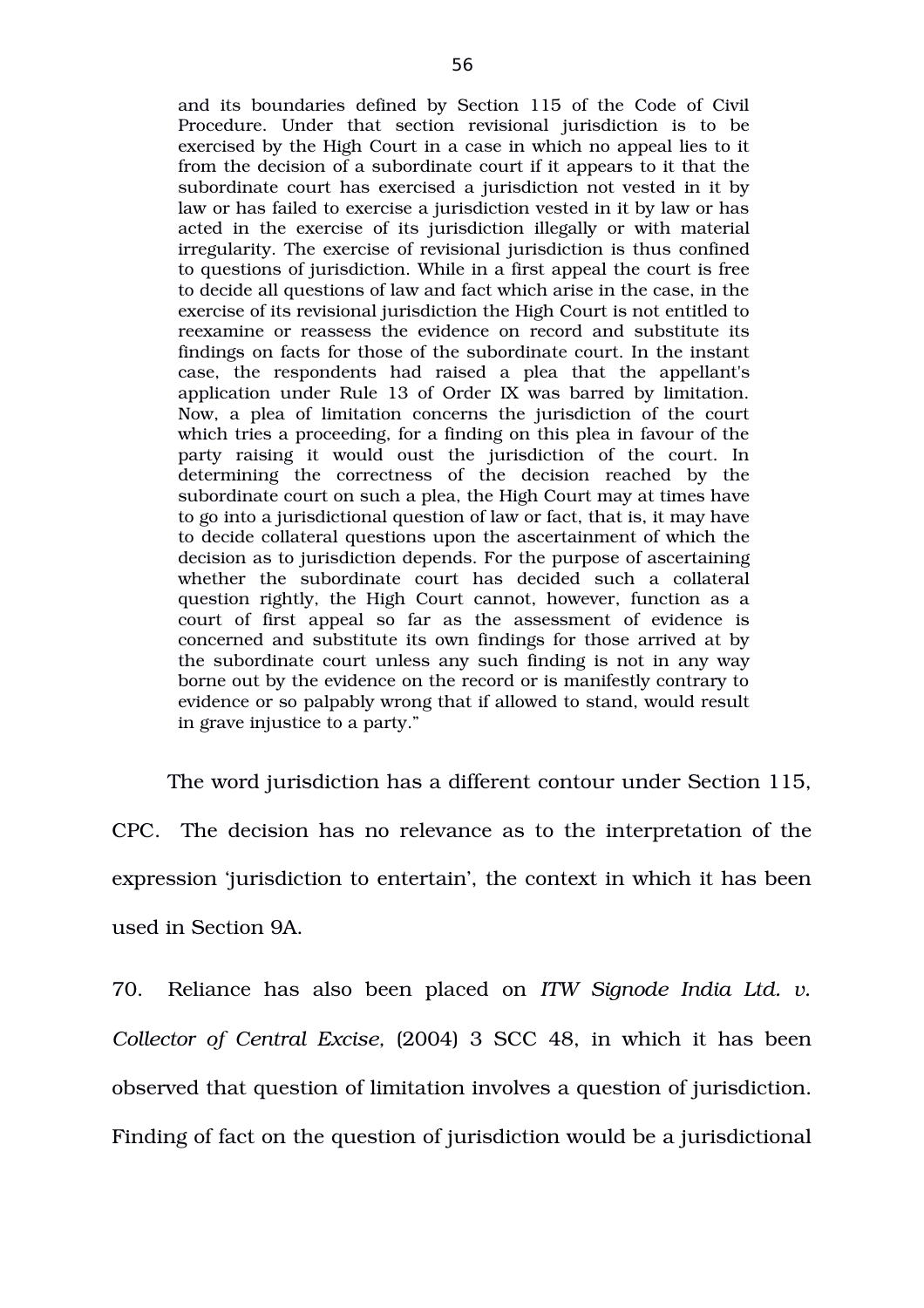fact. Such a question has to be determined having regard to the facts and law. Following observations have been made:

"69. The question of limitation involves a question of jurisdiction. The finding of fact on the question of jurisdiction would be a jurisdictional fact. Such a jurisdictional question is to be determined having regard to both fact and law involved therein. The Tribunal, in our opinion, committed a manifest error in not determining the said question, particularly, when in the absence of any finding of fact that such short-levy of excise duty related to any positive act on the part of the appellant by way of fraud, collusion, wilful misstatement or suppression of facts, the extended period of limitation could not have been invoked and in that view of the matter no showcause notice in terms of Rule 10 could have been issued."

The above decision is of no help as it dealt with the exercise of jurisdiction when the Court has it. The observation has been made not in the context of lack of jurisdiction to entertain a suit.

71. Reliance has further been placed on *Kamlesh Babu and others v.*

*Lajpat Rai Sharma and others,* (2008) 12 SCC 577, in which question arose for consideration as to the finding of the trial court which held that the suit was barred by limitation though the judgment was reversed by the First Appellate Court. The previous finding was not dealt with by the First Appellate Court or the High Court. This Court held that plea of limitation maybe a mixed question of law and facts. This Court considered the provisions of limitation and Order VII Rule 11(d) and observed that in case of suit appears from the statement made in the plaint to be barred by law of limitation, the question of law as to jurisdiction of a Court goes to the very root of the court's jurisdiction to entertain and decide a matter as otherwise decision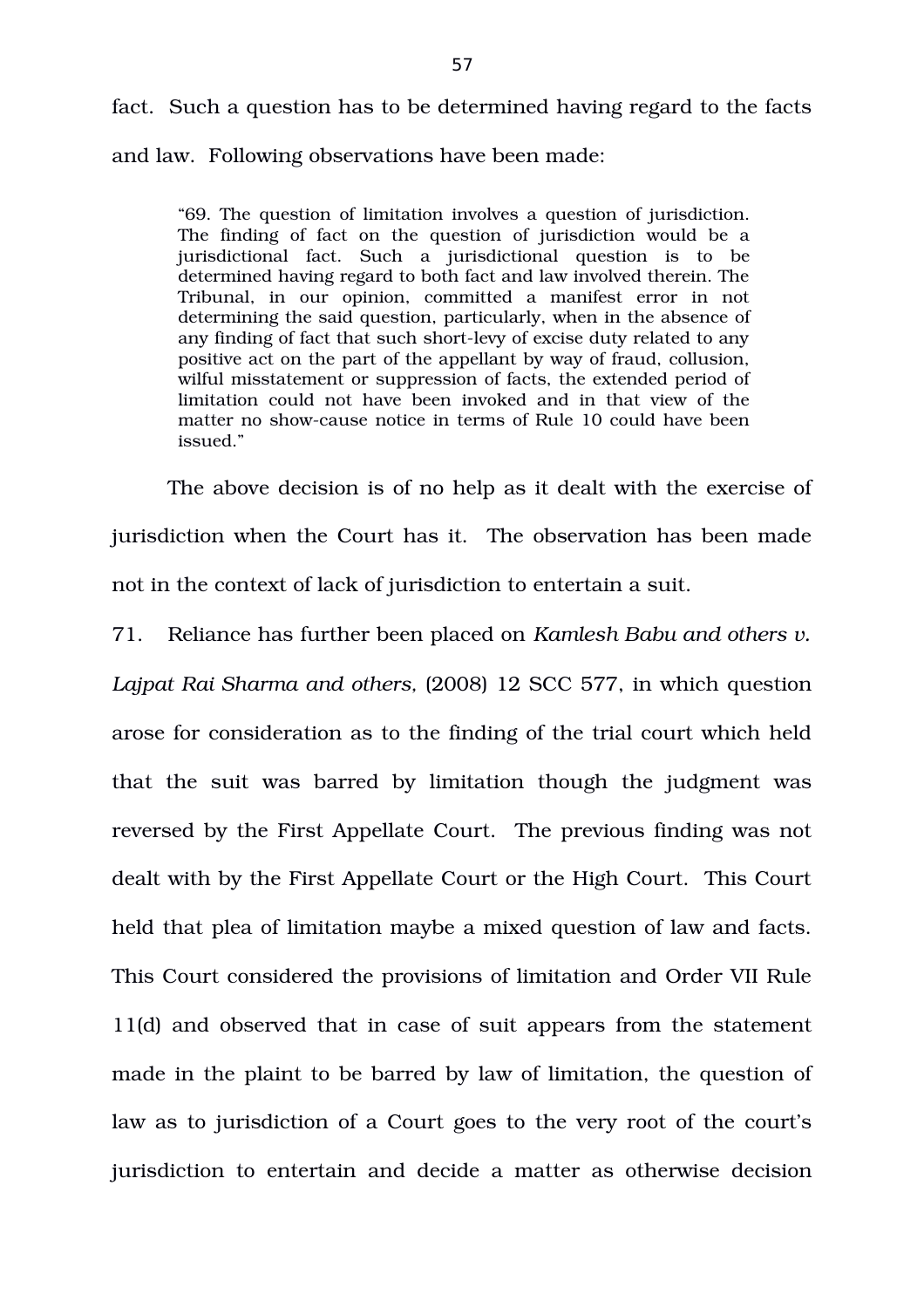rendered without jurisdiction will be a nullity. The expression nullity used by Division Bench in *Kamlesh Babu* (supra) cannot be said to be in the context of the limitation, but the question of jurisdiction when the Court has no power to try the suit. In our opinion, a wrong decision on the question of limitation will not render judgment a nullity. With great respect we observe that the expression used by this Court in para 23 that wrong decision on the question of limitation would render a judgment of the Court having jurisdiction to decide the issue as a nullity is *ex facie* incorrect. It may be a case of illegal exercise of jurisdiction to decide the issue, but judgment would not be a nullity.

72. The decision in *Indian Farmers Fertilizer Cooperative Limited v. Bhadra Products,* (2018) 2 SCC 534, has been referred by respondents in which the question came up for consideration as to the issue of the decision on limitation. This Court has observed that wrong decision on the question of limitation or *res judicata* would oust the jurisdiction of the Court. The scope of jurisdiction under Section 16 of the Arbitration and Conciliation Act, 1996 has been explained. In our opinion, the issue of *res judicata* and limitation can be decided if the Court has jurisdiction to entertain a suit, not otherwise.

73. The question of jurisdiction came up for consideration in *Indian Farmers Fertilizer Cooperative Limited* (supra), in which this Court observed that same is power of the court to hear and determine a case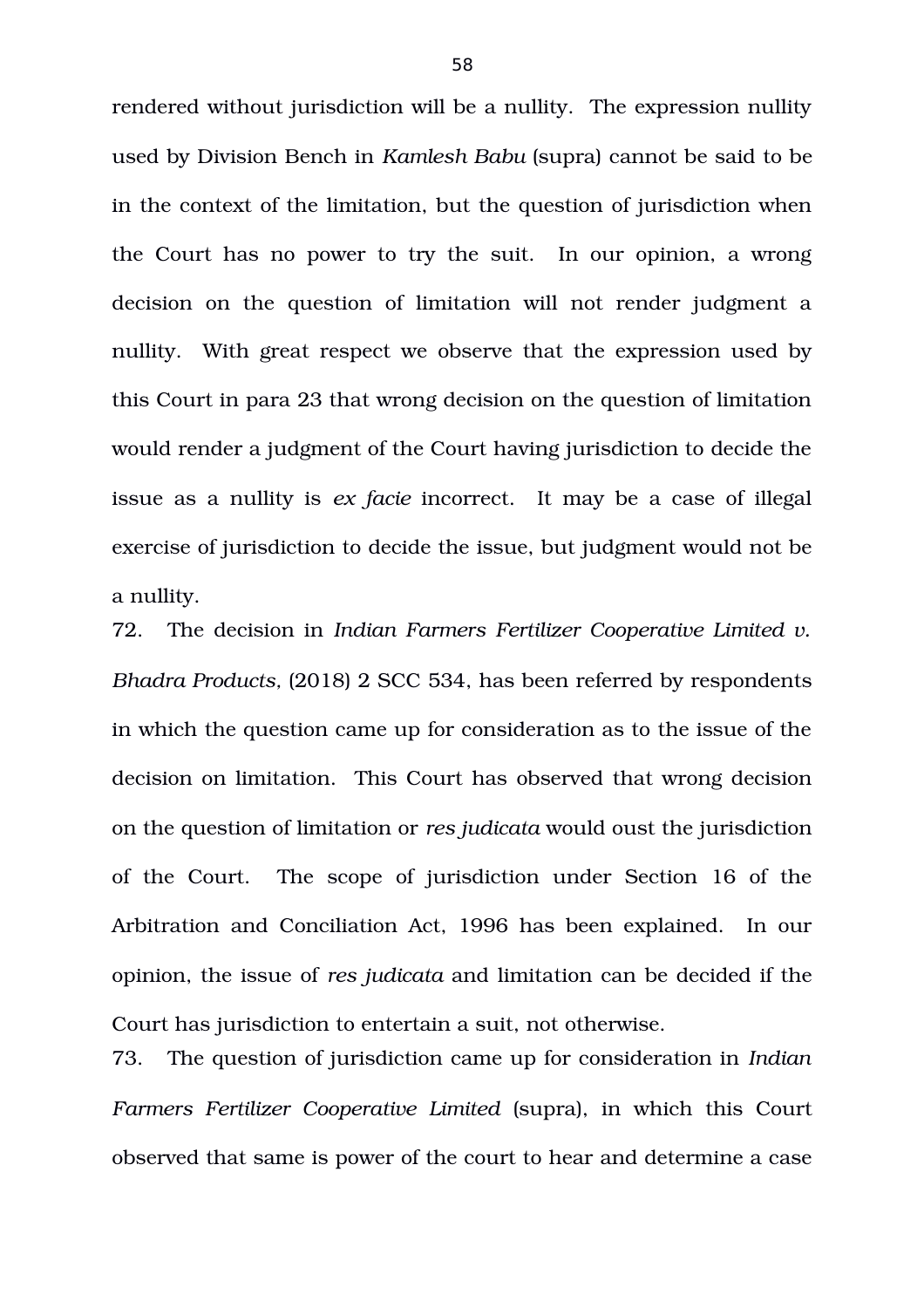interpretation has to be made. The Court observed:

"21. That "jurisdiction" is a coat of many colours, and that the said word displays a certain colour depending upon the context in which it is mentioned, is well-settled. In the classic sense, in Official *Trustee* v. *Sachindra Nath Chatterjee*, AIR 1969 SC 823, "jurisdiction" is stated to be:  $(SCR p. 99: AIR pp. 827-28, para 13)$ "*13*. … 'In the order of reference to a Full Bench in *Sukh Lal Sheikh* v. *Tara Chand Ta*, ILR (1906) 33 Cal 68, it was stated that jurisdiction may be defined to be the power of a court to *hear and determine a cause, to adjudicate and exercise any judicial power in relation to it; in other words, by jurisdiction is meant the authority which a court has to decide matters that are litigated before it or to take cognizance of matters presented in a formal way for its decision*. An examination of the cases in the books discloses numerous attempts to define the term "jurisdiction", which has been stated to be "*the power to hear and determine issues of law and fact*", "the authority by which the judicial officers take cognizance of and decide causes"; "*the authority to hear and decide a legal controversy*", "the power to hear and determine the subject-matter in controversy between parties to a suit and to adjudicate or exercise any judicial power over them"; "the power to hear, determine and pronounce judgment on the issues before the court"; "the power or authority which is conferred upon a court by the legislature to hear and determine causes between parties and to carry the judgments into effect"; "the power to enquire into the facts, to apply the law, to pronounce the judgment and to carry it into execution".' (Mukherjee, Acting C.J., speaking for the Full Bench of the Calcutta High Court in *Hirday Nath Roy* v. *Ram Chandra Barna Sarma*, 1920 SCC OnLine Cal 85 : ILR (1921) 48 Cal 138, SCC OnLine Cal)""

In *Indian Farmers Fertilizer Cooperative Limited* (supra), it is further observed that if the Court having jurisdiction, has decided the question wrongly, it cannot be said that Court had no jurisdiction to do so and erroneous decision on question of jurisdiction or *res judicata* would not oust the jurisdiction of the Court and render the decision a nullity liable to collateral attack.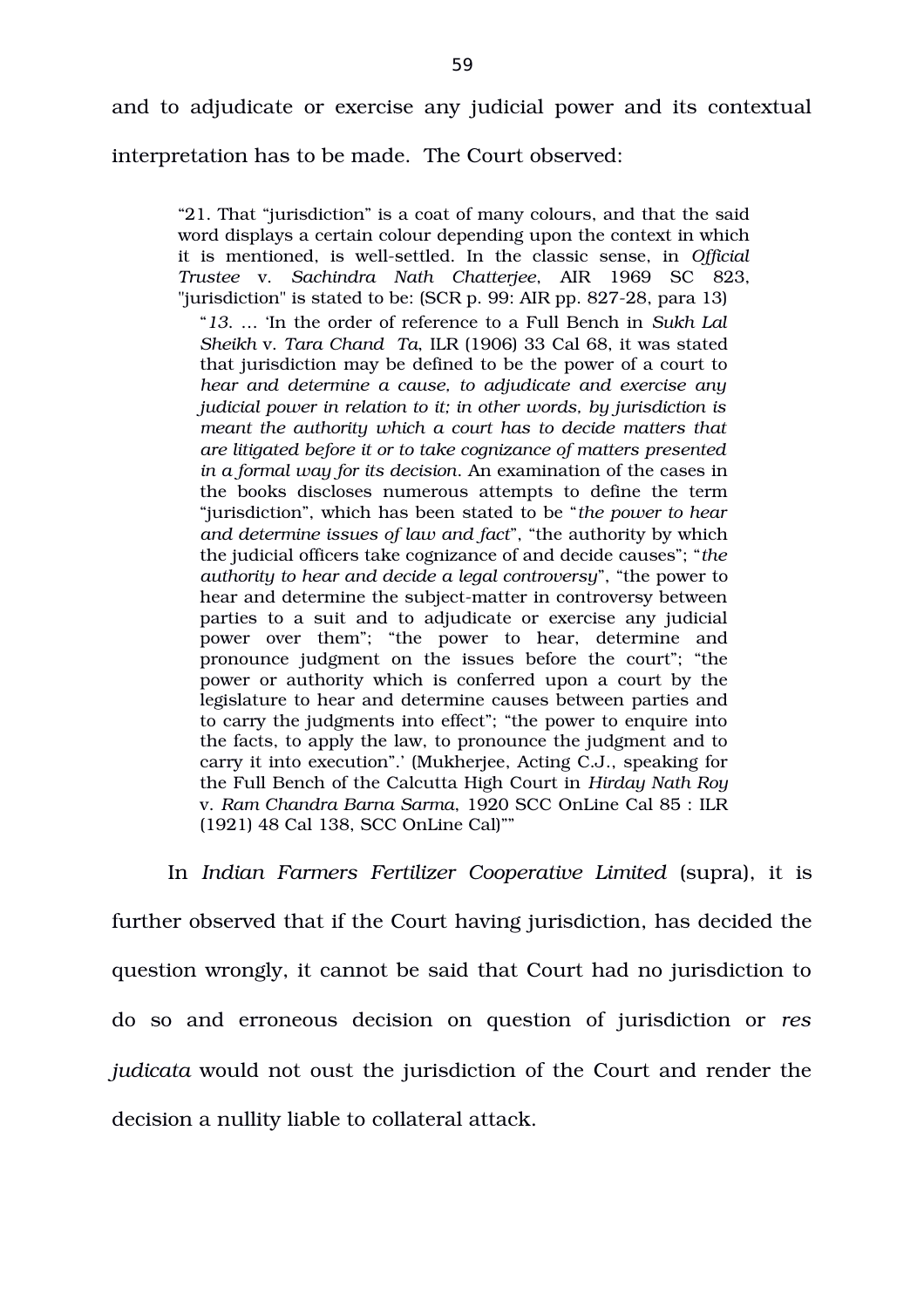74. The decisions of Bombay High Court have also been relied upon by the learned senior counsel appearing for the respondents. In *Smithkline Beecham Consumer Healthcare* (supra), the Court has observed that legislature has used the word in Section 9A in the broader sense and the Court is required to consider the bar to the maintainability of the suit under Section 9A of CPC. The High Court held that it has a broader meaning where a statute bars the suit. In our opinion, the decision cannot be said to be laying down the law correctly and as such same is overruled. Reliance has also been placed on *Sudesh v. Abdul Aziz*, 2001 (1) Mh.L.J. 324, in which the High Court has observed that the law has been laid down that any question of limitation based upon the issue of jurisdiction has to be decided as a preliminary issue. The view taken by the Court that since it is a mixed question of law and facts, could not be decided at the stage, was held to be erroneous under Section 9A. The decision in *Sudesh v. Abdul Aziz* (supra) cannot be said to be laying down the law correctly and is as a result of this overruled.

75. Reliance has been placed on the decision of *Shraddha Associates v. St. Patrick's Town Co-operative Housing Society Ltd., 2003 (2)* Mh.L.J. 219, wherein a view has been taken that issue regarding limitation can be decided as a preliminary issue. Observations made in *Shraddha Associates* (supra) about the question of limitation for Section 9A cannot be said to be laying down the correct proposition of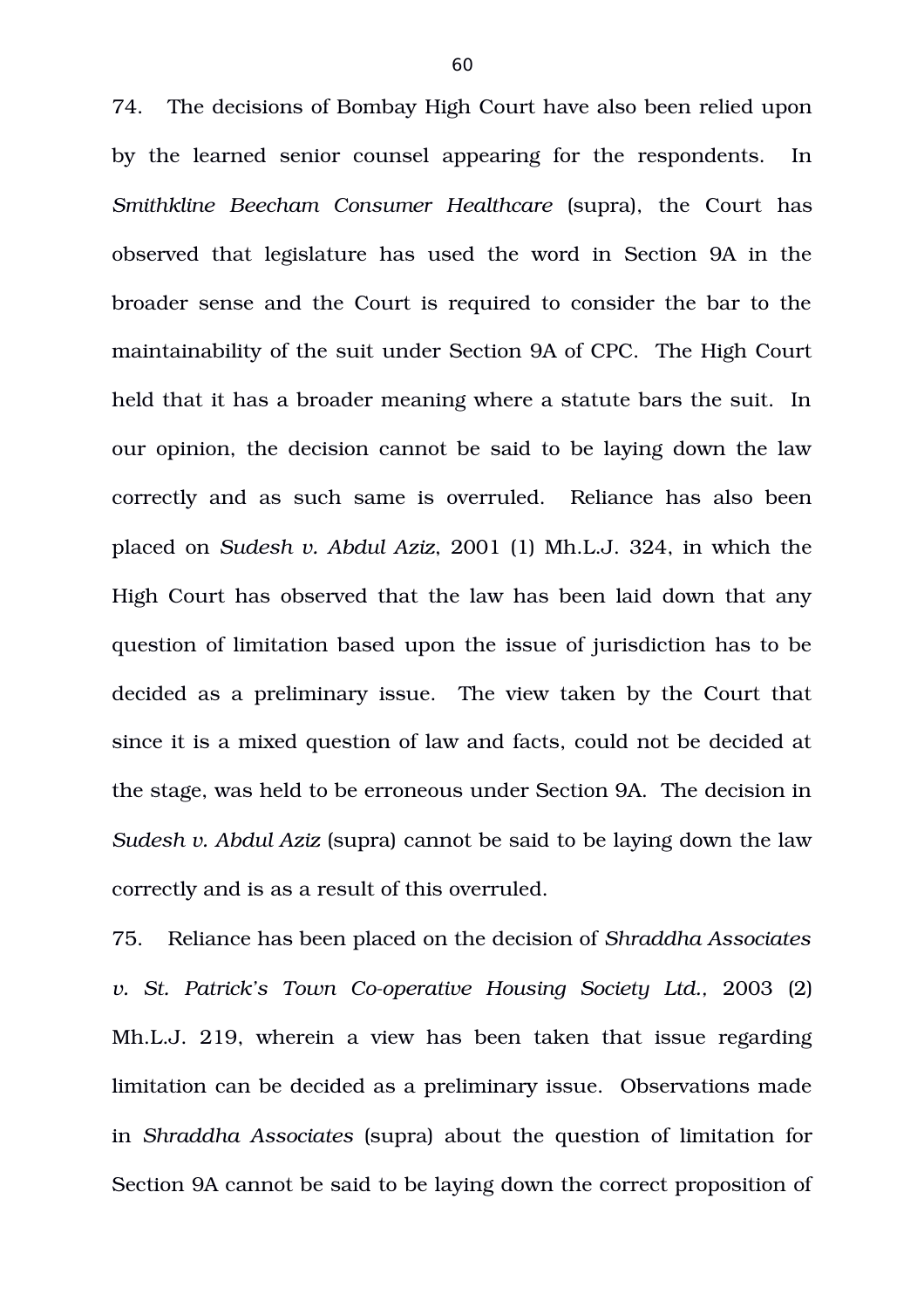law. Similar view taken in *Foreshore Cooperative Housing Society Limited v. Praveen D. Desai,* (2009) 1 AIR Bom R 477, *Royal Palms (India) P. Ltd. v. Bharat Shah,* (2009) 2 Bom CR 622, *Mukund Ltd. v. MIAL,* 2011 (2) Mh.L.J. 936, *Jagshi Shah v. Shaan Builders,* (2012) 3 Bom CR 770, *Ferani Hotels P. Ltd. and another v. Nusli Neville Wadia and others,* 2012 SCC OnLine Bom 1994, *Naresh Lachnmandas Aswani v. Haridas Aswani and others,* 2013 SCC OnLine Bom 1368 and *Union of India and others v. N.K. Bhog and others,* 2015 SCC OnLine Bom 664, cannot be said to be laying down the law correctly in regard to scope of Section 9A CPC as applicable in Maharashtra.

# **IN RE: LITERAL INTERPRETATION**

76. The learned counsel appearing for the respondents urged that the Court cannot twist the clear language of the enactment to avoid any real or imaginary hardship which such literal interpretation may cause. Reliance has also been placed on *Rohitash Kumar and others v.* Om Prakash Sharma and others, (2013) 11 SCC 451, in which following observations have been made:

"23. There may be a statutory provision, which causes great hardship or inconvenience to either the party concerned, or to an individual, but the court has no choice but to enforce it in full rigour. It is a well-settled principle of interpretation that hardship or inconvenience caused cannot be used as a basis to alter the meaning of the language employed by the legislature if such meaning is clear upon a bare perusal of the statute. If the language is plain and hence allows only one meaning, the same has to be given effect to, even if it causes hardship or possible injustice. [Vide *CIT (Ag)* v. *Keshab Chandra Mandal* AIR 1950 SC 265 and *D.D. Joshi* v. *Union of India* (1983) 2 SCC 235.]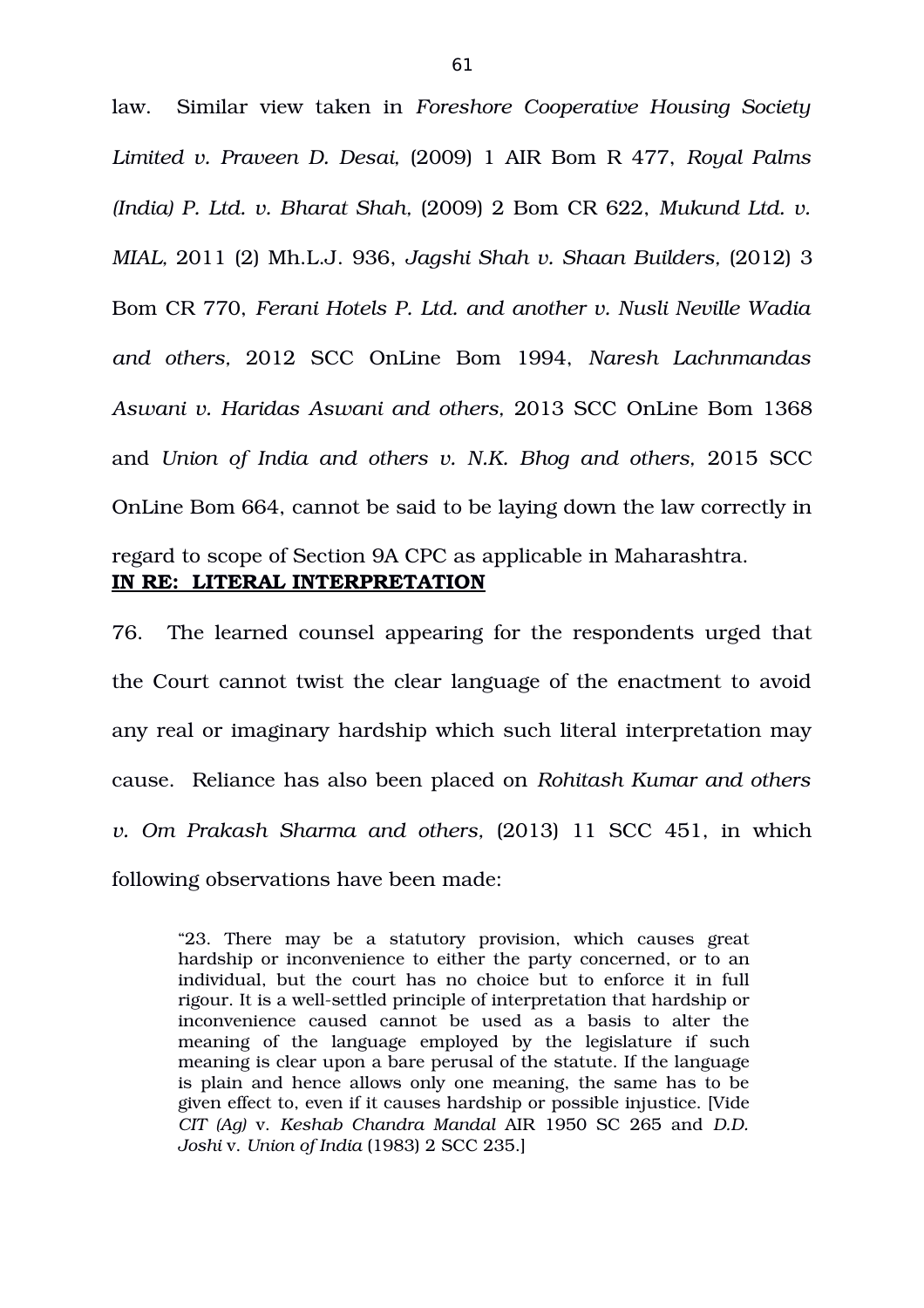24. In *Bengal Immunity Co. Ltd.* v. *State of Bihar* AIR 1955 SC 661 (SCC p. 685, para 43) it was observed by a Constitution Bench of this Court that, if there is any hardship, it is for the legislature to amend the law, and that the court cannot be called upon to discard the cardinal rule of interpretation for the purpose of mitigating such hardship. If the language of an Act is sufficiently clear, the court has to give effect to it, however inequitable or unjust the result may be. The words, "*dura lex sed lex*," which mean "the law is hard, but it is the law" may be used, to sum up, the situation. Therefore, even if a statutory provision causes hardship to some people, it is not for the court to amend the law. A legal enactment must be interpreted in its plain and literal sense, as that is the first principle of interpretation.

25. In *Mysore SEB* v. *Bangalore Woollen Cotton & Silk Mills Ltd.* AIR 1963 SC 1128 (AIR p. 1139, para 27) a Constitution Bench of this Court held that "inconvenience is not" a decisive factor to be considered while interpreting a statute. In *Martin Burn Ltd.* v. *Corpn. of Calcutta* AIR 1966 SC 529, this Court, while dealing with the same issue observed as under (AIR p. 535, para 14)

"*14*. … A result flowing from a statutory provision is never an evil. A court has no power to ignore that provision to relieve what it considers a distress resulting from its operation. A statute must, of course, be given effect to whether a court likes the result or not."

(See also *CIT* v. *Vegetables Products Ltd.* (1973) 1 SCC 442 and *Tata Power Co. Ltd.* v. *Reliance Energy Ltd.*(2009) 16 SCC 659)

26. Therefore, it is evident that the hardship caused to an individual, cannot be a ground for not giving effective and grammatical meaning to every word of the provision if the language used therein is unequivocal.

#### *Addition and subtraction of words*

27. The court has to keep in mind the fact that, while interpreting the provisions of a statute, it can neither add, nor subtract even a single word. The legal maxim "*A verbis legis non est recedendum*" means, "from the words of law, there must be no departure." A section is to be interpreted by reading all of its parts together, and it is not permissible to omit any part thereof. The court cannot proceed with the assumption that the legislature, while enacting the statute has committed a mistake; it must proceed on the footing that the legislature intended what it has said; even if there is some defect in the phraseology used by it in framing the statute, and it is not open to the court to *add and amend*, or by construction, make up for the deficiencies, which have been left in the Act. The Court can only iron out the creases, but while doing so, it must not alter the fabric, of which an Act is woven. The Court, while interpreting statutory provisions, *cannot add words* to a statute, or *read words into* it which are not part of it, especially when a literal reading of the same produces an intelligible result. (Vide *Nalinakhya Bysack* v.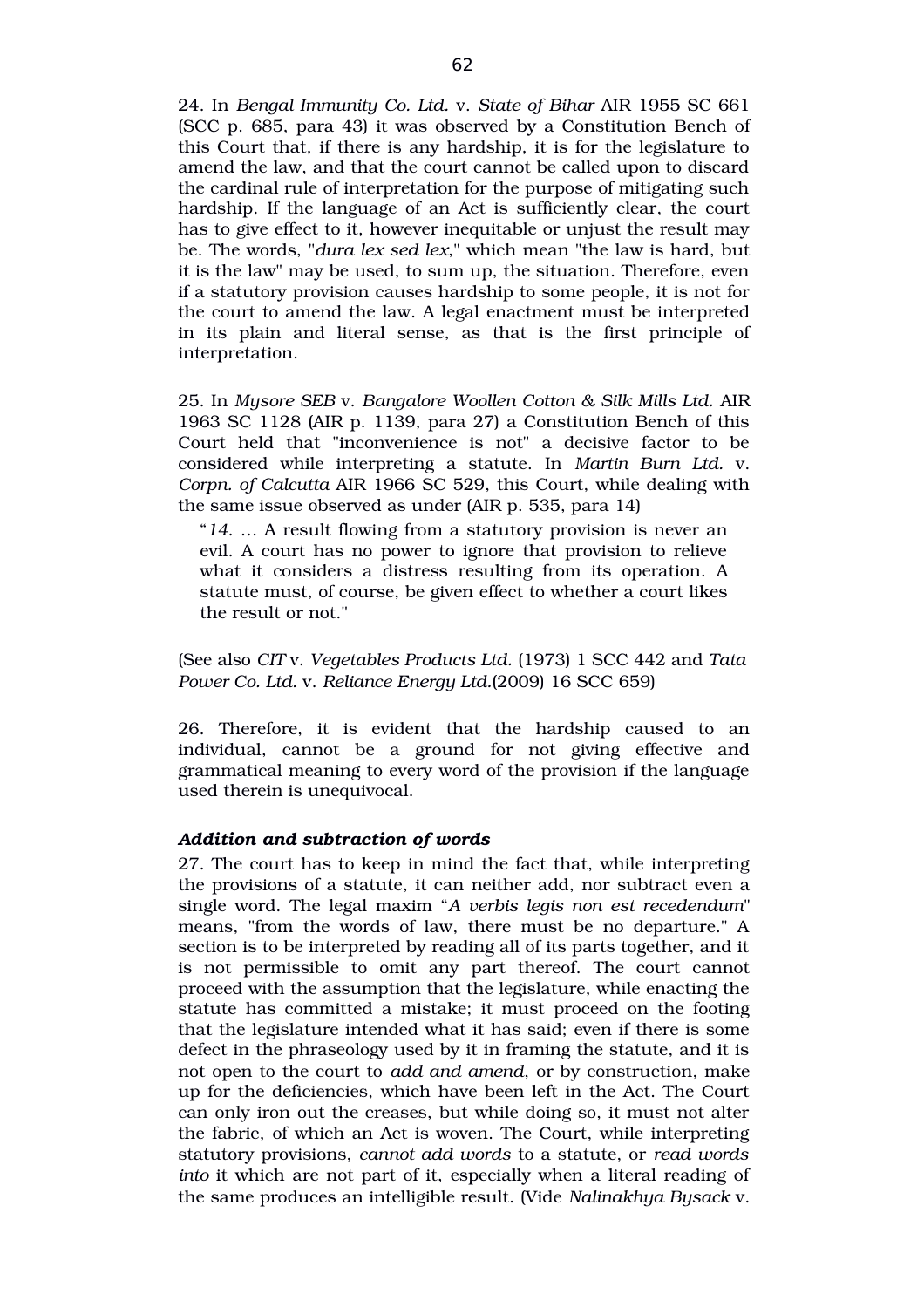*Shyam Sunder Haldar*, AIR 1953 SC 148, *Sri Ram Ram Narain Medhi* v. *State of Bombay*, AIR 1959 SC 459, *M. Pentiah* v. *Muddala Veeramallappa*, AIR 1961 SC 1107, *Balasinor Nagrik Coop. Bank Ltd.* v. *Babubhai Shankerlal Pandya* (1987) 1 SCC 606 and *Dadi Jagannadham* v. *Jammulu Ramulu*, (2001) 7 SCC 71. SCC pp. 78 79, para 13.)

28. The statute is not to be construed in light of certain notions that the legislature might have had in mind, or what the legislature is expected to have said, or what the legislature might have done, or what the duty of the legislature to have said or done was. The courts have to administer the law as they find it, and it is not permissible for the court to twist the clear language of the enactment in order to avoid any real or imaginary hardship which such literal interpretation may cause.

29. In view of the above it becomes crystal clear that under the garb of interpreting the provision, the court does not have the power to add or subtract even a single word, as it would not amount to interpretation, but legislation."

Further, reliance has been placed on *Nalinakhya Bysack v.*

*Shyam Sundar Haldar,* AIR 1953 SC 148. Following is the relevant

observation made:

"(9)…It must always be borne in mind, as said by Lord Halsbury in *Commissioner for Special Purposes of Income Tax* v. *Pemsel*, (1891) A.C. 531 (G) that it is not competent to any court to proceed upon the assumption that the legislature has made a mistake. The Court must proceed on the footing that the legislature intended what it has said. Even if there is some defect in the phraseology used by the legislature, the court cannot, as pointed out in *Crawford* v. *Spooner*, 6 MOO. P.C. 1(H) aid the legislature's defective phrasing of an Act or add and amend or, by construction, make up deficiencies which are left in the Act. Even where there is a casus omissus, it is, as said by Lord Russell of Killowen in *Hansraj Gupta* v. *Official Liquidator of* Dehra Dun-Mussoorie Electric Tramway Co., Ltd., AIR 1933 P.J. 63 (I) for others than the courts to remedy the defect. In our view it is not right to give to the word "decree" a meaning other than its ordinary accepted meaning and we are bound to say, in spite of our profound respect for the opinions of the learned Judges who decided them, that the several cases relied on by the respondent were not correctly decided."

There is no dispute with the propositions described above; however, when literal meaning in Section 9A, CPC is taken, it is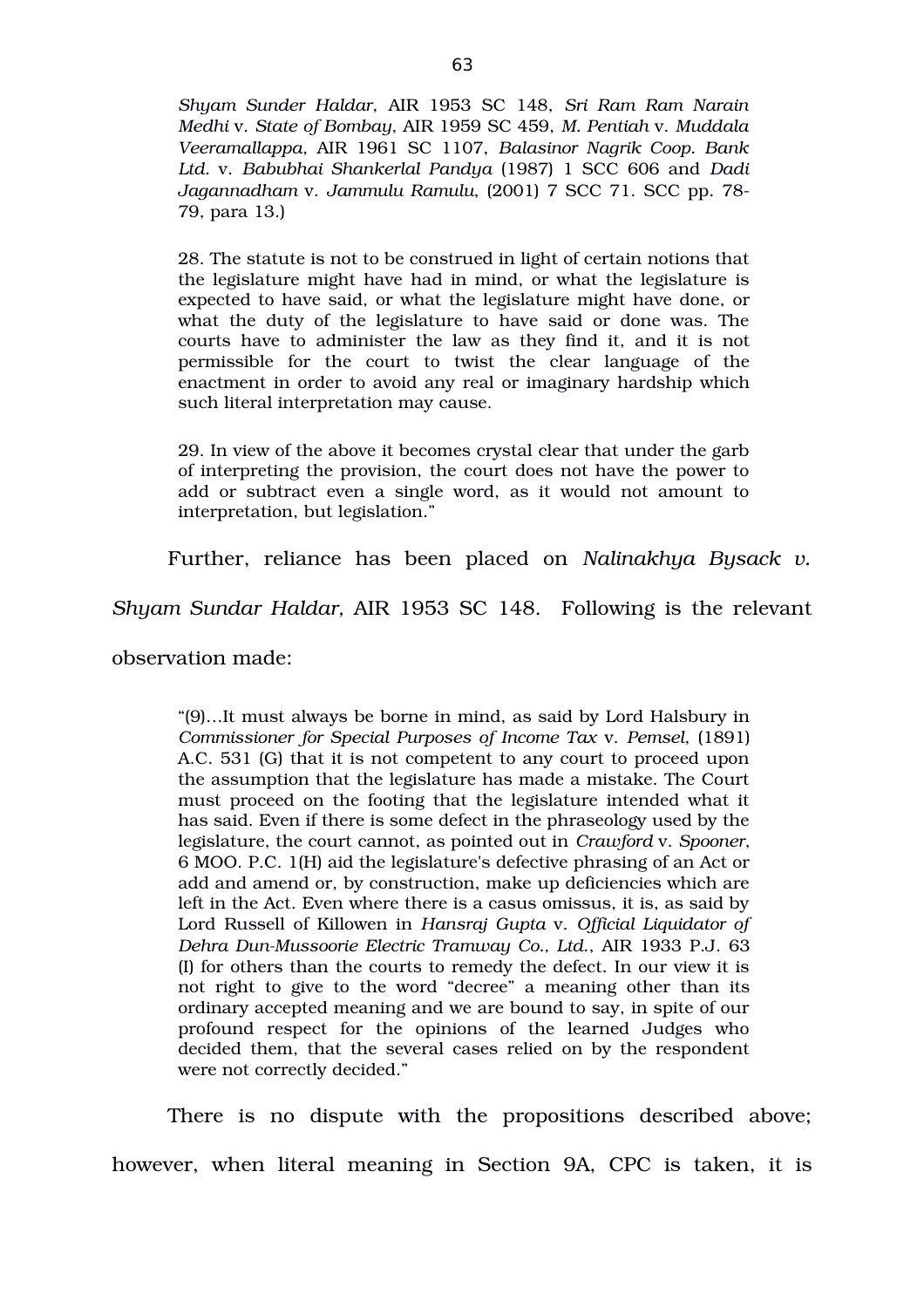apparent that expression jurisdiction has been used in the company to entertain. Both the expressions taken together have to be given the meaning i.e., the Court should have the power or inherent jurisdiction to receive a suit for consideration to initiate a trial. When we test on the anvil of hardship caused by the exclusion of question of limitation from the jurisdiction to entertain, being tested in the right spirit, it rebounds upon to negate the submission.

### **CONCLUSION**

77.(a) Given the discussion above, we are of the considered opinion that the jurisdiction to entertain has different connotation from the jurisdictional error committed in exercise thereof. There is a difference between the existence of jurisdiction and the exercise of jurisdiction. The expression jurisdiction has been used in CPC at several places in different contexts and takes colour from the context in which it has been used. The existence of jurisdiction is reflected by the fact of amenability of the judgment to attack in the collateral proceedings. If the court has an inherent lack of jurisdiction, its decision is open to attack as a nullity. While deciding the issues of the bar created by the law of limitation, *res judicata*, the Court must have jurisdiction to decide these issues. Under the provisions of section 9A and Order XIV Rule 2, it is open to decide preliminary issues if it is purely a question of law not a mixed question of law and fact by recording evidence. The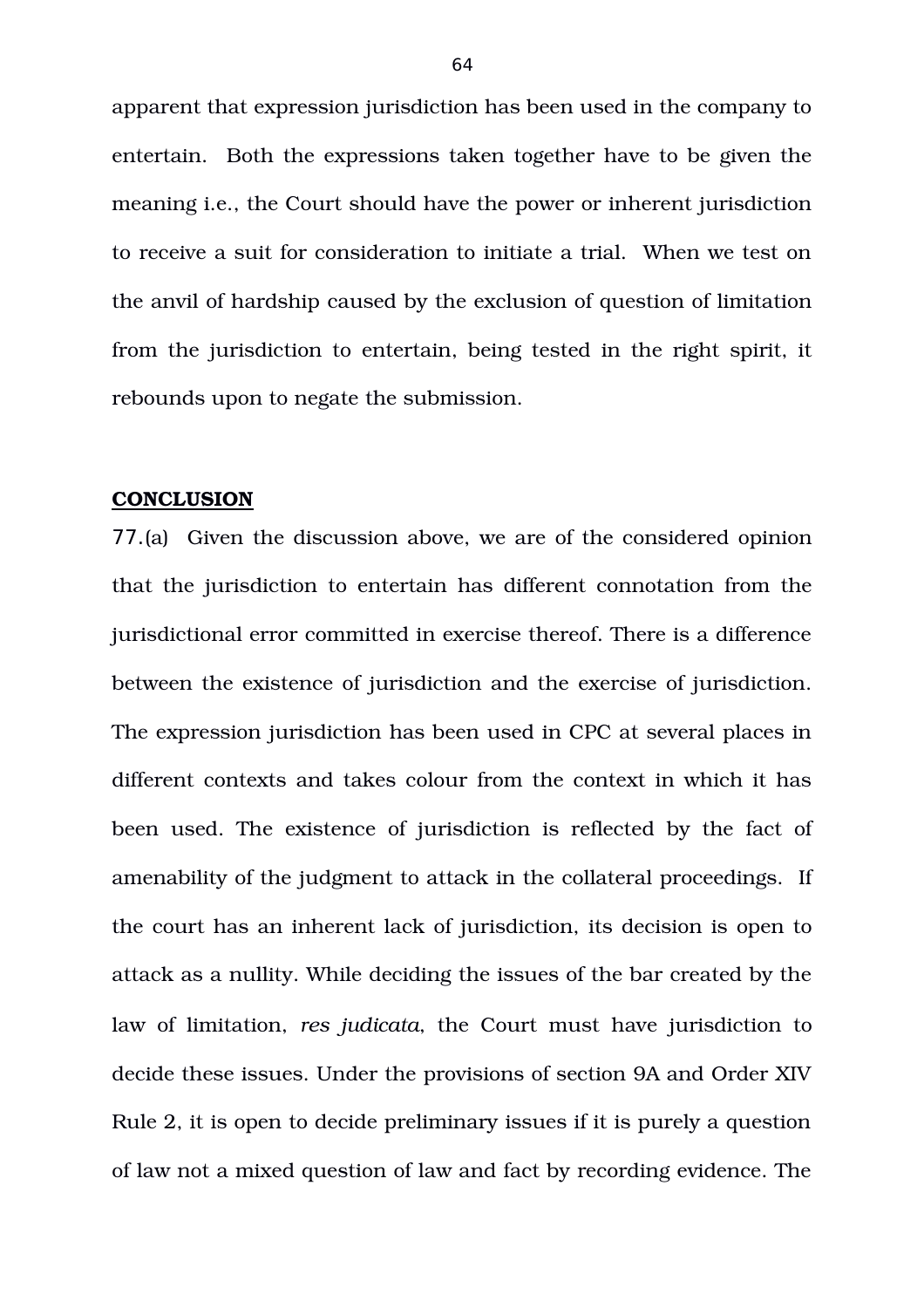decision in *Foreshore Cooperative Housing Society Limited* (supra) cannot be said to be laying down the law correctly. We have considered the decisions referred to therein, they are in different contexts. The decision of the Full Bench of the High Court of Bombay in *Meher Singh* (supra) holding that under section 9A the issue to try a suit/jurisdiction can be decided by recording evidence if required and by proper adjudication, is overruled. We hold that the decision in *Kamlakar Shantaram* (supra) has been correctly decided and cannot be said to be *per incuriam*, as held in *Foreshore Cooperative Housing Society Limited* (supra).

77.(b) Section 2 of Maharashtra Second Amendment Act, 2018 which provides that where consideration of preliminary issue framed under section 9A is pending on the date of commencement of the CPC, the said issue shall be decided and disposed of by the court under section 9A as if the provision under section 9A has not been deleted, does not change the legal scenario as to what can be decided as a preliminary issue under section 9A, CPC, as applicable in Maharashtra. The saving created by the provision of section 2 where consideration of preliminary issue framed under section 9A is pending on the date of commencement of the Code of Civil Procedure (Maharashtra Amendment) Act, 2018, can be decided only if it comes within the parameters as found by us on the interpretation of section 9A. We reiterate that no issue can be decided only under the guise of the